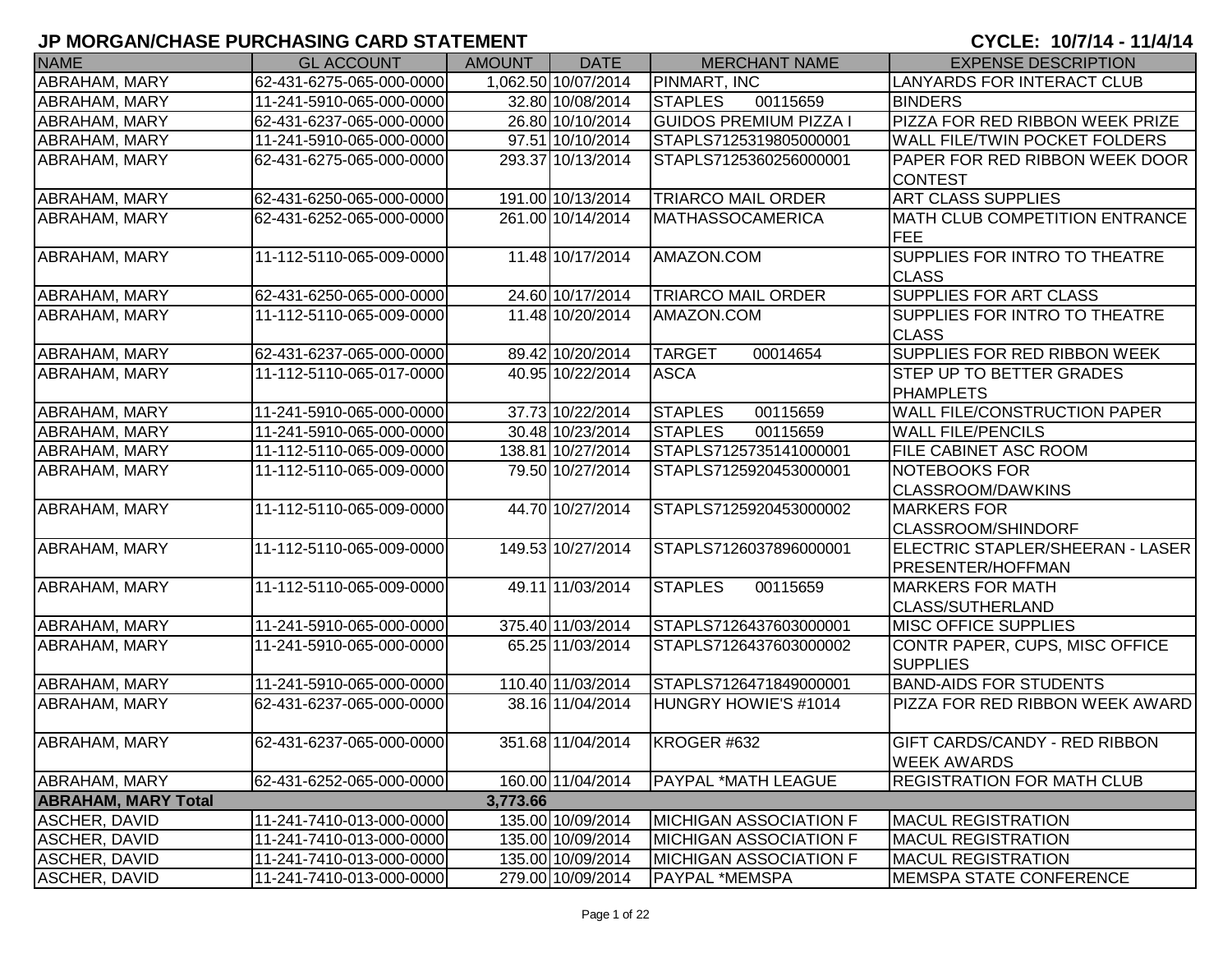# **JP MORGAN/CHASE PURCHASING CARD STATEMENT**

### CYCLE: 10/7/14 - 11/4/14

| <b>NAME</b>                  | <b>GL ACCOUNT</b>        | <b>AMOUNT</b> | <b>DATE</b>         | <b>MERCHANT NAME</b>          | <b>EXPENSE DESCRIPTION</b>                          |
|------------------------------|--------------------------|---------------|---------------------|-------------------------------|-----------------------------------------------------|
| <b>ASCHER, DAVID Total</b>   |                          | 684.00        |                     |                               |                                                     |
| <b>BARCOMB, CHERYL</b>       | 11-225-5111-000-000-0000 |               | 7.97 10/10/2014     | <b>AMAZON MKTPLACE PMTS</b>   | <b>REPLACEMENT AC BATTERY</b>                       |
|                              |                          |               |                     |                               | CHARGER FOR DELL LAPTOP                             |
| <b>BARCOMB, CHERYL</b>       | 11-225-5910-000-000-0409 |               | 17.36 10/13/2014    | AMAZON.COM                    | 100 PROXIMITY BADGE HOLDERS                         |
| <b>BARCOMB, CHERYL</b>       | 11-225-5111-000-000-0000 |               | 187.50 10/13/2014   | <b>COMPLETE BATTERY SOURC</b> | <b>REPLACEMENT APC BATTERY BACK-</b>                |
|                              |                          |               |                     |                               | <b>UPS</b>                                          |
| <b>BARCOMB, CHERYL</b>       | 11-225-5111-000-000-0000 |               | 239.80 10/14/2014   | <b>AMAZON MKTPLACE PMTS</b>   | 20 CASES FOR IPAD2                                  |
| <b>BARCOMB, CHERYL</b>       | 11-225-5111-000-000-0000 |               | 149.90 10/14/2014   | <b>AMAZON MKTPLACE PMTS</b>   | <b>IPAD AIR CASES</b>                               |
| <b>BARCOMB, CHERYL</b>       | 11-225-5111-000-000-0000 |               | 83.00 10/16/2014    | <b>AMAZON MKTPLACE PMTS</b>   | 4 DELL E5420 LAPTOP REPLACEMENT<br><b>KEYBOARDS</b> |
| <b>BARCOMB, CHERYL</b>       | 11-225-5111-000-000-0000 |               | 49.82 10/20/2014    | AMAZON MKTPLACE PMTS          | REPLACEMENT KEYBOARDS FOR DELL<br>D520 LAPTOP       |
| <b>BARCOMB, CHERYL</b>       | 11-225-5111-000-000-0000 |               | 44.90 10/20/2014    | AMAZON.COM                    | VGA TO VGA RIGHT ANGLE ADAPTER                      |
| <b>BARCOMB, CHERYL</b>       | 11-225-3220-000-000-0000 |               | 65.00 10/20/2014    | <b>MICHIGAN ASSOCIATION F</b> | JONATHAN DYER - MIGOOGLE<br><b>CONFERENCE</b>       |
| <b>BARCOMB, CHERYL</b>       | 11-225-3220-000-000-0000 |               | 65.00 10/20/2014    | <b>MICHIGAN ASSOCIATION F</b> | CHERYL MATHISON - MIGOOGLE<br><b>CONFERENCE</b>     |
| <b>BARCOMB, CHERYL</b>       | 11-225-3220-000-000-0000 |               | 65.00 10/20/2014    | <b>MICHIGAN ASSOCIATION F</b> | CHERYL BARCOMB - MIGOOGLE<br><b>CONFERENCE</b>      |
| <b>BARCOMB, CHERYL</b>       | 11-225-3220-000-000-0000 |               | 65.00 10/20/2014    | <b>MICHIGAN ASSOCIATION F</b> | CAROL CHAPUT - MIGOOGLE<br><b>CONFERENCE</b>        |
| <b>BARCOMB, CHERYL</b>       | 11-225-5111-000-000-0000 |               | 59.98 10/21/2014    | DMI* DELL K-12 PTR            | FAN ASSEMBLY FOR DELL COMPUTER                      |
| <b>BARCOMB, CHERYL</b>       | 11-225-5111-000-000-0000 |               | 41.26 10/21/2014    | PC AND MAC EXCHANGE           | 10 LIGHTNING TO USB CABLE                           |
| <b>BARCOMB, CHERYL</b>       | 11-225-5111-000-000-0000 |               | 22.44 10/21/2014    | <b>WIRECAREINC</b>            | <b>CABLE TIE REMOVAL TOOL</b>                       |
| <b>BARCOMB, CHERYL</b>       | 11-225-5111-000-000-0000 |               | 39.35 10/23/2014    | <b>L-COM GLOBAL CONNECTIV</b> | <b>WALLPLATE ASSEMBLY</b>                           |
| <b>BARCOMB, CHERYL</b>       | 11-225-5910-000-000-0409 |               | 10.99 10/28/2014    | AMAZON.COM                    | <b>ID BADGE CLIPS</b>                               |
| <b>BARCOMB, CHERYL</b>       | 11-225-5111-000-000-0000 |               | 125.00 10/28/2014   | <b>COMPLETE BATTERY SOURC</b> | <b>APC BATTERY REPLACEMENT</b>                      |
| <b>BARCOMB, CHERYL</b>       | 11-225-5910-000-000-0409 |               | 123.05 10/29/2014   | <b>SECURITY DESIGNS</b>       | INV. 19548 SECURITY CARD PRINTER<br><b>RIBBON</b>   |
| <b>BARCOMB, CHERYL</b>       | 11-261-4120-071-000-0409 |               | 115.00 10/29/2014   | <b>SECURITY DESIGNS</b>       | INV. 19569 SERVICE CALL TO HS DOOR<br>#7            |
| <b>BARCOMB, CHERYL</b>       | 11-261-4120-065-000-0409 |               | 1,605.25 10/29/2014 | <b>SECURITY DESIGNS</b>       | <b>INV. SERVICE CALL TO MS</b>                      |
| <b>BARCOMB, CHERYL</b>       | 11-225-3220-000-000-0000 |               | 65.00 10/30/2014    | <b>MICHIGAN ASSOCIATION F</b> | CARLA FAWAZ - MIGOOGLE<br><b>CONFERENCE</b>         |
| <b>BARCOMB, CHERYL</b>       | 11-225-5111-000-000-0000 |               | 23.90 10/31/2014    | <b>AMAZON MKTPLACE PMTS</b>   | 2 25' HDMI CABLES                                   |
| <b>BARCOMB, CHERYL</b>       | 11-225-4120-000-000-0000 |               | 517.00 11/03/2014   | <b>TEL SYSTEMS</b>            | <b>REPAIR AUDIO AMP AT VO</b>                       |
| <b>BARCOMB, CHERYL</b>       | 11-225-5111-000-000-0000 |               | 43.37 11/04/2014    | AMAZON.COM                    | <b>LIGHTNING DIGITAL AV ADAPTER</b>                 |
| <b>BARCOMB, CHERYL Total</b> |                          | 3,831.84      |                     |                               |                                                     |
| <b>BARR, STEVEN</b>          | 11-252-7910-000-000-0000 |               | 80.67 10/24/2014    | <b>BENITOS PIZZA-NOVI</b>     | <b>SNACKS-ECEC VISIONING TEAM</b><br>MEETING #2     |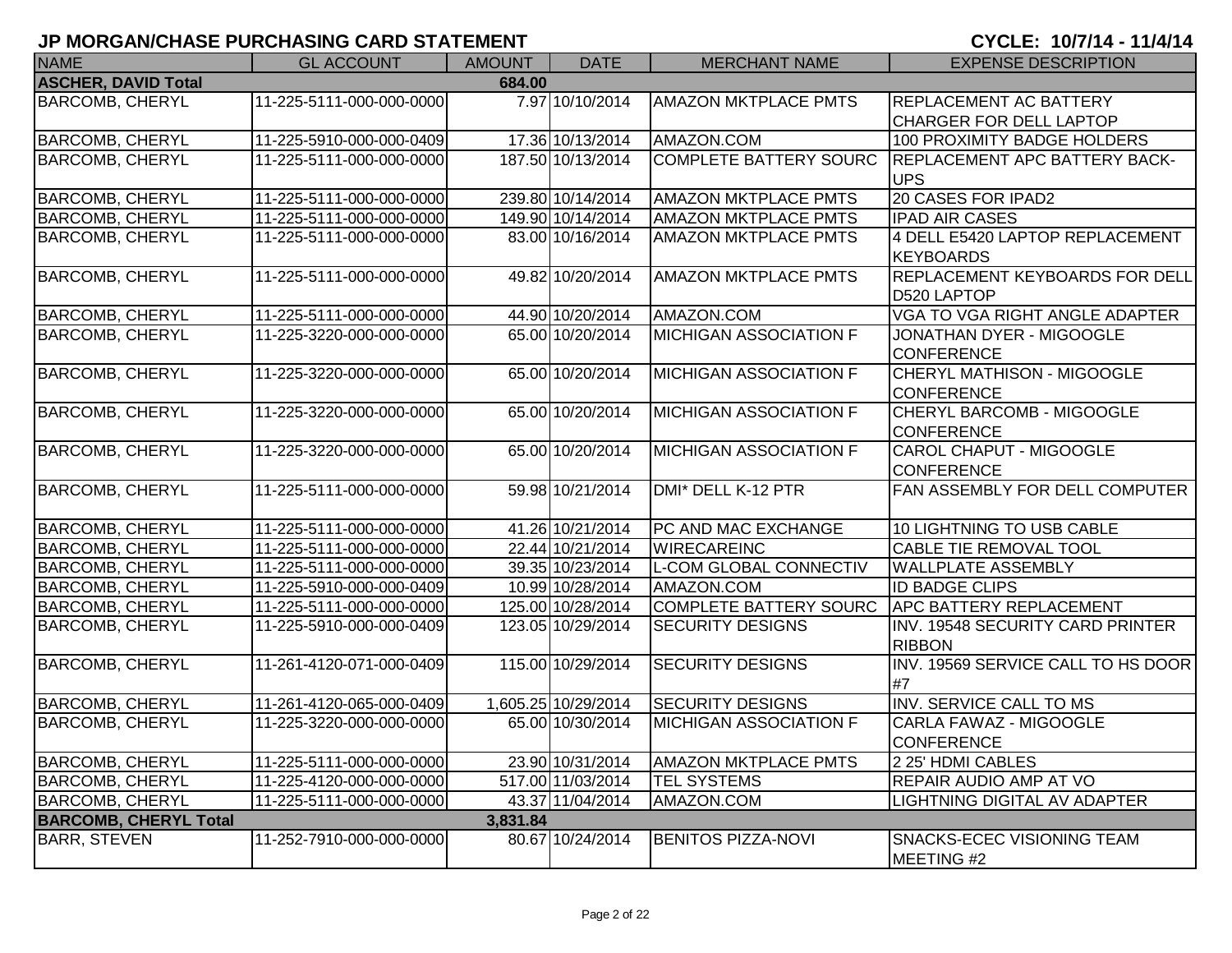| <b>NAME</b>                     | <b>GL ACCOUNT</b>        | <b>AMOUNT</b> | <b>DATE</b>       | <b>MERCHANT NAME</b>                           | <b>EXPENSE DESCRIPTION</b>                                                                                                     |
|---------------------------------|--------------------------|---------------|-------------------|------------------------------------------------|--------------------------------------------------------------------------------------------------------------------------------|
| <b>BARR, STEVEN</b>             | 11-252-3229-000-000-0000 |               | 12.00 10/24/2014  | GOGOAIR.COM                                    | <b>INTERNET ACCESS-ECEC</b>                                                                                                    |
|                                 |                          |               |                   |                                                | <b>CONFERENCE</b>                                                                                                              |
| <b>BARR, STEVEN</b>             | 11-252-3229-000-000-0000 |               | 51.13 10/24/2014  | <b>WATERWORKS BAR &amp; GRILL</b>              | LUNCH-ECEC CONFERENCE-BARR,                                                                                                    |
|                                 |                          |               |                   |                                                | CASTELLANA. HANSEN-                                                                                                            |
| <b>BARR, STEVEN</b>             | 11-252-5990-000-000-0000 |               | 51.66 10/27/2014  | <b>AHEC- REMOTE SALES</b>                      | <b>CONFERENCE BOOKS</b>                                                                                                        |
| <b>BARR, STEVEN</b>             | 11-252-3229-000-000-0000 |               | 132.00 10/27/2014 | <b>DOLLAR RENT A CAR</b>                       | <b>RENTAL CAR</b>                                                                                                              |
| <b>BARR, STEVEN</b>             | 11-252-3229-000-000-0000 |               | 12.00 10/27/2014  | GOGOAIR.COM                                    | INTERNET WHILE AT CONFERENCE                                                                                                   |
| <b>BARR, STEVEN</b>             | 11-252-3229-000-000-0000 |               | 101.35 10/27/2014 | <b>MARLOWE'S</b>                               | <b>DINNER - BARR, CASTELLANA</b>                                                                                               |
| <b>BARR, STEVEN</b>             | 11-252-3229-000-000-0000 |               | 63.00 10/27/2014  | <b>METRO AIRPORT PARKING</b>                   | <b>AIRPORT PARKING</b>                                                                                                         |
| <b>BARR, STEVEN</b>             | 11-252-3229-000-000-0000 |               | 13.69 10/27/2014  | SEI 34741                                      | <b>GAS FOR RENTAL CAR</b>                                                                                                      |
| <b>BARR, STEVEN</b>             | 11-252-3229-000-000-0000 |               | 218.00 10/27/2014 | SUMMERFIELD SUITES HOTEL CONFERENCE HOTEL-BARR |                                                                                                                                |
| <b>BARR, STEVEN</b>             | 11-351-3229-000-953-0000 |               | 161.00 10/27/2014 |                                                | SUMMERFIELD SUITES HOTEL CONFERENCE HOTEL-ANN HANSEN                                                                           |
| <b>BARR, STEVEN</b>             | 11-252-7910-000-000-0000 |               | 26.17 11/04/2014  | <b>MARIA'S DELI</b>                            | <b>NEGOTIATIONS</b>                                                                                                            |
| <b>BARR, STEVEN Total</b>       |                          | 922.67        |                   |                                                |                                                                                                                                |
| <b>BEDFORD, JULIE</b>           | 11-241-5990-015-000-0000 |               | 279.00 10/09/2014 | <b>PAYPAL *MEMSPA</b>                          | <b>STATE CONFERENCE</b>                                                                                                        |
| <b>BEDFORD, JULIE</b>           | 11-241-5910-015-000-0000 |               | 45.00 10/10/2014  | <b>SAMS MEMBERSHIP</b>                         | <b>BUILDING MEMBERSHIP</b>                                                                                                     |
| <b>BEDFORD, JULIE</b>           | 62-431-6275-015-000-0000 |               | 40.52 10/17/2014  | <b>TARGET</b><br>00014654                      | <b>STAFF CANDY</b>                                                                                                             |
| <b>BEDFORD, JULIE</b>           | 11-241-5990-015-000-0000 |               | 10.94 10/24/2014  | <b>AMAZON MKTPLACE PMTS</b>                    | <b>ADMINISTRATIVE BOOK</b>                                                                                                     |
| <b>BEDFORD, JULIE Total</b>     |                          | 375.46        |                   |                                                |                                                                                                                                |
| <b>BELANGER, KIMBERLY</b>       | 11-118-5110-000-951-0000 |               | 19.00 10/13/2014  | DOLRTREE 3873 00038737                         | <b>MATERIALS AND SUPPLIES</b>                                                                                                  |
| <b>BELANGER, KIMBERLY</b>       | 11-118-5110-000-951-0000 |               | 12.00 10/20/2014  | DOLRTREE 692 00006924                          | <b>MATERIALS AND SUPPLIES</b>                                                                                                  |
| <b>BELANGER, KIMBERLY</b>       | 11-118-5110-000-951-0000 |               | 11.00 10/30/2014  | DOLRTREE 4614 00046144                         | <b>MATERIALS AND SUPPLIES</b>                                                                                                  |
| <b>BELANGER, KIMBERLY Total</b> |                          | 42.00         |                   |                                                |                                                                                                                                |
| <b>BENGLE, HOLLY</b>            | 11-351-5110-000-953-0000 |               | 33.97 10/27/2014  | MICHAELS STORES 3744                           | PAINT FOR PROJECTS.                                                                                                            |
| <b>BENGLE, HOLLY Total</b>      |                          | 33.97         |                   |                                                |                                                                                                                                |
| <b>BLANCHARD, EVAN</b>          | 62-431-6239-065-000-0000 |               | 48.00 10/07/2014  | J W PEPPER                                     | <b>MUSIC FOR DECEMBER CONCERT</b>                                                                                              |
| <b>BLANCHARD, EVAN</b>          | 62-431-6640-065-000-0000 |               | 116.00 10/13/2014 | <b>CPD INDUSTRIES</b>                          | <b>CHARGING/LOCKING CASE</b>                                                                                                   |
|                                 |                          |               |                   |                                                | <b>ADJUSTMENT FOR IPADS</b>                                                                                                    |
| <b>BLANCHARD, EVAN Total</b>    |                          | 164.00        |                   |                                                |                                                                                                                                |
| <b>BLOOM, LYNETTE</b>           | 11-351-5990-000-953-0000 |               | 26.69 10/10/2014  | MICHAELS STORES 3744                           | <b>CARE TEACHING SUPPLIES</b>                                                                                                  |
| <b>BLOOM, LYNETTE</b>           | 11-351-5110-000-953-0000 |               | 247.00 10/14/2014 | <b>IMPACT PUBLICATIONS, I</b>                  | <b>CARE TRAINING MATERIALS</b>                                                                                                 |
| <b>BLOOM, LYNETTE Total</b>     |                          | 273.69        |                   |                                                |                                                                                                                                |
| <b>BRASIL, SANDRA</b>           | 11-111-5110-055-010-0000 |               | 569.09 10/14/2014 | <b>DBC*BLICK ART MATERIAL</b>                  | ART SUPPLIES FOR JONES ART CLASS                                                                                               |
| <b>BRASIL, SANDRA</b>           | 11-111-5110-055-065-0000 |               | 29.12 10/15/2014  | <b>FLUKERFARMS.COM</b>                         | <b>CRICKETS FOR SCIENCE</b>                                                                                                    |
| <b>BRASIL, SANDRA</b>           | 11-241-5910-055-000-0000 |               | 21.44 10/16/2014  | <b>AMAZON MKTPLACE PMTS</b>                    | <b>PLANT STAND FOR LOBBY TO</b>                                                                                                |
|                                 |                          |               |                   |                                                | <b>REPLACE BROKEN ONE</b>                                                                                                      |
| <b>BRASIL, SANDRA</b>           | 62-431-6275-055-000-0000 |               | 148.55 10/20/2014 | AMAZON.COM                                     | ORBITOR BOUGHT FOR CAMPS TEAM.<br>ORIGINAL RECEIPT GIVEN TO THE PTO<br>BECAUSE THEY REIMBURSED US FOR<br><b>THIS PURCHASE.</b> |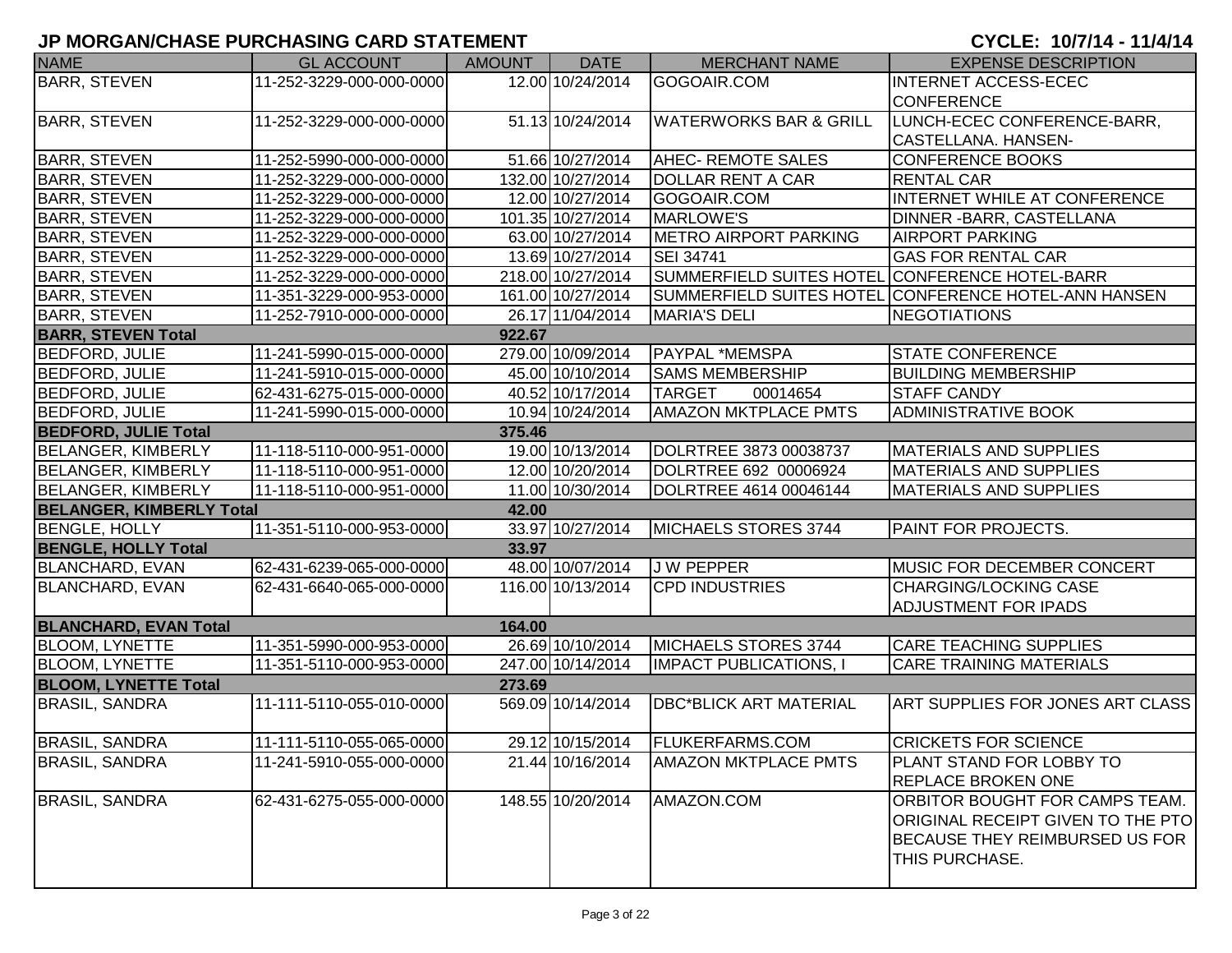| <b>NAME</b>                     | <b>GL ACCOUNT</b>        | <b>AMOUNT</b> | <b>DATE</b>         | <b>MERCHANT NAME</b>                          | <b>EXPENSE DESCRIPTION</b>                                      |
|---------------------------------|--------------------------|---------------|---------------------|-----------------------------------------------|-----------------------------------------------------------------|
| <b>BRASIL, SANDRA</b>           | 11-111-5110-055-025-0000 |               | 67.73 10/20/2014    | <b>SSI*SCHOOL SPECIALTY</b>                   | <b>CLASSROOM SUPPLIES FOR KUHN</b>                              |
| <b>BRASIL, SANDRA</b>           | 11-111-5110-055-099-0000 |               | 555.00 10/22/2014   | <b>MICHIGAN ELEMENTARY AN</b>                 | <b>IMEMSPA MEMBERSHIP FOR L.</b><br><b>FENCHEL</b>              |
| <b>BRASIL, SANDRA</b>           | 62-431-6275-055-000-0000 |               | 195.21 10/24/2014   | GFS MKTPLC #1985                              | <b>FOOD FOR STAFF KICK OFF</b>                                  |
| <b>BRASIL, SANDRA</b>           | 11-111-5110-055-025-0000 |               | 100.86 10/29/2014   | RGS PAY*                                      | <b>CLASSROOM POSTERS FOR ELA</b>                                |
| <b>BRASIL, SANDRA</b>           | 62-431-6216-055-000-0000 |               | 440.62 10/30/2014   | <b>SSI*SCHOOL SPECIALTY</b>                   | <b>CAMP SUPPLIES</b>                                            |
| <b>BRASIL, SANDRA Total</b>     |                          | 2,127.62      |                     |                                               |                                                                 |
| <b>BRATNEY, BETHANY</b>         | 11-222-5310-071-000-0000 |               | 79.05 10/15/2014    | NEXT CHAPTER BOOKSTORE INEW MATERIALS FOR LMC |                                                                 |
| <b>BRATNEY, BETHANY</b>         | 11-222-5990-071-000-0000 |               | 51.25 10/17/2014    | <b>DEMCO INC</b>                              | NEW SUPPLIES FOR LMC                                            |
| <b>BRATNEY, BETHANY</b>         | 11-222-5990-071-000-0000 |               | 35.10 10/17/2014    | <b>PBD ALA-GRAPH EDITIONS</b>                 | NEW SUPPLIES FOR LMC                                            |
| <b>BRATNEY, BETHANY</b>         | 11-222-5310-071-000-0000 |               | 39.88 10/28/2014    | NEXT CHAPTER BOOKSTORE                        | NEW MATERIALS FOR LMC                                           |
| <b>BRATNEY, BETHANY</b>         | 11-222-5310-071-000-0000 |               | 74.33 10/29/2014    | <b>BRILLIANT BOOKS</b>                        | <b>NEW MATERIALS FOR LMC</b>                                    |
| <b>BRATNEY, BETHANY</b>         | 11-222-5310-071-000-0000 |               | 1,380.86 10/29/2014 | <b>FOLLETT SCHOOL SOLUTIO</b>                 | NEW MATERIALS FOR LMC                                           |
| <b>BRATNEY, BETHANY</b>         | 11-222-5310-071-000-0000 |               | 54.32 11/03/2014    | AMAZON.COM                                    | QUICK SHIP NEW MATERIALS FOR LMC                                |
| <b>BRATNEY, BETHANY Total</b>   |                          | 1,714.79      |                     |                                               |                                                                 |
| <b>BUNKER, JEFFREY</b>          | 11-252-7912-000-000-0000 |               | -567.49 10/10/2014  | <b>WALGREEN'S</b>                             | <b>FRAUD CREDIT</b>                                             |
| <b>BUNKER, JEFFREY</b>          | 11-252-7912-000-000-0000 |               | -514.09 10/10/2014  | <b>WALGREEN'S</b>                             | <b>FRAUD CREDIT</b>                                             |
| <b>BUNKER, JEFFREY</b>          | 11-261-5993-000-000-0000 |               | 11.98 10/22/2014    | KNIGHTS AUTO SUPPLY IN                        | <b>GRNDS Z-MOWER MAINTENANCE</b>                                |
| <b>BUNKER, JEFFREY</b>          | 11-261-5993-000-000-0000 |               | 23.76 10/30/2014    |                                               | MARKS OUTDOOR POWER EQ GRNDS EDGER REPLACEMENT<br><b>BLADES</b> |
| <b>BUNKER, JEFFREY</b>          | 11-261-5993-000-000-0000 |               | 50.65 11/03/2014    | ANGELO'S WHOLESALE                            | <b>GRNDS SNOW EQUIPMENT REPAIR</b><br><b>PARTS</b>              |
| <b>BUNKER, JEFFREY</b>          | 11-261-5993-000-000-0000 |               | 222.73 11/03/2014   | J THOMAS DISTRIBUTORS                         | <b>GRNDS Z-MOWER BLADES</b>                                     |
| <b>BUNKER, JEFFREY</b>          | 11-261-5993-000-000-0000 |               | 17.94 11/03/2014    | <b>WEINGARTZ SUPPLY.</b>                      | <b>GRNDS BACK PACK BLOWER PARTS</b>                             |
| <b>BUNKER, JEFFREY</b>          | 11-261-5992-000-000-0000 |               | 203.37 11/03/2014   | <b>WW GRAINGER</b>                            | <b>MTCE SHOP SUPPLIES</b>                                       |
| <b>BUNKER, JEFFREY Total</b>    |                          | $-551.15$     |                     |                                               |                                                                 |
| <b>BURKHARDT, LORETTA</b>       | 62-431-6415-065-000-0000 |               | 115.93 10/23/2014   | THE HOME DEPOT 2737                           | <b>SET BUILDING PIECES</b>                                      |
| <b>BURKHARDT, LORETTA</b>       | 62-431-6415-065-000-0000 |               | 240.00 10/23/2014   | <b>TOBINS LAKE STUDIOS, I</b>                 | <b>BACKDROPS FOR THEATER</b>                                    |
| <b>BURKHARDT, LORETTA</b>       | 62-431-6415-065-000-0000 |               | 400.00 10/23/2014   | <b>TOBINS LAKE STUDIOS, I</b>                 | <b>BACK DROP FOR THEATER</b>                                    |
| <b>BURKHARDT, LORETTA</b>       | 62-431-6415-065-000-0000 |               | 21.59 10/27/2014    | MICHAELS STORES 3744                          | <b>SUPPLIES</b>                                                 |
| <b>BURKHARDT, LORETTA Total</b> |                          | 777.52        |                     |                                               |                                                                 |
| <b>BURNHAM, SUSAN</b>           | 11-111-5110-011-099-0000 |               | 344.90 10/13/2014   | <b>AMAZON MKTPLACE PMTS</b>                   | <b>INTERVENTION MANUALS</b>                                     |
| <b>BURNHAM, SUSAN</b>           | 11-111-5110-011-060-0000 |               | 300.00 10/17/2014   | <b>BRAINPOP</b>                               | <b>FOURTH GRADE PROGRAM</b>                                     |
| <b>BURNHAM, SUSAN</b>           | 62-431-6275-011-000-0000 |               | 1,444.15 10/20/2014 | <b>LEARNING A-Z</b>                           | <b>RENEWAL SUBSCRIPTION</b>                                     |
| <b>BURNHAM, SUSAN Total</b>     |                          | 2,089.05      |                     |                                               |                                                                 |
| <b>CABBLE, WHITNEY</b>          | 11-118-3220-000-000-3430 |               | 220.00 10/28/2014   | <b>HIGHSCOPE EDUCATIONAL</b>                  | <b>ONLINE TRAINING</b>                                          |
| <b>CABBLE, WHITNEY</b>          | 11-118-5110-000-000-3430 |               | 26.98 10/28/2014    | MEIJER INC #64<br>Q <sub>01</sub>             | POSTER BOARD, CONTACT PAPER                                     |
| <b>CABBLE, WHITNEY</b>          | 11-118-5110-000-000-3430 |               | 16.00 10/30/2014    | KROGER #618                                   | <b>PUMPKINS</b>                                                 |
| CABBLE, WHITNEY                 | 11-118-5110-000-000-3430 |               | 15.36 10/30/2014    | MICHAELS STORES 5732                          | GOOGLY EYES, STICKERS, SEQUINS,<br><b>FEATHERS</b>              |
| <b>CABBLE, WHITNEY Total</b>    |                          | 278.34        |                     |                                               |                                                                 |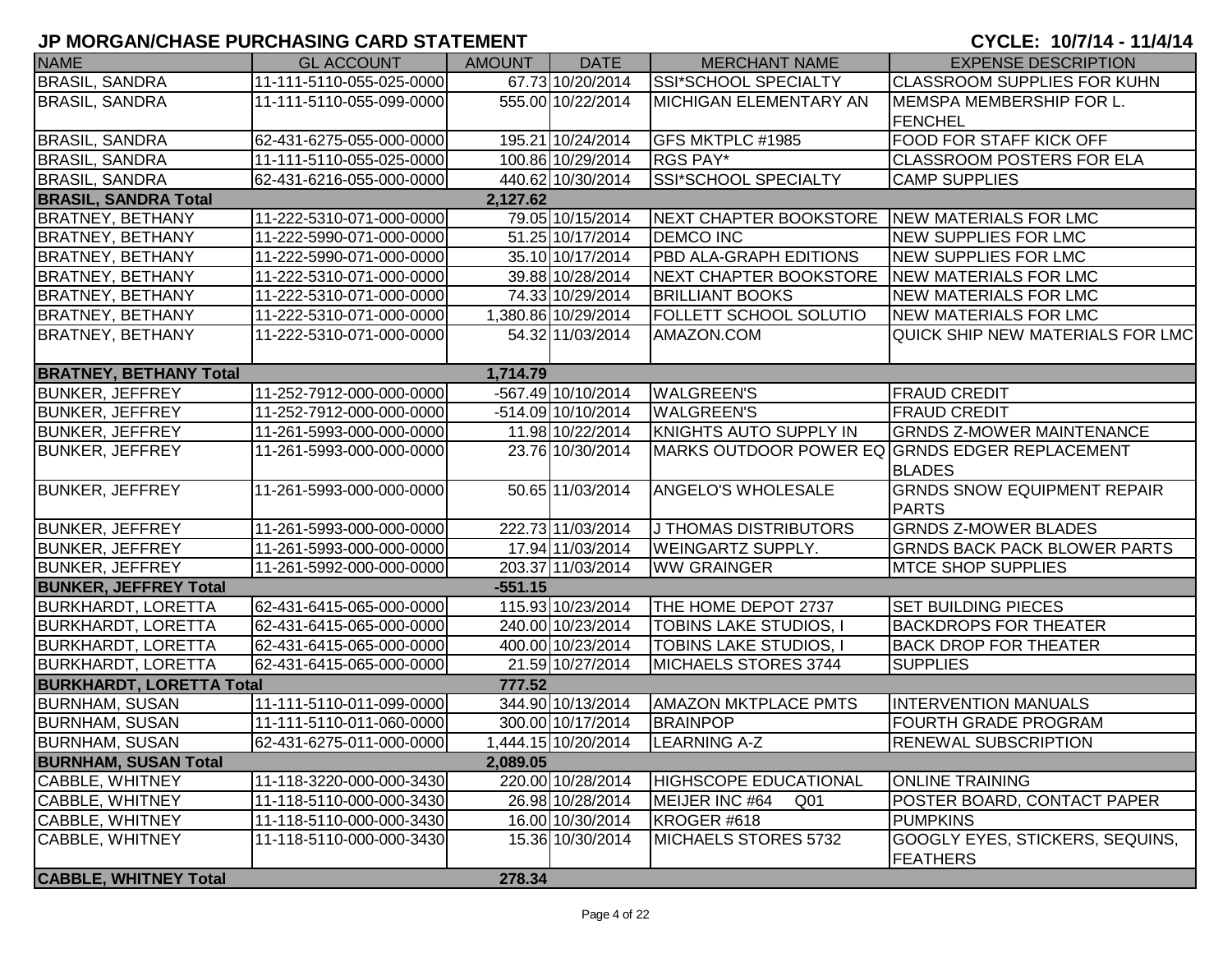| <b>NAME</b>                                    | <b>GL ACCOUNT</b>        | <b>AMOUNT</b> | <b>DATE</b>       | <b>MERCHANT NAME</b>          | - - - - - - - - - - - - -<br><b>EXPENSE DESCRIPTION</b>     |
|------------------------------------------------|--------------------------|---------------|-------------------|-------------------------------|-------------------------------------------------------------|
| <b>CANALES, BETH</b>                           | 11-113-5110-071-044-0000 |               | 59.54 10/13/2014  | MEIJER INC #054<br>Q01        | <b>BREAKFAST SANDWICH LAB</b>                               |
| <b>CANALES, BETH</b>                           | 11-113-5110-071-044-0000 |               | 99.07 10/20/2014  | MEIJER INC #054<br>Q01        | <b>BAKED CHEESE STICKS/KITCHEN</b><br><b>SUPPLY</b>         |
| <b>CANALES, BETH</b>                           | 11-113-5110-071-044-0000 |               | 66.27 10/27/2014  | MEIJER INC #054<br>Q01        | <b>MACARONI AND CHEESE LAB/</b><br>HALLOWEEN CARAMEL APPLES |
| <b>CANALES, BETH Total</b>                     |                          | 224.88        |                   |                               |                                                             |
| <b>CARTER, NICOLE</b>                          | 11-113-3220-071-000-0000 |               | 259.00 10/17/2014 | <b>SQ *MASSP</b>              | <b>PRINICPAL'S SUMMIT CONFERENCE</b>                        |
| <b>CARTER, NICOLE Total</b>                    |                          | 259.00        |                   |                               |                                                             |
| CHRISTOPOULOS, COURTN 11-118-5110-000-951-0000 |                          |               | 1.95 11/04/2014   | KROGER #670                   | SUPPLIES FOR SCIENCE EXPERIMENT.<br><b>CHOICE TIME</b>      |
| <b>CHRISTOPOULOS, COURTNEY Total</b>           |                          | 1.95          |                   |                               |                                                             |
| CIANCIO, WANDA                                 | 11-225-3220-000-000-0000 |               | 65.00 10/15/2014  | <b>MICHIGAN ASSOCIATION F</b> | <b>GOOGLE CONFERENCE</b><br><b>REGISTRATION FOR JIM FRY</b> |
| CIANCIO, WANDA                                 | 11-225-3220-000-000-0000 |               | 22.02 10/16/2014  | <b>SHANTY CREEK RESORTS -</b> | <b>DINNER AT MAEDS CONFERENCE</b>                           |
| CIANCIO, WANDA                                 | 11-225-3220-000-000-0000 |               | 268.79 10/21/2014 | <b>SHANTY CREEK RESORTS -</b> | <b>MAED CONFERENCE LODGING</b><br><b>EXPENSE</b>            |
| <b>CIANCIO, WANDA Total</b>                    |                          | 355.81        |                   |                               |                                                             |
| CIANFERRA, LINDA                               | 11-132-5110-000-914-6710 |               | 600.00 10/08/2014 | <b>ESSENTIAL EDUC CORP</b>    | ABE SOFTWARE INSTRUCTION<br><b>SUPPORT</b>                  |
| <b>CIANFERRA, LINDA</b>                        | 11-132-5210-000-914-6710 |               | 464.28 10/08/2014 | NEW READERS PRESS             | <b>GED/ABE INSTRUCTION MATERIALS</b>                        |
| <b>CIANFERRA, LINDA</b>                        | 11-132-5210-000-914-6710 |               | 8.26 10/09/2014   | <b>AMAZON MKTPLACE PMTS</b>   | <b>TEXTBOOK/DVD FOR INSTRUCTION</b>                         |
| CIANFERRA, LINDA                               | 11-221-3220-000-000-6710 |               | 15.00 10/15/2014  | ACT*MAEPD/NHRD                | STATE ADULT ED WORKSHOP FOR<br><b>DIRECTORS</b>             |
| <b>CIANFERRA, LINDA</b>                        | 11-132-5210-000-914-6710 |               | 56.48 10/15/2014  | AMAZON.COM                    | <b>ESL TEXTBOOK INSTRUCTOR MANUAL</b>                       |
| CIANFERRA, LINDA                               | 11-132-5210-000-914-6710 |               | 362.12 10/15/2014 | AMAZON.COM                    | <b>ESL TEXTBOOKS</b>                                        |
| <b>CIANFERRA, LINDA</b>                        | 11-132-5210-000-914-6710 |               | 122.32 10/16/2014 | AMAZON.COM                    | <b>ESL TEXTBOOK INSTRUCTOR MANUAL</b><br><b>ADVANCED</b>    |
| <b>CIANFERRA, LINDA</b>                        | 11-132-5210-000-914-6710 |               | 376.48 10/17/2014 | AMAZON.COM                    | <b>ESL TEXTBOOKS</b>                                        |
| CIANFERRA, LINDA                               | 11-132-5210-000-914-6710 |               | 493.80 10/20/2014 | AMAZON.COM                    | <b>ESL TEXTBOOKS</b>                                        |
| CIANFERRA, LINDA                               | 11-221-3220-000-000-6710 |               | 175.00 10/29/2014 | MICHIGAN SCHOOL COUNSE        | <b>IMICHIGAN SCHOOL COUNSELOR</b><br><b>ASSOCIATION</b>     |
| <b>CIANFERRA, LINDA</b>                        | 11-132-5110-000-914-6710 |               | 16.00 10/29/2014  | <b>NEW READERS PRESS</b>      | <b>ABE INSTRUCTION MATERIAL</b>                             |
| <b>CIANFERRA, LINDA</b>                        | 11-221-3220-000-000-6710 |               | 20.00 11/03/2014  | PAYPAL *OAKLANDCOUN           | OAKLAND COUNSELOR ASSOCIATION<br>MEMBERHSIP                 |
| <b>CIANFERRA, LINDA Total</b>                  |                          | 2,709.74      |                   |                               |                                                             |
| CLARK, KIM                                     | 11-222-5310-055-000-0000 |               | 5.39 10/07/2014   | AMAZON.COM                    | <b>BOOK FOR MEDIA CENTER</b>                                |
| CLARK, KIM                                     | 11-222-5310-055-000-0000 |               | 25.90 10/07/2014  | AMAZON.COM                    | <b>BOOKS FOR MEDIA CENTER</b>                               |
| CLARK, KIM                                     | 11-222-5310-055-000-0000 |               | 4.00 10/08/2014   | <b>AMAZON MKTPLACE PMTS</b>   | <b>BOOKS FOR MEDIA CENTER</b>                               |
| CLARK, KIM                                     | 11-222-5310-055-000-0000 |               | 4.00 10/08/2014   | <b>AMAZON MKTPLACE PMTS</b>   | <b>BOOKS FOR MEDIA CENTER</b>                               |
| CLARK, KIM                                     | 11-222-5310-055-000-0000 |               | 11.37 10/08/2014  | AMAZON.COM                    | <b>BOOKS FOR MEDIA CENTER</b>                               |
| CLARK, KIM                                     | 11-222-5310-055-000-0000 |               | 26.95 10/09/2014  | AMAZON.COM                    | <b>BOOKS FOR MEDIA CENTER</b>                               |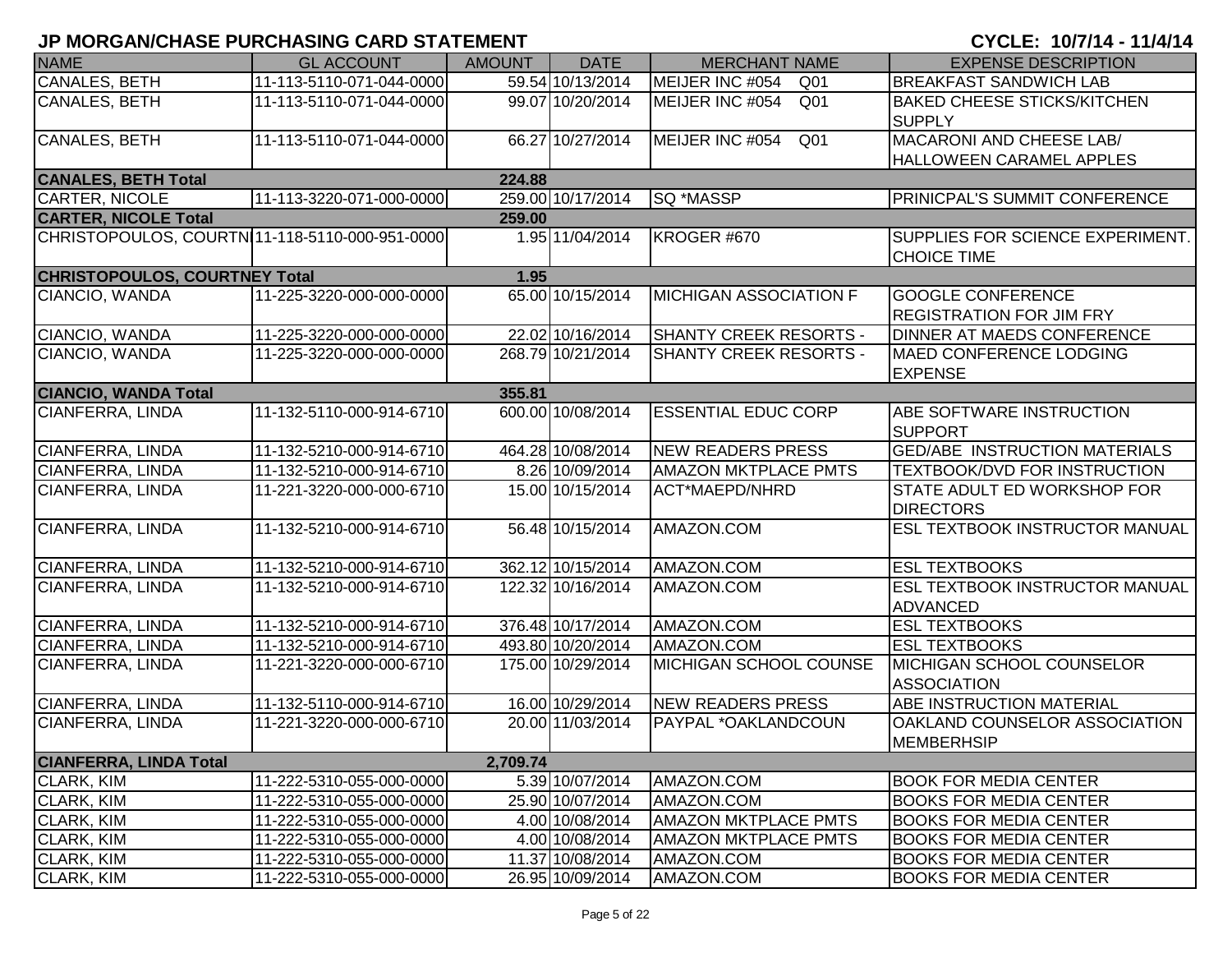# **JP MORGAN/CHASE PURCHASING CARD STATEMENT**

CYCLE: 10/7/14 - 11/4/14

| <b>NAME</b>                  | <b>GL ACCOUNT</b>        | <b>AMOUNT</b> | <b>DATE</b>        | <b>MERCHANT NAME</b>          | <b>EXPENSE DESCRIPTION</b>            |
|------------------------------|--------------------------|---------------|--------------------|-------------------------------|---------------------------------------|
| CLARK, KIM                   | 11-222-5310-055-000-0000 |               | 27.98 10/09/2014   | PANERA BREAD #876             | LUNCH FOR AUTHOR VISIT                |
| CLARK, KIM                   | 11-222-5310-055-000-0000 |               | 28.11 10/10/2014   | <b>AMAZON MKTPLACE PMTS</b>   | <b>BOOKS FOR MEDIA CENTER</b>         |
| <b>CLARK, KIM</b>            | 11-222-5310-055-000-0000 |               | 44.97 10/10/2014   | AMAZON.COM                    | <b>BOOKS FOR MEDIA CENTER</b>         |
| CLARK, KIM                   | 11-222-5310-055-000-0000 |               | 21.83 10/13/2014   | <b>AMAZON MKTPLACE PMTS</b>   | <b>BOOKS FOR MEDIA CENTER</b>         |
| CLARK, KIM                   | 11-222-5310-055-000-0000 |               | 28.76 10/13/2014   | AMAZON.COM                    | <b>BOOKS FOR MEDIA CENTER</b>         |
| CLARK, KIM                   | 11-222-5310-055-000-0000 |               | 25.04 10/13/2014   | AMAZON.COM                    | <b>BOOKS FOR MEDIA CENTER</b>         |
| CLARK, KIM                   | 11-222-5310-055-000-0000 |               | 16.88 10/15/2014   | <b>AMAZON MKTPLACE PMTS</b>   | <b>BOOKS FOR MEDIA CENTER</b>         |
| CLARK, KIM                   | 11-222-5310-055-000-0000 |               | 69.44 10/15/2014   | <b>COMPLETE BATTERY SOURC</b> | BATTERIES FOR MEDIA CENTER            |
| CLARK, KIM                   | 11-222-5310-055-000-0000 |               | 4.24 10/16/2014    | <b>AMAZON MKTPLACE PMTS</b>   | <b>BOOKS FOR MEDIA CENTER</b>         |
| CLARK, KIM                   | 11-222-5310-055-000-0000 |               | 4.00 10/17/2014    | <b>AMAZON MKTPLACE PMTS</b>   | <b>BOOKS FOR MEDIA CENTER</b>         |
| CLARK, KIM                   | 11-222-5310-055-000-0000 |               | 4.00 10/17/2014    | <b>AMAZON MKTPLACE PMTS</b>   | <b>BOOKS FOR MEDIA CENTER</b>         |
| CLARK, KIM                   | 11-222-5310-055-000-0000 |               | $-4.24$ 10/20/2014 | <b>AMAZON MKTPLACE PMTS</b>   | <b>CREDIT FOR OUT OF STOCK BOOK</b>   |
| CLARK, KIM                   | 11-222-5310-055-000-0000 |               | 7.98 10/20/2014    | <b>AMAZON MKTPLACE PMTS</b>   | <b>BOOKS FOR MEDIA CENTER</b>         |
| CLARK, KIM                   | 11-222-5310-055-000-0000 |               | 25.74 10/21/2014   | AMAZON.COM                    | <b>BOOKS FOR MEDIA CENTER</b>         |
| <b>CLARK, KIM</b>            | 11-222-5310-055-000-0000 |               | 36.00 10/21/2014   | AMAZON.COM                    | <b>BOOKS FOR MEDIA CENTER</b>         |
| <b>CLARK, KIM</b>            | 11-222-5310-055-000-0000 |               | 635.00 10/21/2014  | <b>EBE*ENCY. BRITANNICA</b>   | <b>IMAGEQUEST ONLINE ENCYCLOPEDIA</b> |
|                              |                          |               |                    |                               | <b>FOR MEDIA CENTER</b>               |
| CLARK, KIM                   | 11-222-5310-055-000-0000 |               | 389.25 10/21/2014  | <b>JUNIOR LIBRARY GUI</b>     | <b>BOOKS FOR MEDIA CENTER</b>         |
| <b>CLARK, KIM</b>            | 11-222-5310-055-000-0000 |               | 4.00 10/22/2014    | <b>AMAZON MKTPLACE PMTS</b>   | <b>BOOKS FOR MEDIA CENTER</b>         |
| CLARK, KIM                   | 11-222-5310-055-000-0000 |               | 48.14 10/22/2014   | AMAZON.COM                    | <b>BOOKS FOR MEDIA CENTER</b>         |
| CLARK, KIM                   | 11-222-5310-055-000-0000 |               | 13.18 10/22/2014   | AMAZON.COM                    | <b>BOOKS FOR MEDIA CENTER</b>         |
| CLARK, KIM                   | 11-222-5310-055-000-0000 |               | 591.00 10/22/2014  | <b>JUNIOR LIBRARY GUI</b>     | <b>RENEWAL SUBSCRIPTION</b>           |
| CLARK, KIM                   | 11-222-5310-055-000-0000 |               | 24.46 10/27/2014   | AMAZON.COM                    | <b>BOOKS FOR MEDIA CENTER</b>         |
| CLARK, KIM                   | 11-222-5310-055-000-0000 |               | 14.46 10/27/2014   | AMAZON.COM                    | <b>BOOKS FOR MEDIA CENTER</b>         |
| CLARK, KIM                   | 11-222-5310-055-000-0000 |               | 52.00 10/27/2014   | AMAZON.COM                    | <b>BOOKS FOR THE MEDIA CENTER</b>     |
| CLARK, KIM                   | 11-222-5310-055-000-0000 |               | 15.98 10/28/2014   | CHR*CHRISTIANBOOK.COM         | <b>DVD FOR MEDIA CENTER</b>           |
| CLARK, KIM                   | 11-222-5310-055-000-0000 |               | 17.21 11/03/2014   | <b>AMAZON MKTPLACE PMTS</b>   | <b>BOOKS FOR MEDIA CENTER</b>         |
| <b>CLARK, KIM</b>            | 11-222-5310-055-000-0000 |               | 55.70 11/03/2014   | AMAZON.COM                    | <b>BOOKS FOR MEDIA CENTER</b>         |
| <b>CLARK, KIM</b>            | 11-222-5310-055-000-0000 |               | 37.08 11/04/2014   | AMAZON.COM                    | <b>BOOKS FOR MEDIA CENTER</b>         |
| <b>CLARK, KIM</b>            | 11-222-5310-055-000-0000 |               | 9.94 11/04/2014    | AMAZON.COM                    | <b>BOOKS FOR MEDIA CENTER</b>         |
| <b>CLARK, KIM Total</b>      |                          | 2,325.74      |                    |                               |                                       |
| <b>COOLMAN, ROBERT</b>       | 11-261-5992-065-000-0000 |               | 64.10 10/08/2014   | CONSERVA ELECTRIC SUPP        | <b>MS KITCHEN</b>                     |
| <b>COOLMAN, ROBERT</b>       | 11-261-5992-071-000-0000 |               | 990.00 10/08/2014  | CONSERVA ELECTRIC SUPP        | <b>HS LIGHTS</b>                      |
| COOLMAN, ROBERT              | 11-261-5992-000-000-0000 |               | 70.00 10/08/2014   | CONSERVA ELECTRIC SUPP        | <b>MTCE STOCK</b>                     |
| <b>COOLMAN, ROBERT</b>       | 11-261-5992-000-000-0000 |               | 53.94 10/22/2014   | <b>CONSERVA ELECTRIC SUPP</b> | <b>IMTCE STOCK LAMP SOCKETS</b>       |
| <b>COOLMAN, ROBERT</b>       | 11-261-5992-000-000-0000 |               | 656.25 10/22/2014  | CONSERVA ELECTRIC SUPP        | <b>MTCE STOCK LAMPS</b>               |
| <b>COOLMAN, ROBERT</b>       | 11-261-5992-000-000-0000 |               | 267.50 10/23/2014  | <b>CONSERVA ELECTRIC SUPP</b> | <b>MTCE STOCK LAMPS</b>               |
| <b>COOLMAN, ROBERT</b>       | 11-261-5992-071-000-0000 |               | 22.50 10/27/2014   | CONSERVA ELECTRIC SUPP        | <b>HS LAMPS</b>                       |
| <b>COOLMAN, ROBERT</b>       | 11-261-5992-000-000-0000 |               | 754.50 10/27/2014  | CONSERVA ELECTRIC SUPP        | <b>MTCE STOCK LAMPS</b>               |
| <b>COOLMAN, ROBERT</b>       | 11-261-5992-000-000-0000 |               | 89.25 10/29/2014   | CONSERVA ELECTRIC SUPP        | <b>MTCE STOCK LAMPS</b>               |
| <b>COOLMAN, ROBERT</b>       | 11-261-5992-071-000-0000 |               | 215.76 11/04/2014  | CONSERVA ELECTRIC SUPP        | <b>HS HIGHBAY SOCKETS</b>             |
| <b>COOLMAN, ROBERT Total</b> |                          | 3,183.80      |                    |                               |                                       |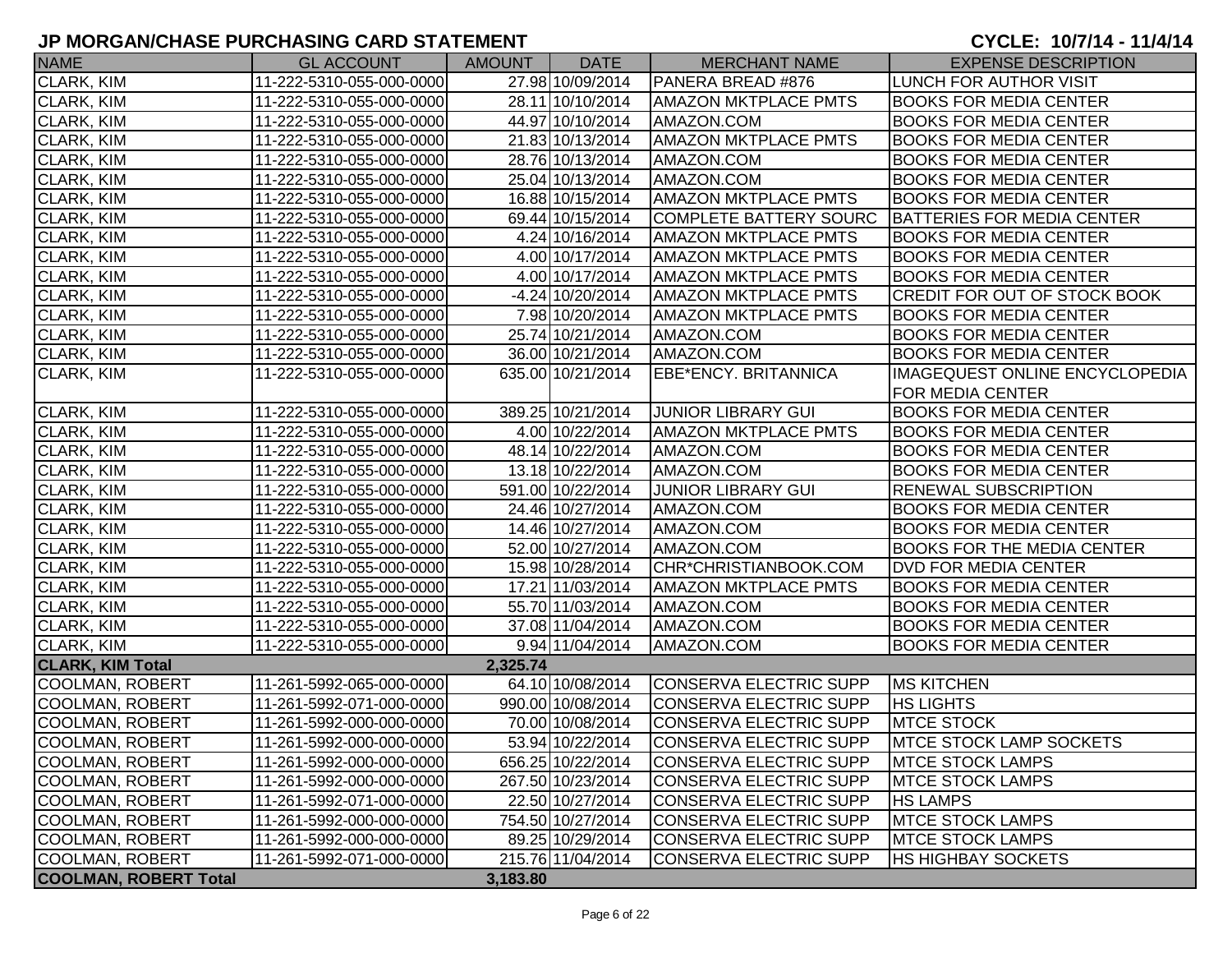| <b>NAME</b>                | <b>GL ACCOUNT</b>        | <b>AMOUNT</b> | <b>DATE</b>          | <b>MERCHANT NAME</b>         | <b>EXPENSE DESCRIPTION</b>                  |
|----------------------------|--------------------------|---------------|----------------------|------------------------------|---------------------------------------------|
| <b>DIATIKAR, CHRISTINE</b> | 62-431-6180-071-000-0000 |               | 122.00 10/07/2014    | IN *ANDERSON ENTERPRIS       | <b>QUIZ BOWL SUPPLIES</b>                   |
| <b>DIATIKAR, CHRISTINE</b> | 62-431-6727-013-000-0000 |               | 431.05 10/13/2014    | KINOKUNIYA BOOKSTORES        | PO 27671, JAPANESE BOOKS                    |
| <b>DIATIKAR, CHRISTINE</b> | 62-431-6176-071-000-0000 |               | 362.00 10/13/2014    | PP*JORDANOGRAP               | PO 27669, DECALS AND SIGNS                  |
| <b>DIATIKAR, CHRISTINE</b> | 11-271-5730-000-000-0000 |               | 8,417.10 10/13/2014  | <b>WW WILLIAMS COMPANY</b>   | PARTS/14 INVOICES                           |
| <b>DIATIKAR, CHRISTINE</b> | 11-111-5110-055-050-0000 |               | 534.00 10/15/2014    | <b>JW PEPPER</b>             | PO 27681, MUSIC                             |
| <b>DIATIKAR, CHRISTINE</b> | 11-111-5110-013-025-0000 |               | 875.44 10/16/2014    | GBC*ECOMMERCE                | PO 27252, LAMINATING FILM                   |
| <b>DIATIKAR, CHRISTINE</b> | 41-456-6410-022-329-0014 |               | 3,677.75 10/16/2014  | LONGSTRETH SPORTING GO       | <b>HS FIELD HOCKEY GOALS</b>                |
| <b>DIATIKAR, CHRISTINE</b> | 11-271-5710-000-000-0000 |               | 20,978.56 10/20/2014 | CORRIGAN OIL #2 - BRI        | 10/7/14 DIESEL                              |
| <b>DIATIKAR, CHRISTINE</b> | 11-111-5110-055-051-0000 |               | 369.83 10/20/2014    | <b>JW PEPPER</b>             | PO 27718, MUSIC                             |
| <b>DIATIKAR, CHRISTINE</b> | 62-431-6188-061-000-0000 |               | 1,018.63 10/20/2014  | LONGSTRETH SPORTING GO       | PO 27722, FIELD HOCKEY SUPPLIES             |
| <b>DIATIKAR, CHRISTINE</b> | 11-113-5110-071-015-0000 |               | 100.00 10/22/2014    | <b>GBC*ECOMMERCE</b>         | PO 27593, LAMINATOR                         |
| <b>DIATIKAR, CHRISTINE</b> | 11-113-5110-071-025-0000 |               | 100.00 10/22/2014    | <b>GBC*ECOMMERCE</b>         | PO 27593, LAMINATOR                         |
| <b>DIATIKAR, CHRISTINE</b> | 11-113-5110-071-026-0000 |               | 100.00 10/22/2014    | <b>GBC*ECOMMERCE</b>         | PO 27593, LAMINATOR                         |
| <b>DIATIKAR, CHRISTINE</b> | 11-113-5110-071-030-0000 |               | 100.00 10/22/2014    | <b>GBC*ECOMMERCE</b>         | PO 27593, LAMINATOR                         |
| <b>DIATIKAR, CHRISTINE</b> | 11-113-5110-071-035-0000 |               | 100.00 10/22/2014    | <b>GBC*ECOMMERCE</b>         | PO 27593, LAMINATOR                         |
| <b>DIATIKAR, CHRISTINE</b> | 11-113-5110-071-038-0000 |               | 100.00 10/22/2014    | <b>GBC*ECOMMERCE</b>         | PO 27593, LAMINATOR                         |
| <b>DIATIKAR, CHRISTINE</b> | 11-113-5110-071-042-0000 |               | 100.00 10/22/2014    | <b>GBC*ECOMMERCE</b>         | PO 27593, LAMINATOR                         |
| <b>DIATIKAR, CHRISTINE</b> | 11-113-5110-071-045-0000 |               | 100.00 10/22/2014    | GBC*ECOMMERCE                | PO 27593, LAMINATOR                         |
| <b>DIATIKAR, CHRISTINE</b> | 11-113-5110-071-055-0000 |               | 100.00 10/22/2014    | <b>GBC*ECOMMERCE</b>         | PO 27593, LAMINATOR                         |
| <b>DIATIKAR, CHRISTINE</b> | 11-113-5110-071-065-0000 |               | 100.00 10/22/2014    | <b>GBC*ECOMMERCE</b>         | PO 27593, LAMINATOR                         |
| <b>DIATIKAR, CHRISTINE</b> | 11-113-5110-071-070-0000 |               | 100.00 10/22/2014    | <b>GBC*ECOMMERCE</b>         | PO 27593, LAMINATOR                         |
| <b>DIATIKAR, CHRISTINE</b> | 11-222-5310-071-000-0000 |               | 297.40 10/22/2014    | <b>GBC*ECOMMERCE</b>         | PO 27593, LAMINATOR                         |
| <b>DIATIKAR, CHRISTINE</b> | 11-222-5990-071-000-0000 |               | 150.00 10/22/2014    | <b>GBC*ECOMMERCE</b>         | PO 27593, LAMINATOR                         |
| <b>DIATIKAR, CHRISTINE</b> | 11-241-5910-071-000-0000 |               | 150.00 10/22/2014    | <b>GBC*ECOMMERCE</b>         | PO 27593, LAMINATOR                         |
| <b>DIATIKAR, CHRISTINE</b> | 11-111-5110-011-411-0000 |               | 1,803.11 10/22/2014  | SSI*EPSCC                    | PO 27025/27258, WORDLY WISE<br><b>BOOKS</b> |
| <b>DIATIKAR, CHRISTINE</b> | 11-111-5110-012-411-0000 |               | 1,803.11 10/22/2014  | SSI*EPSCC                    | PO 27025/27258, WORDLY WISE                 |
|                            |                          |               |                      |                              | <b>BOOKS</b>                                |
| <b>DIATIKAR, CHRISTINE</b> | 11-111-5110-013-411-0000 |               | 1,803.11 10/22/2014  | SSI*EPSCC                    | PO 27025/27258, WORDLY WISE                 |
|                            |                          |               |                      |                              | <b>BOOKS</b>                                |
| <b>DIATIKAR, CHRISTINE</b> | 11-111-5110-014-411-0000 |               | 1,803.11 10/22/2014  | SSI*EPSCC                    | PO 27025/27258, WORDLY WISE                 |
|                            |                          |               |                      |                              | <b>BOOKS</b>                                |
| <b>DIATIKAR, CHRISTINE</b> | 11-111-5110-015-411-0000 |               | 1,803.11 10/22/2014  | SSI*EPSCC                    | PO 27025/27258, WORDLY WISE                 |
|                            |                          |               |                      |                              | <b>BOOKS</b>                                |
| <b>DIATIKAR, CHRISTINE</b> | 11-111-5110-055-411-0055 |               | 3,407.66 10/22/2014  | <b>SSI*EPSCC</b>             | PO 27025/27258, WORDLY WISE                 |
|                            |                          |               |                      |                              | <b>BOOKS</b>                                |
| <b>DIATIKAR, CHRISTINE</b> | 11-111-5110-055-411-0056 |               | 2,914.63 10/22/2014  | SSI*EPSCC                    | PO 27025/27258, WORDLY WISE                 |
|                            |                          |               |                      |                              | <b>BOOKS</b>                                |
| <b>DIATIKAR, CHRISTINE</b> | 11-261-5990-014-000-0000 |               | 402.50 10/27/2014    | <b>AVENTRIC TECHNOLOGIES</b> | <b>AED BATTERIES</b>                        |
| <b>DIATIKAR, CHRISTINE</b> | 11-261-5990-065-000-0000 |               | 402.50 10/27/2014    | <b>AVENTRIC TECHNOLOGIES</b> | <b>AED BATTERY</b>                          |
| <b>DIATIKAR, CHRISTINE</b> | 11-271-5710-000-000-0000 |               | 22,107.38 10/27/2014 | CORRIGAN OIL #2 - BRI        | 7500 GAL DIESEL                             |
| <b>DIATIKAR, CHRISTINE</b> | 11-271-5730-000-000-0000 |               | 185.00 10/27/2014    | CORRIGAN OIL #2 - BRI        | PO 27773-WINDSHIELD SOLVENT                 |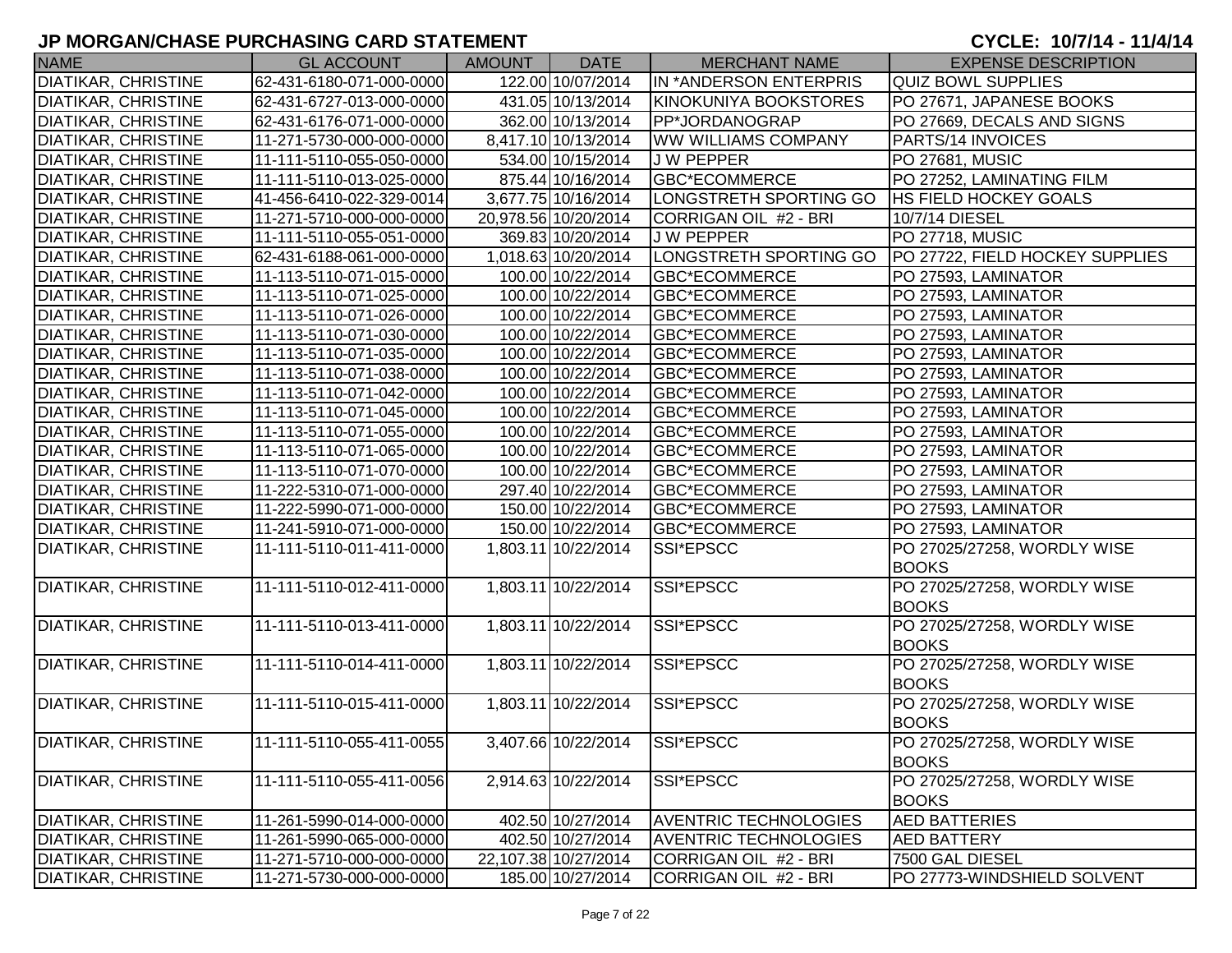| <b>NAME</b>                      | <b>GL ACCOUNT</b>        | <b>AMOUNT</b> | <b>DATE</b>          | <b>MERCHANT NAME</b>          | <b>EXPENSE DESCRIPTION</b>             |
|----------------------------------|--------------------------|---------------|----------------------|-------------------------------|----------------------------------------|
| <b>DIATIKAR, CHRISTINE</b>       | 62-431-6275-065-000-0000 |               | 2,552.22 10/27/2014  | <b>FOLLETT SCHOOL SOLUTIO</b> | PO 27803, ALGEBRA 1 BOOKS              |
| <b>DIATIKAR, CHRISTINE</b>       | 11-111-5110-011-411-0000 |               | 961.60 10/27/2014    | MHE*MCGRAW-HILL ECOMM         | PO 27497, MATH KITS                    |
| <b>DIATIKAR, CHRISTINE</b>       | 41-452-3190-022-000-0014 |               | 740.45 10/27/2014    | <b>SOIL AND MATERIALS</b>     | <b>BORINGS/TESTING</b>                 |
| <b>DIATIKAR, CHRISTINE</b>       | 41-452-3190-015-000-0014 |               | 2,591.59 10/27/2014  | <b>SOIL AND MATERIALS</b>     | <b>BORINGS/TESTING</b>                 |
| <b>DIATIKAR, CHRISTINE</b>       | 41-452-3190-014-000-0014 |               | 2,221.36 10/27/2014  | <b>SOIL AND MATERIALS</b>     | <b>BORINGS/TESTING</b>                 |
| <b>DIATIKAR, CHRISTINE</b>       | 41-452-3190-018-000-0014 |               | 2,221.36 10/27/2014  | <b>SOIL AND MATERIALS</b>     | <b>BORINGS/TESTING</b>                 |
| <b>DIATIKAR, CHRISTINE</b>       | 41-452-3190-052-000-0014 |               | 8,515.24 10/27/2014  | <b>SOIL AND MATERIALS</b>     | <b>BORINGS/TESTING</b>                 |
| <b>DIATIKAR, CHRISTINE</b>       | 11-111-5110-055-051-0000 |               | 29.24 10/29/2014     | <b>JW PEPPER</b>              | PO 27769, MUSIC                        |
| <b>DIATIKAR, CHRISTINE</b>       | 62-431-6212-055-000-0000 |               | 77.73 10/29/2014     | <b>JW PEPPER</b>              | PO 27769, MUSIC                        |
| <b>DIATIKAR, CHRISTINE</b>       | 11-113-5110-071-099-0000 |               | 1,167.19 10/31/2014  | <b>JW PEPPER</b>              | PO 27182, MUSIC                        |
| <b>DIATIKAR, CHRISTINE</b>       | 62-431-6176-071-000-0000 |               | 79.83 11/03/2014     | DUNCAN DISPOSAL SYSTEM        | PO 27214, RECYCLING                    |
| <b>DIATIKAR, CHRISTINE</b>       | 11-293-4910-000-000-0000 |               | 3,464.05 11/03/2014  | PLYMOUTH NOVI 155             | 9/14 TRAINING SERVICES                 |
| <b>DIATIKAR, CHRISTINE</b>       | 11-293-5998-000-000-0000 |               | 6,518.00 11/03/2014  | <b>TEAM SPORTS</b>            | PO 27831, BALL SUPPLIES                |
| <b>DIATIKAR, CHRISTINE</b>       | 62-431-6104-061-000-0000 |               | 858.00 11/03/2014    | <b>TEAM SPORTS</b>            | PO 27825, TOURNAMENT SHIRTS            |
| <b>DIATIKAR, CHRISTINE</b>       | 11-225-4905-000-000-0000 |               | 5,272.70 11/04/2014  | <b>IPARADIGMS LLC</b>         | TURNITIN LICENSE AND PER STUDENT       |
|                                  |                          |               |                      |                               | <b>FEES</b>                            |
| <b>DIATIKAR, CHRISTINE Total</b> |                          | 114,189.54    |                      |                               |                                        |
| <b>DIGLIO, CAROL</b>             | 11-283-5610-000-000-0000 |               | 35.74 10/31/2014     | PANERA BREAD #600667          | <b>WORKING LUNCH FOR NEA</b>           |
|                                  |                          |               |                      |                               | <b>NEGOTIATIONS</b>                    |
| <b>DIGLIO, CAROL Total</b>       |                          | 35.74         |                      |                               |                                        |
| <b>DINKELMANN, KATY</b>          | 62-431-6186-071-000-0000 |               | 78.04 10/07/2014     | <b>AMAZON MKTPLACE PMTS</b>   | <b>BANDANNAS, AWARENESS</b>            |
|                                  |                          |               |                      |                               | <b>BRACELETS FOR PINK OUT FOOTBALL</b> |
|                                  |                          |               |                      |                               | <b>GAME-STUDENT COUNCIL</b>            |
| <b>DINKELMANN, KATY</b>          | 62-431-6186-071-000-0000 |               | 7.15 10/07/2014      | <b>AMAZON MKTPLACE PMTS</b>   | <b>GLOW BRACELETS FOR STUDENT</b>      |
|                                  |                          |               |                      |                               | COUNCIL PINK OUT AT FOOTBALL           |
|                                  |                          |               |                      |                               | <b>GAME</b>                            |
| <b>DINKELMANN, KATY</b>          | 62-431-6186-071-000-0000 |               | 71.52 10/07/2014     | <b>AMAZON MKTPLACE PMTS</b>   | <b>GLOW NECKLACES FOR PINK OUT</b>     |
|                                  |                          |               |                      |                               | <b>FOOTBALL GAME- STUDENT COUNCIL</b>  |
| <b>DINKELMANN, KATY</b>          | 62-431-6186-071-000-0000 |               | $-47.68$ 10/10/2014  | <b>AMAZON MKTPLACE PMTS</b>   | <b>RETURN OF BROKEN GLOW</b>           |
|                                  |                          |               |                      |                               | <b>BRACELETS</b>                       |
| <b>DINKELMANN, KATY</b>          | 11-222-5990-071-000-0000 |               | 49.99 10/22/2014     | <b>STAPLES</b><br>00115659    | <b>SOFTWARE FOR ATTENDANCE OFFICE</b>  |
|                                  |                          |               |                      |                               | <b>PRINTSHOP</b>                       |
| <b>DINKELMANN, KATY Total</b>    |                          | 159.02        |                      |                               |                                        |
| <b>DIXON, KAREN</b>              | 21-297-5910-000-000-0000 |               | 117.16 10/28/2014    | DMI* DELL K-12 PTR            | INK CARTRIDGES FOR KITCHEN             |
|                                  |                          |               |                      |                               | <b>OFFICE PRINTER</b>                  |
| <b>DIXON, KAREN</b>              | 21-297-5910-000-000-0000 |               | 60.44 10/29/2014     | DMI* DELL K-12 PTR            | INK CARTRIDGES FOR KITCHEN             |
|                                  |                          |               |                      |                               | <b>OFFICE PRINTER</b>                  |
| <b>DIXON, KAREN Total</b>        |                          | 177.60        |                      |                               |                                        |
| <b>DRAGOO, MICHAEL</b>           | 11-261-5992-071-000-0000 |               | 228.60 10/13/2014    | <b>WW GRAINGER</b>            | <b>MTCE AIR PRESSURE VALVE</b>         |
| <b>DRAGOO, MICHAEL</b>           | 11-261-5992-000-000-0000 |               | 1,404.77 10/16/2014  | <b>COCHRANE SUPPLY AND EN</b> | <b>IMTCE STOCK TRANSDUCERS</b>         |
| DRAGOO, MICHAEL                  | 41-261-4110-071-000-4449 |               | 11,101.58 10/16/2014 | <b>DE-CAL INC</b>             | PV BOILER CSD REPAIRS                  |
| <b>DRAGOO, MICHAEL</b>           | 11-261-5992-071-000-0000 |               | 228.60 10/16/2014    | <b>WW GRAINGER</b>            | HS AIR PRESSURE VALVES                 |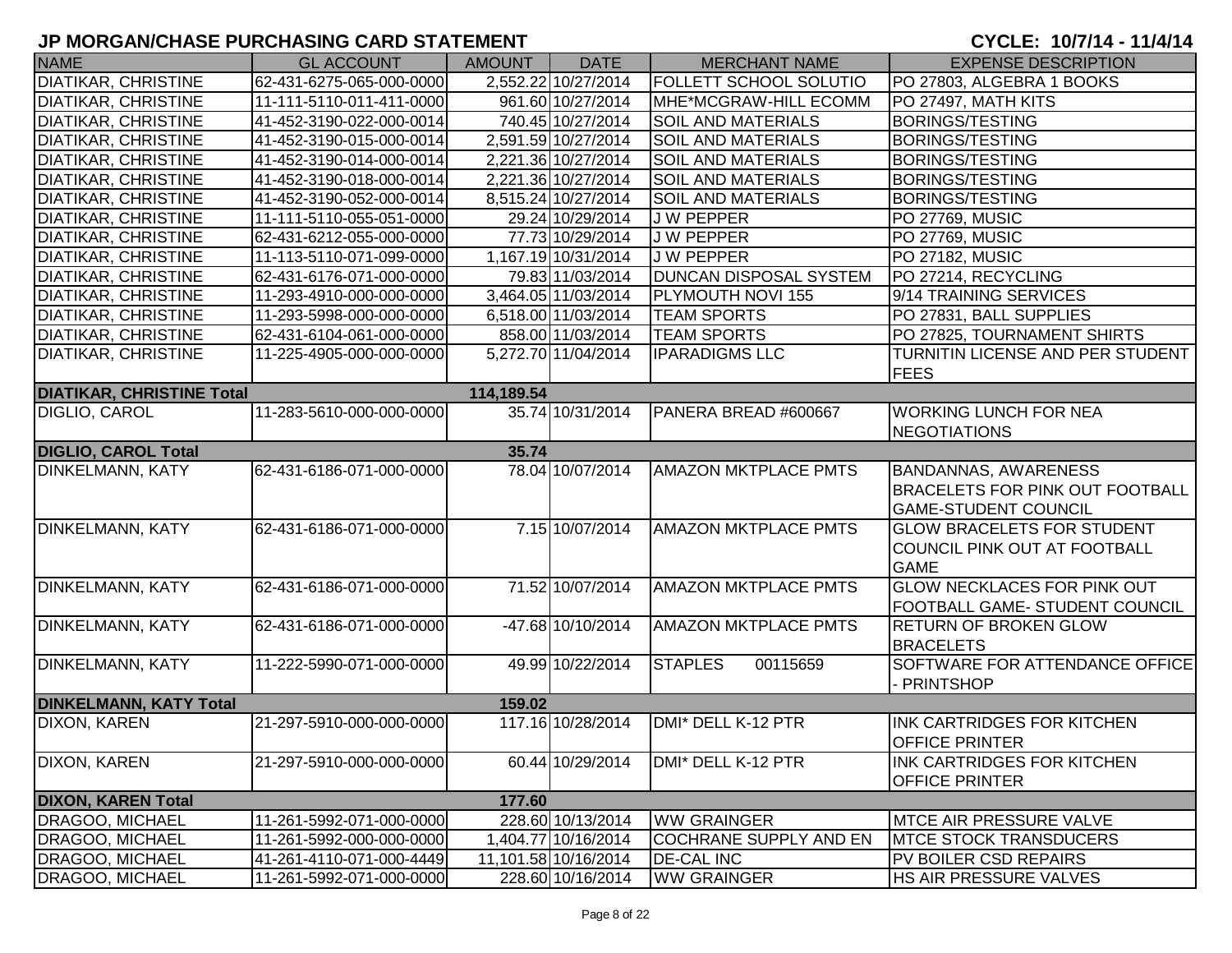| <b>NAME</b>                   | <b>GL ACCOUNT</b>        | <b>AMOUNT</b> | <b>DATE</b>          | <b>MERCHANT NAME</b>          | <b>EXPENSE DESCRIPTION</b>                      |
|-------------------------------|--------------------------|---------------|----------------------|-------------------------------|-------------------------------------------------|
| DRAGOO, MICHAEL               | 11-261-5992-003-000-0000 |               | 107.16 10/16/2014    | <b>WW GRAINGER</b>            | PS AIR FILTERS                                  |
| DRAGOO, MICHAEL               | 11-252-7912-000-000-0000 |               | $-7.91$ 10/20/2014   | <b>BUCHAREST GRILL</b>        | <b>FRAUD CREDIT</b>                             |
| DRAGOO, MICHAEL               | 11-252-7912-000-000-0000 |               | $-7.81$ 10/20/2014   | <b>MARATHON</b>               | <b>FRAUD CREDIT</b>                             |
| DRAGOO, MICHAEL               | 11-252-7912-000-000-0000 |               | $-520.73$ 10/20/2014 | <b>WALGREEN'S</b>             | <b>FRAUD CREDIT</b>                             |
| DRAGOO, MICHAEL               | 11-252-7912-000-000-0000 |               | -13.77 10/20/2014    | <b>WALGREEN'S</b>             | <b>FRAUD CREDIT</b>                             |
| DRAGOO, MICHAEL               | 11-261-5992-000-000-0000 |               | 5,733.00 10/27/2014  | <b>ANGELO'S WHOLESALE</b>     | DISTRICT ICE MELTER FOR BUILDINGS               |
|                               |                          |               |                      |                               |                                                 |
| DRAGOO, MICHAEL               | 11-261-5992-000-000-0000 |               | 2,320.00 10/27/2014  | <b>BASS</b>                   | <b>MTCE CONTROLLER</b>                          |
| DRAGOO, MICHAEL               | 11-261-5992-071-000-0000 |               | 481.50 10/28/2014    | <b>COCHRANE SUPPLY AND EN</b> | HS AHU-29 ACTUATOR & DIAPHRAGM                  |
| DRAGOO, MICHAEL               | 11-261-5992-071-000-0000 |               | 23.23 10/28/2014     | COCHRANE SUPPLY AND EN        | <b>HS ACTUATOR &amp; DIAPHRAGM</b>              |
|                               |                          |               |                      |                               | <b>SHIPPING</b>                                 |
| <b>DRAGOO, MICHAEL</b>        | 11-261-5992-071-000-0000 |               | 396.60 10/29/2014    | <b>COMMERCIAL BUILDING MA</b> | <b>HS CEILING TILES</b>                         |
| DRAGOO, MICHAEL               | 11-261-5992-065-000-0000 |               | 268.61 10/30/2014    | <b>COCHRANE SUPPLY AND EN</b> | <b>MS REHEAT VALVE</b>                          |
| DRAGOO, MICHAEL               | 11-261-5992-000-000-0000 |               | 1,350.00 11/03/2014  | <b>BASS</b>                   | <b>MTCE CONTROLLERS</b>                         |
| DRAGOO, MICHAEL               | 11-261-4910-071-000-0000 |               | 379.75 11/03/2014    | <b>BASS</b>                   | HS AHU-12                                       |
| DRAGOO, MICHAEL               | 11-261-5992-000-000-0000 |               | 5,733.00 11/04/2014  | ANGELO'S WHOLESALE            | DISTRICT ICE MELTER FOR BUILDINGS               |
|                               |                          |               |                      |                               |                                                 |
| <b>DRAGOO, MICHAEL Total</b>  |                          | 29,206.18     |                      |                               |                                                 |
| <b>EASON, CHRISTINE</b>       | 11-351-5110-000-953-0000 |               | 45.97 10/20/2014     | <b>AMAZON MKTPLACE PMTS</b>   | <b>GAMES FOR KIDS.</b>                          |
| <b>EASON, CHRISTINE</b>       | 11-351-5110-000-953-0000 |               | 93.55 10/24/2014     | <b>AMAZON MKTPLACE PMTS</b>   | DODGEBALLS, GAMES FOR KIDS.                     |
| <b>EASON, CHRISTINE</b>       | 11-351-5110-000-953-0000 |               | 87.49 10/24/2014     | <b>ORIENTAL TRADING CO</b>    | <b>CRAFT SUPPLIES FOR KIDS.</b>                 |
| <b>EASON, CHRISTINE Total</b> |                          | 227.01        |                      |                               |                                                 |
| FALLONE, MARIA                | 11-111-5110-014-025-0000 |               | 267.82 10/08/2014    | THE RIEGLE PRESS              | CA-60 FILES                                     |
| FALLONE, MARIA                | 11-111-5110-014-060-0000 |               | 10.98 10/09/2014     | <b>AMAZON MKTPLACE PMTS</b>   | 4TH GRADE LITERACY LIBRARY                      |
|                               |                          |               |                      |                               | <b>BOOKS</b>                                    |
| <b>FALLONE, MARIA</b>         | 11-111-3220-014-000-0000 |               | 279.00 10/09/2014    | <b>PAYPAL *MEMSPA</b>         | MEMSPA CONFERENCE DECEMBER 3-                   |
|                               |                          |               |                      |                               | 5                                               |
| <b>FALLONE, MARIA</b>         | 11-111-5110-014-060-0000 |               | 12.64 10/13/2014     | <b>AMAZON MKTPLACE PMTS</b>   | 4TH GRADE LITERACY LIBRARY                      |
|                               |                          |               |                      |                               | <b>BOOKS</b>                                    |
| <b>FALLONE, MARIA</b>         | 11-111-5110-014-060-0000 |               | 18.35 10/13/2014     | AMAZON.COM                    | 4TH GRADE LITERACY LIBRARY                      |
|                               |                          |               |                      |                               | <b>BOOKS</b>                                    |
| <b>FALLONE, MARIA</b>         | 11-111-3220-014-000-0000 |               | 100.00 10/13/2014    | OAKLAND SCHOOLS-RC INT        | OAKLAND SCHOOLS CONFERENCE                      |
| <b>FALLONE, MARIA</b>         | 11-111-5110-014-025-0000 |               | 212.52 10/20/2014    | SSI*SCHOOL SPECIALTY          | <b>GLOVES</b>                                   |
| FALLONE, MARIA                | 62-431-6275-014-000-0000 |               | 3.98 10/22/2014      | KROGER #632                   | 2 BAGS OF ICE FOR OFFICE                        |
|                               |                          |               |                      |                               | <b>FREEZERSTUDENT INJURIES</b>                  |
| <b>FALLONE, MARIA</b>         | 11-111-5110-014-060-0000 |               | 219.00 10/28/2014    |                               | RESOUCES FOR EDUCATORS HOME & SCHOOL CONNECTION |
|                               |                          |               |                      |                               | <b>SUBSCRIPTION</b>                             |
| <b>FALLONE, MARIA</b>         | 11-111-5110-014-060-0000 |               | 24.34 10/29/2014     | AMAZON.COM                    | <b>ENGLISH LEARNERS BOOKS</b>                   |
| <b>FALLONE, MARIA</b>         | 11-111-5110-014-060-0000 |               | 30.75 10/30/2014     | AMAZON.COM                    | <b>SCAFFOLDING LANGUAGE</b>                     |
| <b>FALLONE, MARIA</b>         | 11-111-5110-014-060-0000 |               | 65.38 11/03/2014     | AMAZON.COM                    | <b>CLOSE &amp; CRITICAL THINKING</b>            |
| <b>FALLONE, MARIA</b>         | 11-111-5110-014-060-0000 |               | 26.09 11/03/2014     | AMAZON.COM                    | <b>VOCABULARY</b>                               |
| <b>FALLONE, MARIA</b>         | 11-111-5110-014-060-0000 |               | 44.28 11/03/2014     | AMAZON.COM                    | <b>VOCABULARY</b>                               |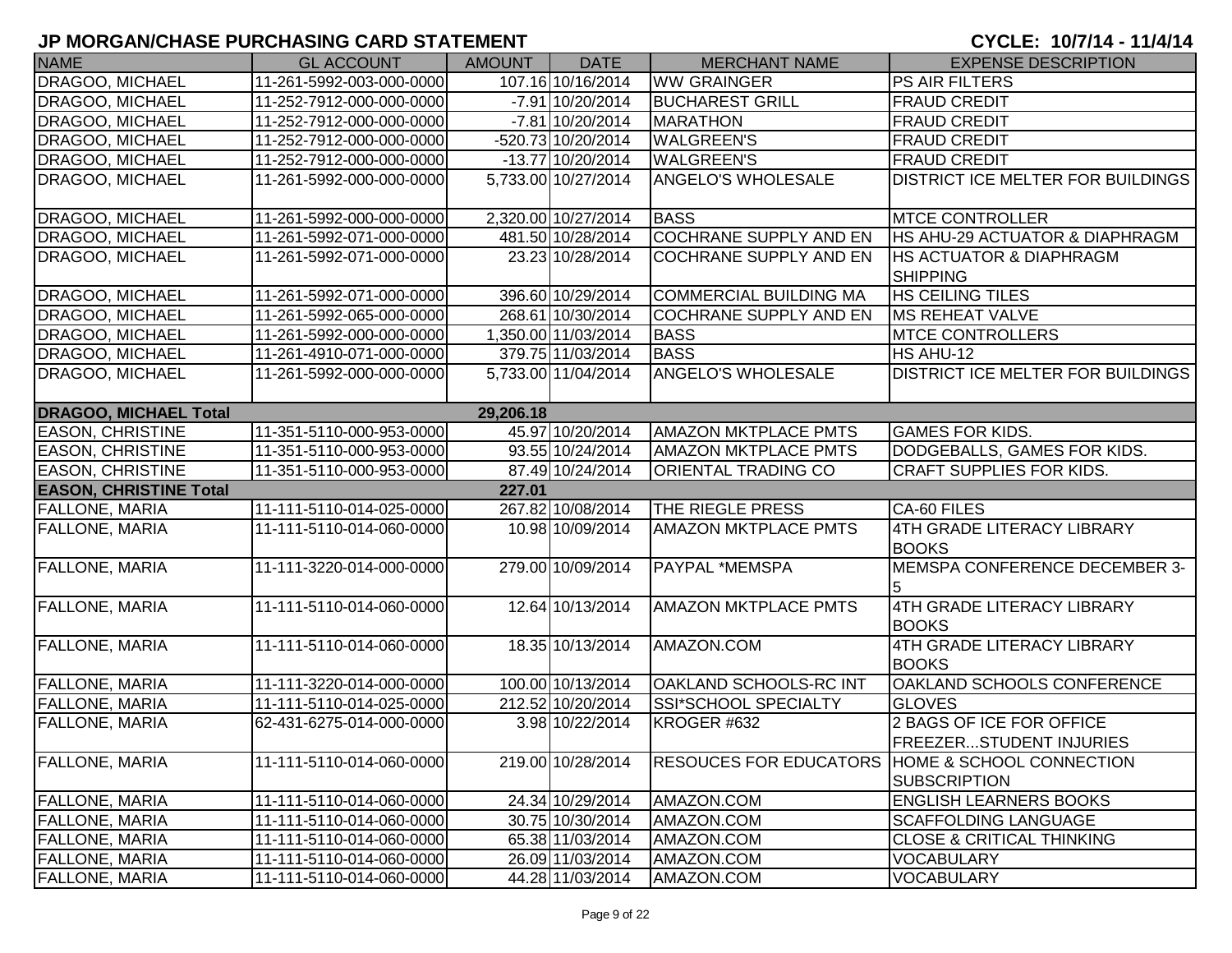| <b>NAME</b>                                     | <b>GL ACCOUNT</b>        | <b>AMOUNT</b> | <b>DATE</b>         | <b>MERCHANT NAME</b>              | <b>EXPENSE DESCRIPTION</b>                                                                                  |
|-------------------------------------------------|--------------------------|---------------|---------------------|-----------------------------------|-------------------------------------------------------------------------------------------------------------|
| <b>FALLONE, MARIA Total</b>                     |                          | 1,315.13      |                     |                                   |                                                                                                             |
| <b>FULAR, JAMES</b>                             | 11-261-3220-000-000-0000 |               | 169.77 10/07/2014   | <b>CRYSTAL MTN LODGING</b>        | <b>MSBO CONFERENCE FOR MIKE</b><br><b>DRAGOO</b>                                                            |
| <b>FULAR, JAMES</b>                             | 11-261-5993-071-000-0000 |               | 940.00 10/09/2014   | <b>STABILIZER SOLUTIONS I</b>     | HS SOFTBALL & HARDBALL PITCHERS<br><b>MOUND &amp; HOME PLATES CLAY</b>                                      |
| <b>FULAR, JAMES</b>                             | 11-261-5993-071-000-0000 |               | 4,995.00 10/20/2014 |                                   | SPORTS TURF MANAGEMENT   HS SOFTBALL INFIELD MATERIAL                                                       |
| <b>FULAR, JAMES</b>                             | 11-261-5993-000-000-0000 |               | 509.54 10/22/2014   | JOHN DEERE LANDSCAPES0            | <b>GRNDS DISTRICT ROUND-UP,</b><br><b>MARKING PAINT FOR ALL ATHLETIC</b><br><b>FIELDS, SPREADER STICKER</b> |
| <b>FULAR, JAMES</b>                             | 11-261-5993-000-000-0000 |               | 119.10 10/23/2014   |                                   | MARKS OUTDOOR POWER EQ MTCE Z-MOWER SPARE TIRE REPAIR                                                       |
| <b>FULAR, JAMES</b>                             | 11-261-5993-000-000-0000 |               | 2,348.13 10/23/2014 | <b>RESIDEX, LLC</b>               | DISTRICT WEED KILLER, FERTILIZER                                                                            |
| FULAR, JAMES                                    | 11-261-5993-000-000-0000 |               | 1,163.71 11/03/2014 |                                   | MARKS OUTDOOR POWER EQ GRNDS NEW FERTILIZER SPRAYER, Z-<br><b>MOWER PARTS</b>                               |
| <b>FULAR, JAMES Total</b>                       |                          | 10,245.25     |                     |                                   |                                                                                                             |
| <b>FURLOW, SETH</b>                             | 62-431-6105-071-000-0000 |               | 56.05 10/20/2014    | <b>FLINN SCIENTIFIC, I</b>        | <b>SEEDS FOR AP BIOLOGY</b>                                                                                 |
| FURLOW, SETH                                    | 11-113-5110-071-414-0000 |               | 113.94 10/24/2014   | <b>FLINN SCIENTIFIC, I</b>        | <b>IB PLANT PIGMENT REFILL KITS</b>                                                                         |
| <b>FURLOW, SETH</b>                             | 11-113-5110-071-414-0000 |               | 120.80 10/29/2014   | <b>FLINN SCIENTIFIC, I</b>        | IB INTERNAL ASSESSMENT PH<br><b>BUFFERS AND MATERIALS</b>                                                   |
| FURLOW, SETH                                    | 11-113-5110-071-414-0000 |               | 106.00 11/03/2014   | <b>VERNIER SOFTWARE &amp; TEC</b> | <b>INTERNAL ASSESSMENT SUPPLIES</b>                                                                         |
| <b>FURLOW, SETH Total</b>                       |                          | 396.79        |                     |                                   |                                                                                                             |
| <b>GILMORE, MEGAN</b>                           | 11-118-5110-000-951-0000 |               | 88.23 10/15/2014    | <b>ORIENTAL TRADING CO</b>        | HALLOWEEN PARTY SUPPLIES                                                                                    |
| <b>GILMORE, MEGAN</b>                           | 11-118-5110-000-951-0000 |               | 16.50 10/30/2014    | MEIJER INC #122 Q01               | <b>TEACHING SUPPLIES</b>                                                                                    |
| <b>GILMORE, MEGAN</b>                           | 11-118-5110-000-951-0000 |               | 8.96 11/03/2014     | <b>TARGET</b><br>00014654         | <b>TEACHING SUPPLIES</b>                                                                                    |
| <b>GILMORE, MEGAN Total</b>                     |                          | 113.69        |                     |                                   |                                                                                                             |
| GONZALEZ-SHEERAN, MAR(62-431-6257-065-000-0000  |                          |               | 43.18 10/10/2014    | SAMSCLUB #6657                    | SNACKS AND BEVERAGES FOR 7TH<br><b>GRADE ACTIVITY AFTERNOON</b>                                             |
| GONZALEZ-SHEERAN, MAR(62-431-6257-065-000-0000) |                          |               | 104.00 10/13/2014   | <b>ALEX PIZZERIA</b>              | PIZZA FOR 7TH GRADE ACTIVITY<br><b>AFTERNOON</b>                                                            |
| GONZALEZ-SHEERAN, MAR(62-431-6257-065-000-0000) |                          |               | 200.00 10/20/2014   | <b>NICK ANDERSON</b>              | DJ FOR 7TH GRADE ACTIVITY<br><b>AFTERNOON</b>                                                               |
| GONZALEZ-SHEERAN, MAR(11-112-5110-065-065-0000) |                          |               | 13.32 10/30/2014    | MEIJER INC #122<br>Q01            | <b>SCIENCE LAB SUPPLIES: YEAST,</b><br><b>GUMMY BEARS, CRACKERS; CELLS</b><br><b>UNIT</b>                   |
| <b>GONZALEZ-SHEERAN, MARGARET Total</b>         |                          | 360.50        |                     |                                   |                                                                                                             |
| <b>GORDON, BRIAN</b>                            | 62-431-6126-061-000-0000 |               | 123.74 10/13/2014   | <b>CAUSEWAY BAY HOTEL</b>         | <b>ROOM FOR GIRLS BASKETBALL</b><br><b>PROGRAM</b>                                                          |
| <b>GORDON, BRIAN</b>                            | 62-431-6104-061-000-0000 |               | 673.00 10/13/2014   | COTTAGE INN PIZZA NOVI            | PIZZA FOR PEP RALLY                                                                                         |
| <b>GORDON, BRIAN</b>                            | 62-431-6104-061-000-0000 |               | 137.69 10/13/2014   | SAMSCLUB #6657                    | <b>SUPPLIES FOR OFFICE</b>                                                                                  |
| <b>GORDON, BRIAN</b>                            | 62-431-6104-061-000-0000 |               | 46.20 10/13/2014    | SAMSCLUB #6657                    | <b>SUPPLIES FOR OFFICE</b>                                                                                  |
| GORDON, BRIAN                                   | 62-431-6104-061-000-0000 |               | 15.98 10/17/2014    | SAMSCLUB #6657                    | <b>SUPPLIES</b>                                                                                             |
| GORDON, BRIAN                                   | 62-431-6104-061-000-0000 |               | 131.00 10/20/2014   | <b>BENITOS PIZZA-NOVI</b>         | <b>DINNER FOR WORKERS</b>                                                                                   |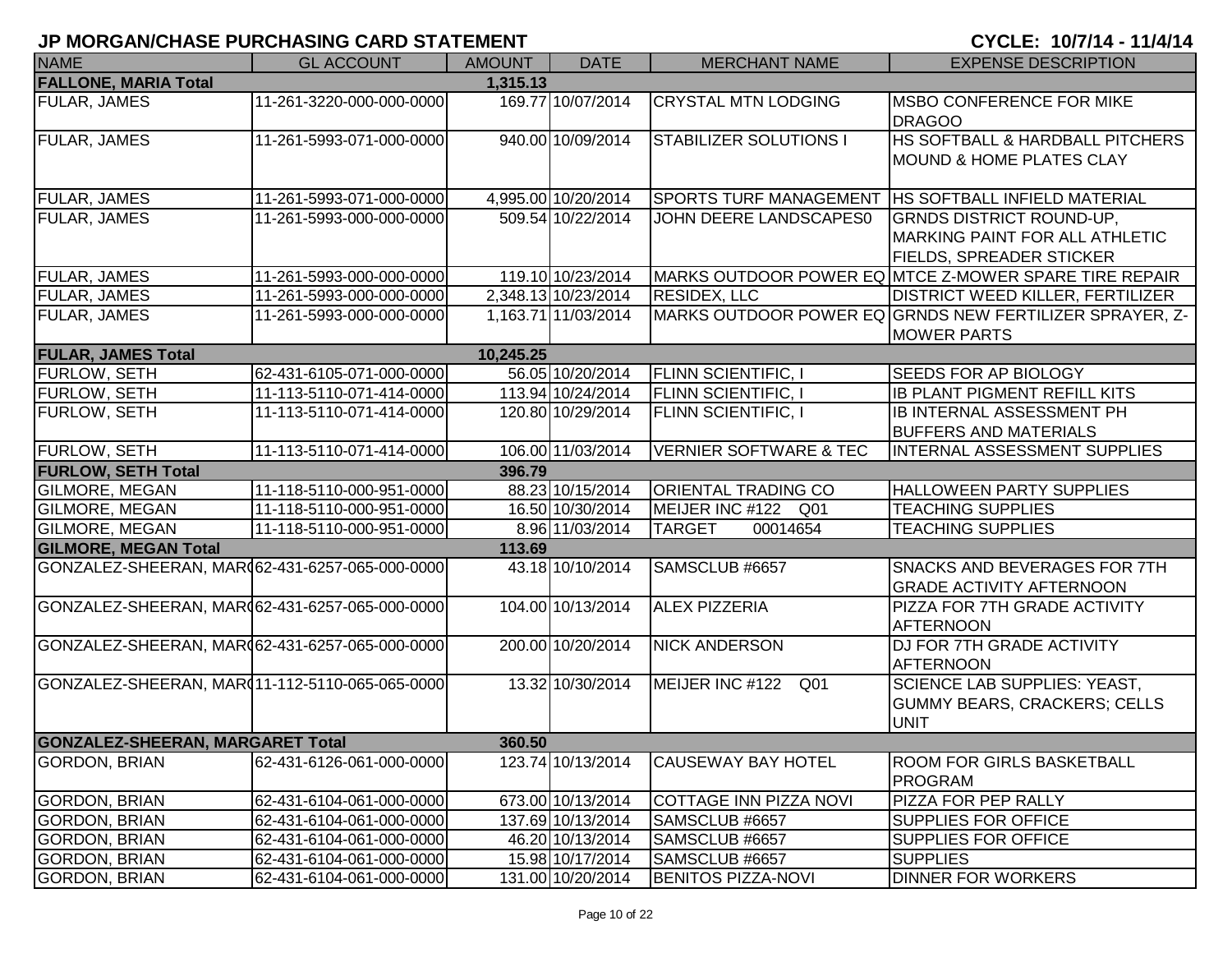| <b>NAME</b>                     | <b>GL ACCOUNT</b>        | <b>AMOUNT</b> | <b>DATE</b>        | <b>MERCHANT NAME</b>          | <b>EXPENSE DESCRIPTION</b>                                                                  |
|---------------------------------|--------------------------|---------------|--------------------|-------------------------------|---------------------------------------------------------------------------------------------|
| <b>GORDON, BRIAN</b>            | 62-431-6275-061-000-0000 |               | 600.00 10/20/2014  | EA GRAPHICS-OLD SCHOOL        | <b>SHIRTS FOR TENNIS</b>                                                                    |
| <b>GORDON, BRIAN</b>            | 62-431-6104-061-000-0000 |               | 122.66 10/20/2014  | SAMS CLUB #6664               | <b>SUPPLIES</b>                                                                             |
| <b>GORDON, BRIAN</b>            | 62-431-6104-061-000-0000 |               | 22.59 10/24/2014   | <b>BENITOS PIZZA-NOVI</b>     | <b>LUNCH FOR KLAA</b>                                                                       |
| <b>GORDON, BRIAN</b>            | 62-431-6145-061-000-0000 |               | 235.20 10/24/2014  | <b>HOLIDAY INNS</b>           | <b>ROOMS GIRLS GOLF STATE</b>                                                               |
| <b>GORDON, BRIAN</b>            | 62-431-6145-061-000-0000 |               | 235.20 10/24/2014  | <b>HOLIDAY INNS</b>           | <b>GIRLS GOLF STATE FINALS</b>                                                              |
| <b>GORDON, BRIAN</b>            | 62-431-6104-061-000-0000 |               | 157.00 10/27/2014  | DOMINO'S 1010                 | LUNCH FOR TOURNAMENT                                                                        |
| <b>GORDON, BRIAN</b>            | 62-431-6104-061-000-0000 |               | 183.62 10/27/2014  | <b>FAMOUS BROASTED CH</b>     | <b>DINNER FOR FOOTBALL</b>                                                                  |
| <b>GORDON, BRIAN</b>            | 62-431-6275-061-000-0000 |               | 29.66 10/27/2014   | PANERA BREAD #667             | <b>BAGELS FOR VOLLEYBALL</b>                                                                |
| <b>GORDON, BRIAN</b>            | 62-431-6104-061-000-0000 |               | 61.59 10/31/2014   | <b>BENITOS PIZZA-NOVI</b>     | LUNCH FOR SWIM INVITE                                                                       |
| <b>GORDON, BRIAN</b>            | 62-431-6172-061-000-0000 |               | 564.00 11/03/2014  | AMAZON.COM                    | <b>BARS FOR WEIGHTROOM</b>                                                                  |
| <b>GORDON, BRIAN</b>            | 62-431-6104-061-000-0000 |               | 12.97 11/03/2014   | <b>BENITOS PIZZA-NOVI</b>     | <b>LUNCH</b>                                                                                |
| <b>GORDON, BRIAN</b>            | 62-431-6104-061-000-0000 |               | 38.96 11/03/2014   | SAMSCLUB #6657                | <b>SUPPLIES FOR OFFICE</b>                                                                  |
| <b>GORDON, BRIAN</b>            | 11-293-4221-000-000-0000 |               | 222.57 11/03/2014  | <b>STAPLES DIRECT</b>         | <b>INK FOR PRINTER</b>                                                                      |
| <b>GORDON, BRIAN</b>            | 62-431-6104-061-000-0000 |               | 18.28 11/04/2014   | <b>BLACK ROCK BAR AND</b>     | <b>LUNCH FOR KLAA</b>                                                                       |
| <b>GORDON, BRIAN Total</b>      |                          | 3,631.91      |                    |                               |                                                                                             |
| <b>GREBINSKI, KRISTEN</b>       | 62-431-6243-065-000-0000 |               | 240.00 10/29/2014  | TOBINS LAKE STUDIOS, I        | <b>BACKDROP BROADWAY FOR</b><br><b>CONCERT</b>                                              |
| <b>GREBINSKI, KRISTEN</b>       | 62-431-6243-065-000-0000 |               | 84.12 10/31/2014   | SAMSCLUB #6657                | AFTER-GLOW CONCERT RECEPTION.<br><b>FUNDS OUT OF FRUNDRAISER</b><br>ACCOUNT.                |
| <b>GREBINSKI, KRISTEN Total</b> |                          | 324.12        |                    |                               |                                                                                             |
| <b>HANSEN, ANN</b>              | 11-118-5110-000-951-0000 |               | 42.96 10/31/2014   | <b>TARGET</b><br>00014654     | <b>HALLOWEEN CANDY FOR</b><br><b>PRESCHOOLERS</b>                                           |
| HANSEN, ANN                     | 11-311-3220-000-000-0000 |               | 72.00 11/03/2014   | <b>APPELBAUM TRAINING INS</b> | TRAINING FOR PRESCHOOL STAFF                                                                |
| <b>HANSEN, ANN Total</b>        |                          | 114.96        |                    |                               |                                                                                             |
| HARRIS, CHRISTINE               | 62-431-6355-031-000-0000 |               | 17.57 10/14/2014   | MICHAELS STORES 3744          | <b>HALLOWEEN AND GENERAL CRAFT</b><br><b>SUPPLIES</b>                                       |
| <b>HARRIS, CHRISTINE</b>        | 62-431-6355-031-000-0000 |               | 119.39 10/23/2014  | ORIENTAL TRADING CO           | <b>HALLOWEEN CLASS CELEBRATION</b><br><b>AND CRAFT SUPPLIES</b>                             |
| <b>HARRIS, CHRISTINE Total</b>  |                          | 136.96        |                    |                               |                                                                                             |
| HARVEY, JENNIFER                | 11-113-5110-071-414-0000 |               | 608.36 10/20/2014  | <b>SSI*SCHOOL SPECIALTY</b>   | <b>ART SUPPLIES</b>                                                                         |
| HARVEY, JENNIFER                | 11-113-5110-071-414-0000 |               | 95.00 10/31/2014   | PAYPAL *ARTFULLYTAU           | <b>ART SUPPLIES</b>                                                                         |
| HARVEY, JENNIFER                | 11-113-5110-071-414-0000 |               | 19.99 11/03/2014   | <b>F+W - CONSUMER</b>         | <b>MAGAZINE SUBSCRIPTION</b>                                                                |
| <b>HARVEY, JENNIFER Total</b>   |                          | 723.35        |                    |                               |                                                                                             |
| <b>HENDERSON, BETH</b>          | 11-252-5910-000-000-0000 |               | 284.99 10/29/2014  | STAPLS7126246867000001        | <b>BUSINESS OFFICE TONER</b>                                                                |
| <b>HENDERSON, BETH</b>          | 11-252-5910-000-000-0000 |               | -149.99 10/30/2014 | STAPLS7112718160001001        | <b>BUSINESS OFFICE TONER CREDIT -</b><br>DUE TO DEFECTIVE TONER ON PRIOR<br><b>PURCHASE</b> |
| HENDERSON, BETH                 | 11-252-5910-000-000-0000 |               | 25.65 11/03/2014   | STAPLS7126522863000001        | <b>BUSINESS OFFICE SUPPLIES</b>                                                             |
| <b>HENDERSON, BETH Total</b>    |                          | 160.65        |                    |                               |                                                                                             |
| HOLLY, SHEILA                   | 11-221-3220-000-411-0000 |               | 75.00 10/07/2014   | MI INST FOR ED MGT            | SAPD CONFERENCE, SHEILA HOLLY,<br>11.19.14                                                  |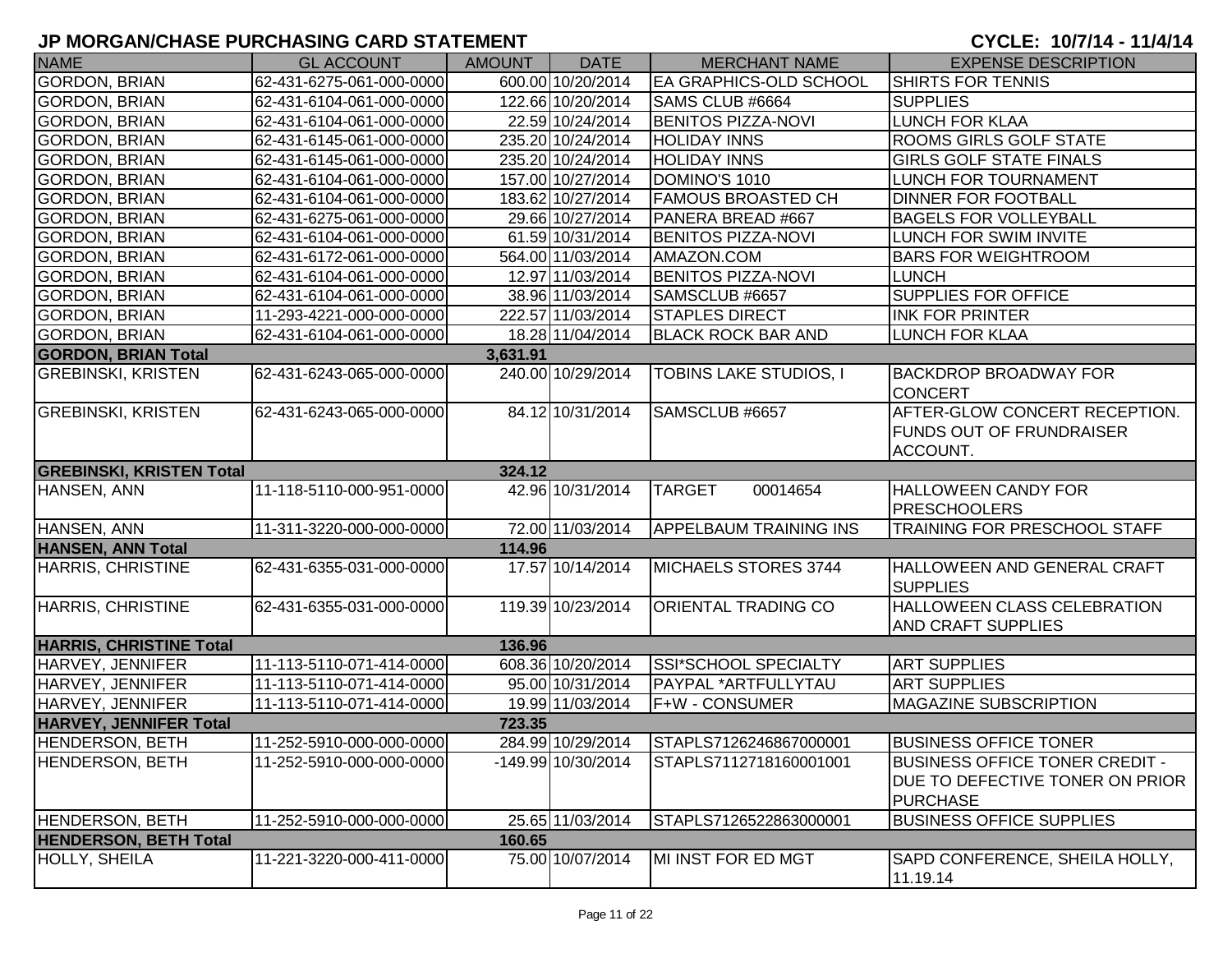| <b>NAME</b>          | <b>GL ACCOUNT</b>        | <b>AMOUNT</b> | <b>DATE</b>        | <b>MERCHANT NAME</b>   | <b>EXPENSE DESCRIPTION</b>                                |
|----------------------|--------------------------|---------------|--------------------|------------------------|-----------------------------------------------------------|
| <b>HOLLY, SHEILA</b> | 11-221-7910-000-411-0000 |               | 400.00 10/08/2014  | PAYPAL *MARSHALLMEM    | MARSHALL MEMO SUBSCRIPTION                                |
|                      |                          |               |                    |                        | <b>RENEWAL FOR ALL ADMINS</b>                             |
| <b>HOLLY, SHEILA</b> | 11-221-7910-000-411-0000 |               | 500.00 10/08/2014  | PAYPAL *MARSHALLMEM    | MARSHALL MEMO SUBSCRIPTION                                |
|                      |                          |               |                    |                        | <b>RENEWAL FOR ALL ADMINS</b>                             |
| HOLLY, SHEILA        | 11-221-7910-000-411-0000 |               | 110.00 10/08/2014  | PAYPAL *MARSHALLMEM    | MARSHALL MEMO SUBSCRIPTION                                |
|                      |                          |               |                    |                        | <b>RENEWAL FOR ALL ADMINS</b>                             |
| HOLLY, SHEILA        | 11-112-5110-065-411-0000 |               | 170.94 10/08/2014  | STAPLS7125125819000001 | <b>COMPOSITION BOOKS FOR</b>                              |
|                      |                          |               |                    |                        | <b>INSTRUCTIONAL COACHES SESSIONS,</b>                    |
|                      |                          |               |                    |                        | <b>DIANA STOTLER</b>                                      |
| HOLLY, SHEILA        | 11-111-5110-011-411-0000 |               | 56.98 10/08/2014   | STAPLS7125125819000002 | <b>COMPOSITION BOOKS FOR</b>                              |
|                      |                          |               |                    |                        | INSTRUCTIONAL COACHES' SESSIONS,                          |
|                      |                          |               |                    |                        | <b>DIANA STOTLER</b>                                      |
| HOLLY, SHEILA        | 11-112-5110-065-411-0000 |               | 59.18 10/08/2014   | STAPLS7125125819000003 | COMPOSITION BOOKS FOR                                     |
|                      |                          |               |                    |                        | INSTRUCTIONAL COACHES' SESSIONS,                          |
|                      |                          |               |                    |                        | <b>DIANA STOTLER</b>                                      |
| <b>HOLLY, SHEILA</b> | 11-221-3220-000-411-0000 |               | 45.00 10/09/2014   | OAKLAND SCHOOLS-RC INT | <b>OS WORKSHOP</b>                                        |
| <b>HOLLY, SHEILA</b> | 11-221-7910-000-411-0000 |               | -110.00 10/09/2014 | PAYPAL *MARSHALLMEM    | MARSHALL MEMO SUBSCRIPTION                                |
|                      |                          |               |                    |                        | <b>REFUND</b>                                             |
| <b>HOLLY, SHEILA</b> | 11-221-7910-000-411-0000 |               | -400.00 10/09/2014 | PAYPAL *MARSHALLMEM    | MARSHALL MEMO SUBSCRIPTION                                |
|                      |                          |               |                    |                        | <b>REFUND</b>                                             |
| <b>HOLLY, SHEILA</b> | 11-371-4910-000-276-7665 |               | 215.00 10/13/2014  | COLLEGEBOARD*PRODUCTS  | <b>TITLE IIA CATHOLIC CENTRAL; AP</b>                     |
|                      |                          |               |                    |                        | <b>ENGLISH WORKSHOP, KEVIN GRIFFIN</b>                    |
|                      |                          |               |                    |                        |                                                           |
| <b>HOLLY, SHEILA</b> | 11-371-4910-000-276-7665 |               | 215.00 10/13/2014  | COLLEGEBOARD*PRODUCTS  | <b>TITLE IIA CATHOLIC CENTRAL; AP</b>                     |
|                      |                          |               |                    |                        | <b>HISTORY WORKSHOP, BRUCE PECK</b>                       |
| <b>HOLLY, SHEILA</b> | 11-371-4910-000-276-7665 |               | 215.00 10/13/2014  | COLLEGEBOARD*PRODUCTS  | <b>TITLE IIA CATHOLIC CENTRAL; AP</b>                     |
|                      |                          |               |                    |                        | <b>ENGLISH WORKSHOP, WILLIAM</b>                          |
| <b>HOLLY, SHEILA</b> | 11-112-5110-065-411-0000 |               | 40.80 10/13/2014   | STAPLS7125428917000001 | PETROVICH                                                 |
|                      |                          |               |                    |                        | PORTFOLIOS FOR MTSS SESSIONS,<br><b>DARBY HOPPENSTEDT</b> |
| <b>HOLLY, SHEILA</b> | 11-221-5990-000-430-0000 |               | 33.29 10/16/2014   | AMAZON.COM             | <b>INTRODUCING TEACHERS AND</b>                           |
|                      |                          |               |                    |                        | ADMINISTRATORS TO THE NGSS: A                             |
|                      |                          |               |                    |                        | <b>PROFESSIONAL DEVELOPMENT</b>                           |
|                      |                          |               |                    |                        | <b>FACILITATOR'S GUIDE, EMILY</b>                         |
|                      |                          |               |                    |                        | <b>POHLONSKI</b>                                          |
| <b>HOLLY, SHEILA</b> | 11-221-3220-000-411-0000 |               | 10.00 10/16/2014   | OAKLAND SCHOOLS-RC INT | MISTAR USER CONFERENCE, JANET                             |
|                      |                          |               |                    |                        | GRUBER AND SHEILA HOLLY, 11.10.14                         |
|                      |                          |               |                    |                        |                                                           |
| HOLLY, SHEILA        | 11-221-5990-000-411-0000 |               | 29.70 10/16/2014   |                        | REI*GREENWOODHEINEMANN FOUNTAS LLI ALPHABET POSTER FOR    |
|                      |                          |               |                    |                        | LITERACY SPECIALIST, DANIELLE                             |
|                      |                          |               |                    |                        | <b>BIRDYSHAW</b>                                          |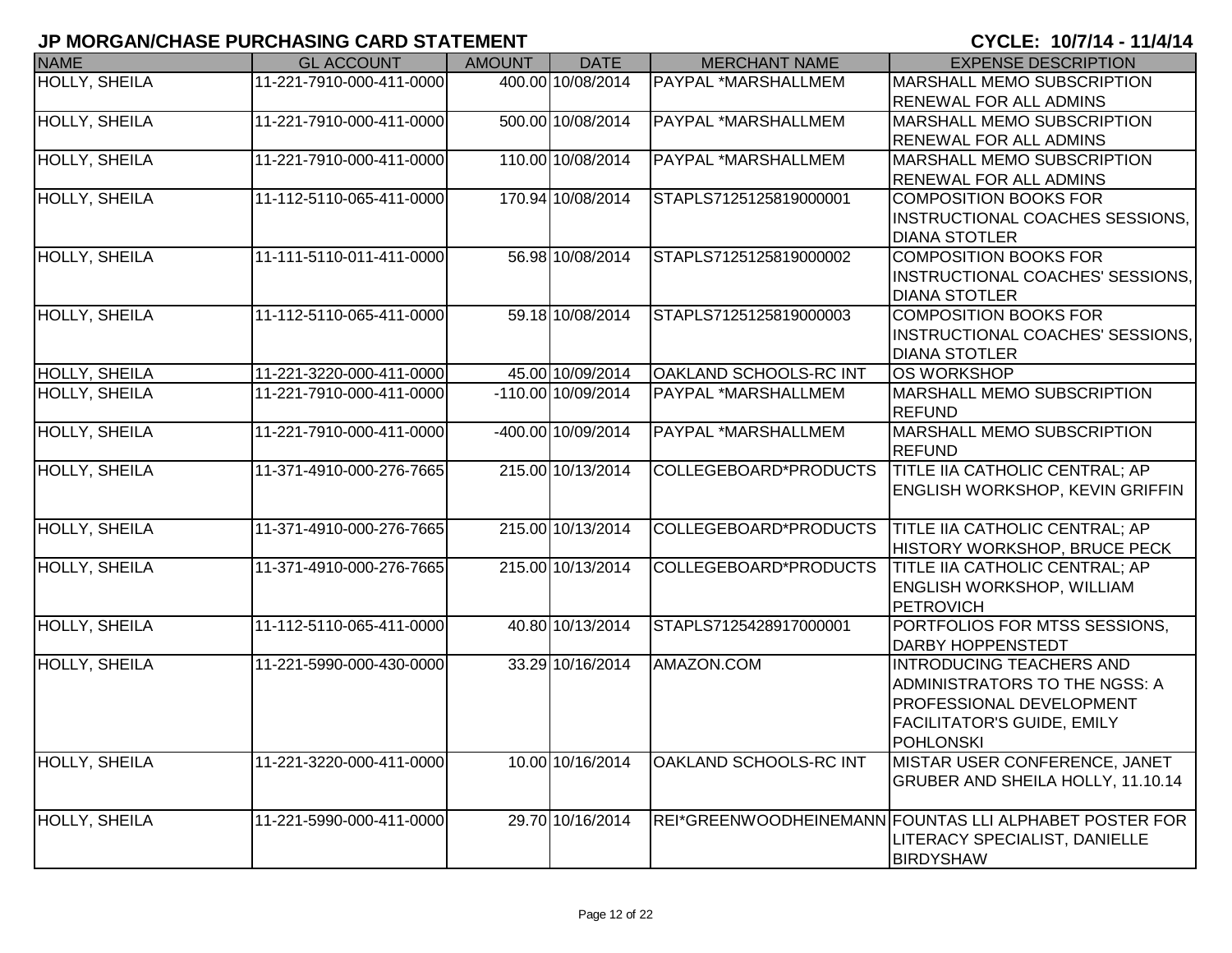| <b>NAME</b>                           | <b>GL ACCOUNT</b>        | <b>AMOUNT</b> | <b>DATE</b>          | <b>MERCHANT NAME</b>          | <b>EXPENSE DESCRIPTION</b>                                        |
|---------------------------------------|--------------------------|---------------|----------------------|-------------------------------|-------------------------------------------------------------------|
| <b>HOLLY, SHEILA</b>                  | 11-112-5110-065-411-0000 |               | 49.35 10/16/2014     | STAPLS7125533685000001        | <b>COMPOSITION BOOKS FOR</b>                                      |
|                                       |                          |               |                      |                               | INSTRUCTIONAL COACHES' SESSIONS,                                  |
|                                       |                          |               |                      |                               | <b>DIANA STOTLER</b>                                              |
| <b>HOLLY, SHEILA</b>                  | 11-112-5110-065-411-0000 |               | 16.45 10/16/2014     | STAPLS7125533685000002        | <b>COMPOSITION BOOKS FOR</b>                                      |
|                                       |                          |               |                      |                               | <b>INSTRUCTIONAL COACHES' SESSIONS,</b>                           |
|                                       |                          |               |                      |                               | <b>DIANA STOTLER</b>                                              |
| HOLLY, SHEILA                         | 11-112-5110-065-411-0000 |               | 16.95 10/16/2014     | STAPLS7125533685000003        | <b>COMPOSITION BOOKS FOR</b>                                      |
|                                       |                          |               |                      |                               | <b>INSTRUCTIONAL COACHES SESSIONS,</b>                            |
|                                       |                          |               |                      |                               | <b>DIANA STOTLER</b>                                              |
| <b>HOLLY, SHEILA</b>                  | 11-113-5110-071-411-0000 |               | 150.68 10/20/2014    | AMAZON.COM                    | <b>ESL BOOK THE SKIN THAT WE SPEAK</b>                            |
|                                       |                          |               |                      |                               | <b>FOR HATTIE MAGUIRE</b>                                         |
| HOLLY, SHEILA                         | 11-221-7910-000-411-0000 |               | 38.95 10/20/2014     | <b>LRP PUBLICATIONS</b>       | TITLE I SUBSCRIPTION RENEWAL FOR                                  |
|                                       |                          |               |                      |                               | <b>ALICE SMITH</b>                                                |
| HOLLY, SHEILA                         | 11-221-3220-000-411-0000 |               | 5.00 10/20/2014      | OAKLAND SCHOOLS-RC INT        | MISTAR USER CONFERENCE, ALICE                                     |
|                                       |                          |               |                      |                               | <b>SMITH</b>                                                      |
| <b>HOLLY, SHEILA</b>                  | 11-111-5110-015-411-0000 |               | $-155.13 10/20/2014$ |                               | REI*GREENWOODHEINEMANN TAX REFUND FOR SEPTEMBER MATH              |
|                                       |                          |               |                      |                               | <b>PURCHASE</b>                                                   |
| <b>HOLLY, SHEILA</b>                  | 11-113-5110-071-411-0000 |               | 83.34 10/21/2014     | AMAZON.COM                    | <b>ESL BOOK THE SKIN THAT WE SPEAK</b>                            |
|                                       |                          |               |                      |                               | <b>FOR HATTIE MAGUIRE</b>                                         |
| HOLLY, SHEILA                         | 11-111-5110-011-411-0000 |               | $-1.68$ 10/21/2014   |                               | REI*GREENWOODHEINEMANN TAX REFUND FOR SEPTEMBER                   |
|                                       | 11-371-4910-000-276-7665 |               |                      |                               | <b>POSTER PURCHASE</b>                                            |
| HOLLY, SHEILA                         |                          |               | 215.00 10/23/2014    | COLLEGEBOARD*PRODUCTS         | <b>TITLE IIA, CATHOLIC CENTRAL AP</b>                             |
|                                       |                          |               |                      |                               | <b>WORKSHOP</b>                                                   |
| HOLLY, SHEILA                         | 11-221-4910-000-451-0000 |               | 600.00 10/24/2014    | <b>IXL</b>                    | ELA AND MATH IXL FOR SPECIAL ED                                   |
| <b>HOLLY, SHEILA</b>                  | 11-221-7910-000-411-0000 |               | 33.15 10/31/2014     | <b>AMAZON MKTPLACE PMTS</b>   | <b>HS SELF CONTAINED</b><br><b>ESL BOOK ESSENTIAL LINGUISTICS</b> |
|                                       |                          |               |                      |                               |                                                                   |
|                                       | 11-221-5110-000-000-6845 |               | 594.32 10/31/2014    | <b>CDW GOVERNMENT</b>         | <b>FOR ALICE SMITH</b><br><b>TITLE III</b>                        |
| HOLLY, SHEILA<br><b>HOLLY, SHEILA</b> | 11-221-7910-000-411-0000 |               | 1,308.71 10/31/2014  | <b>CDW GOVERNMENT</b>         | <b>CURRICULUM MISC. SUPPLIES, ALICE</b>                           |
|                                       |                          |               |                      |                               | <b>SMITH</b>                                                      |
| <b>HOLLY, SHEILA Total</b>            |                          | 4,620.98      |                      |                               |                                                                   |
| <b>HOSKINS, DIANE</b>                 | 62-431-6301-033-000-0000 |               | 144.79 10/07/2014    | <b>GUIDOS PREMIUM PIZZA I</b> | <b>FOOD FOR STUDENTS</b>                                          |
| HOSKINS, DIANE                        | 62-431-6301-033-000-0000 |               | 75.08 10/08/2014     | SAMSCLUB #6657                | <b>FOOD FOR STUDENTS</b>                                          |
| HOSKINS, DIANE                        | 62-431-6301-033-000-0000 |               | 82.66 10/09/2014     | COTTAGE INN PIZZA NOVI        | <b>FOOD FOR STUDENTS</b>                                          |
| <b>HOSKINS, DIANE</b>                 | 62-431-6301-033-000-0000 |               | 85.30 10/14/2014     | WAL-MART #5893                | <b>FOOD FOR STUDENTS</b>                                          |
| <b>HOSKINS, DIANE</b>                 | 62-431-6301-033-000-0000 |               | 104.61 10/23/2014    | HUNGRY HOWIES #544            | <b>FOOD FOR STUDENTS</b>                                          |
| <b>HOSKINS, DIANE</b>                 | 11-131-5110-000-913-6740 |               | 111.62 10/27/2014    | STAPLS7125848018000001        | <b>SUPPLIES</b>                                                   |
| <b>HOSKINS, DIANE</b>                 | 62-431-6301-033-000-0000 |               | 160.30 10/28/2014    | <b>GUIDOS PREMIUM PIZZA I</b> | <b>FOOD FOR STUDENTS</b>                                          |
| <b>HOSKINS, DIANE</b>                 | 62-431-6301-033-000-0000 |               | 139.18 10/30/2014    | SAMSCLUB #6657                | <b>FOOD FOR STUDENTS</b>                                          |
| <b>HOSKINS, DIANE</b>                 | 62-431-6301-033-000-0000 |               | 76.40 10/31/2014     | <b>GUIDOS PREMIUM PIZZA I</b> | <b>FOOD FOR STUDENTS</b>                                          |
| <b>HOSKINS, DIANE Total</b>           |                          | 979.94        |                      |                               |                                                                   |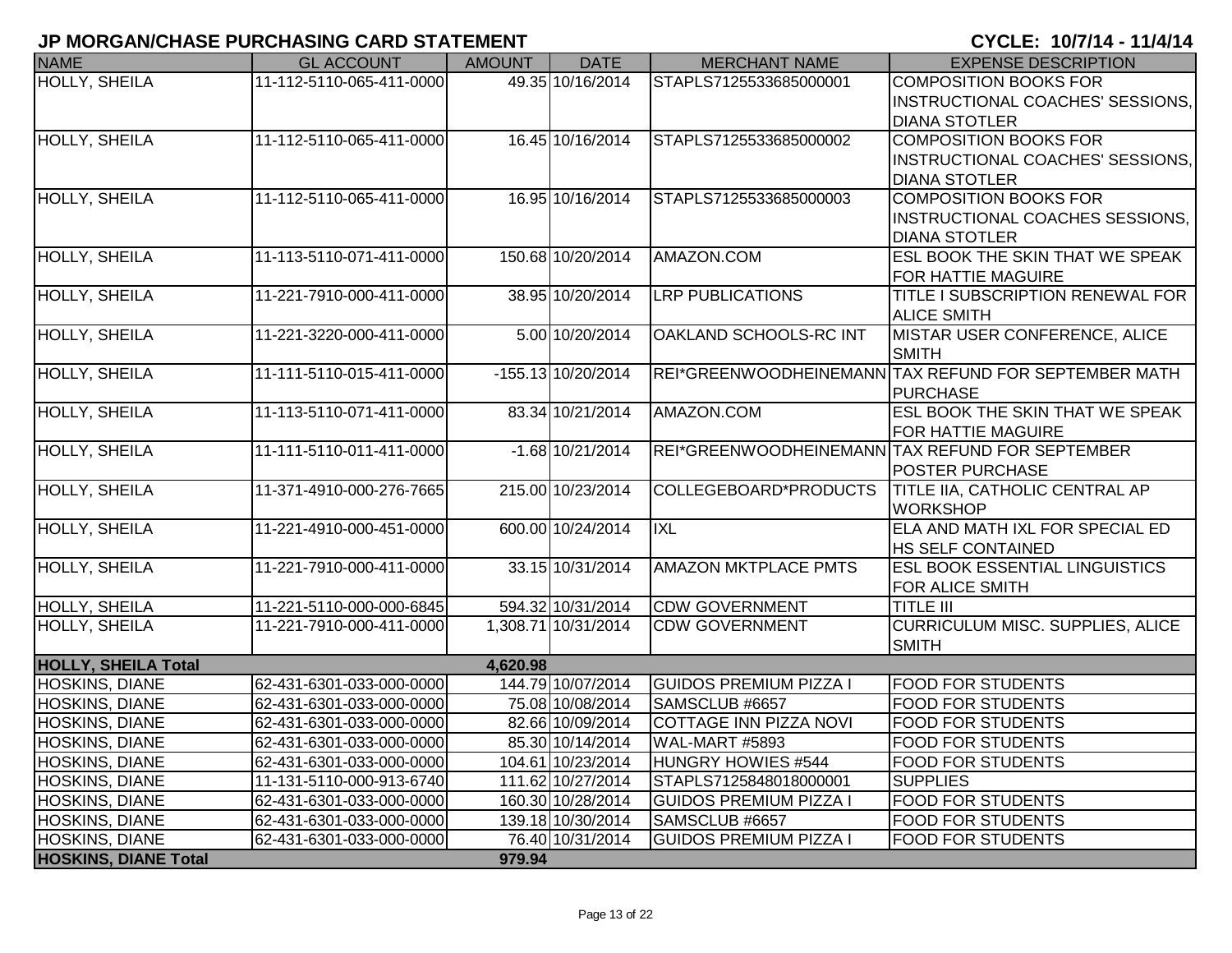| <b>NAME</b>                      | <b>GL ACCOUNT</b>        | <b>AMOUNT</b> | <b>DATE</b>       | <b>MERCHANT NAME</b>          | <b>EXPENSE DESCRIPTION</b>                    |
|----------------------------------|--------------------------|---------------|-------------------|-------------------------------|-----------------------------------------------|
| <b>HOURIGAN, MARK</b>            | 11-113-5110-071-050-0000 |               | 19.99 10/08/2014  | PAYPAL *OPTION1SALE           | PURCHASE OF JAZZ ARRANGEMENT                  |
|                                  |                          |               |                   |                               | OF AIN'T THAT A KICK IN THE HEAD -            |
|                                  |                          |               |                   |                               | <b>PERFORMED ON NOVEMBER</b>                  |
|                                  |                          |               |                   |                               | CONCERT.                                      |
| <b>HOURIGAN, MARK</b>            | 11-113-5110-071-050-0000 |               | 5.50 10/15/2014   | MUSICNOTES.COM                | PURCHASE OF PIANO SCORE OF                    |
|                                  |                          |               |                   |                               | <b>HAPPY FOR MARCHING BAND</b>                |
|                                  |                          |               |                   |                               | ARRANGEMENT PURPOSES.                         |
| <b>HOURIGAN, MARK Total</b>      |                          | 25.49         |                   |                               |                                               |
| JUOPPERI, JOHN                   | 11-261-5992-065-000-0000 |               | 11.88 10/10/2014  | THE HOME DEPOT 2737           | MS ROOM 508                                   |
| JUOPPERI, JOHN                   | 11-261-5992-065-000-0000 |               | 187.14 10/13/2014 | <b>REDFORD LOCK COMPANY I</b> | MS ROOM 330                                   |
| <b>JUOPPERI, JOHN</b>            | 11-261-5992-055-000-0000 |               | 213.84 10/13/2014 | <b>REDFORD LOCK COMPANY I</b> | <b>NM6 GYM HALL EXIT DOORS</b>                |
| JUOPPERI, JOHN                   | 11-261-5992-012-000-0000 |               | 767.00 10/13/2014 | <b>REDFORD LOCK COMPANY</b>   | OH ROOM 103                                   |
| JUOPPERI, JOHN                   | 11-261-5992-000-000-0000 |               | 594.00 10/13/2014 | <b>REDFORD LOCK COMPANY I</b> | <b>MTCE ELECT STRIKE STOCK</b>                |
| JUOPPERI, JOHN                   | 11-261-5992-000-000-0000 |               | 25.31 10/16/2014  | THE HOME DEPOT 2737           | <b>MTCE SUPPLIES</b>                          |
| JUOPPERI, JOHN                   | 11-261-5992-015-000-0000 |               | 14.21 10/16/2014  | THE HOME DEPOT 2737           | <b>DF FLAGPOLE FIX</b>                        |
| JUOPPERI, JOHN                   | 11-261-5992-071-000-0000 |               | 478.00 10/27/2014 | <b>REDFORD LOCK COMPANY I</b> | <b>HS ART ROOM DOORS</b>                      |
| JUOPPERI, JOHN                   | 11-261-5992-000-000-0000 |               | 9.00 10/30/2014   | <b>FASTENAL COMPANY01</b>     | <b>HS DOOR</b>                                |
| JUOPPERI, JOHN Total             |                          | 2,300.38      |                   |                               |                                               |
| KORTLANDT, PATRICIA              | 62-431-6275-011-000-0000 |               | 332.80 10/13/2014 | <b>DBC*BLICK ART MATERIAL</b> | <b>GLAZE FROM VOICE</b>                       |
| KORTLANDT, PATRICIA              | 11-111-5110-011-025-0000 |               | 265.29 10/13/2014 | <b>DBC*BLICK ART MATERIAL</b> | <b>MATERIALS FOR ART CLASS</b>                |
| KORTLANDT, PATRICIA              | 11-111-5110-011-060-0000 |               | 76.34 10/13/2014  | <b>EPS</b>                    | <b>WORDLY WISE FOR RESOURCE ROOM</b>          |
| KORTLANDT, PATRICIA              | 11-111-5110-011-010-0000 |               | 223.86 10/13/2014 | <b>MOLLY HAWKINS HOUSE IN</b> | DRAWING PAPER FOR ART CLASS                   |
| KORTLANDT, PATRICIA              | 11-111-5110-011-010-0000 |               | 35.20 10/14/2014  | <b>NASCO MAIL ORDER</b>       | STRAIGHT PINS FOR ART CLASS                   |
| KORTLANDT, PATRICIA              | 11-111-5110-011-010-0000 |               | 47.20 10/15/2014  | <b>NASCO MAIL ORDER</b>       | <b>CLASSROOM SUPPLIES FOR ART</b>             |
| KORTLANDT, PATRICIA              | 11-111-5110-011-025-0000 |               | 188.12 10/20/2014 | SSI*SCHOOL SPECIALTY          | <b>CLASSROOM MATERIALS FOR</b>                |
|                                  |                          |               |                   |                               | <b>LESSWAY</b>                                |
| KORTLANDT, PATRICIA              | 11-111-5110-011-010-0000 |               | 103.80 10/20/2014 | <b>SSI*SCHOOL SPECIALTY</b>   | <b>CLASSROOM MATERIALS FOR ART</b>            |
| KORTLANDT, PATRICIA              | 62-431-6275-011-000-0000 |               | 193.82 10/20/2014 | <b>SSI*SCHOOL SPECIALTY</b>   | <b>GLAZES FROM VOICE</b>                      |
| KORTLANDT, PATRICIA              | 11-111-5110-011-010-0000 |               | 47.62 10/20/2014  | <b>SSI*SCHOOL SPECIALTY</b>   | <b>WATERCOLOR REFILLS</b>                     |
| KORTLANDT, PATRICIA              | 11-111-5110-011-010-0000 |               | 49.00 10/22/2014  | <b>DBC*BLICK ART MATERIAL</b> | <b>CLASSROOM MATERIALS FOR ART</b>            |
| KORTLANDT, PATRICIA              | 62-431-6270-011-000-0000 |               | 266.98 10/24/2014 | <b>ORIENTAL TRADING CO</b>    | <b>MEDIA CENTER INCENTIVES</b>                |
| KORTLANDT, PATRICIA              | 62-431-6275-011-000-0000 |               | 849.49 10/27/2014 | HOMEDEPOT.COM                 | <b>LUNCH CARTS FOR CLASSROOMS</b>             |
| KORTLANDT, PATRICIA              | 11-111-5110-011-010-0000 |               | 16.16 10/29/2014  | <b>DBC*BLICK ART MATERIAL</b> | <b>CLASSROOM MATERIALS FOR ART</b>            |
| <b>KORTLANDT, PATRICIA Total</b> |                          | 2,695.68      |                   |                               |                                               |
| LAINE, MARGARET                  | 62-431-6174-071-000-0000 |               | 33.56 10/20/2014  | PANERA BREAD #667             | STAFF TRAINING MEETING FOR PSAT<br>10/20/2014 |
| LAINE, MARGARET                  | 11-221-3220-000-414-0000 |               | 150.00 10/24/2014 | SQ *IB SCHOOLS OF MICH        | IBSOM CONFERENCE FOR BARB CLIFT               |
| LAINE, MARGARET                  | 11-221-3220-000-414-0000 |               | 150.00 10/27/2014 | SQ *IB SCHOOLS OF MICH        | <b>IBSOM CONFERENCE FOR M. LAINE</b>          |
| <b>LAINE, MARGARET Total</b>     |                          | 333.56        |                   |                               |                                               |
| LAMBERT, ELIZABETH               | 11-261-4910-010-000-0000 |               | 162.50 10/08/2014 | IN *SECURE DOORS LLC          | <b>TRANS PHOTO EYE</b>                        |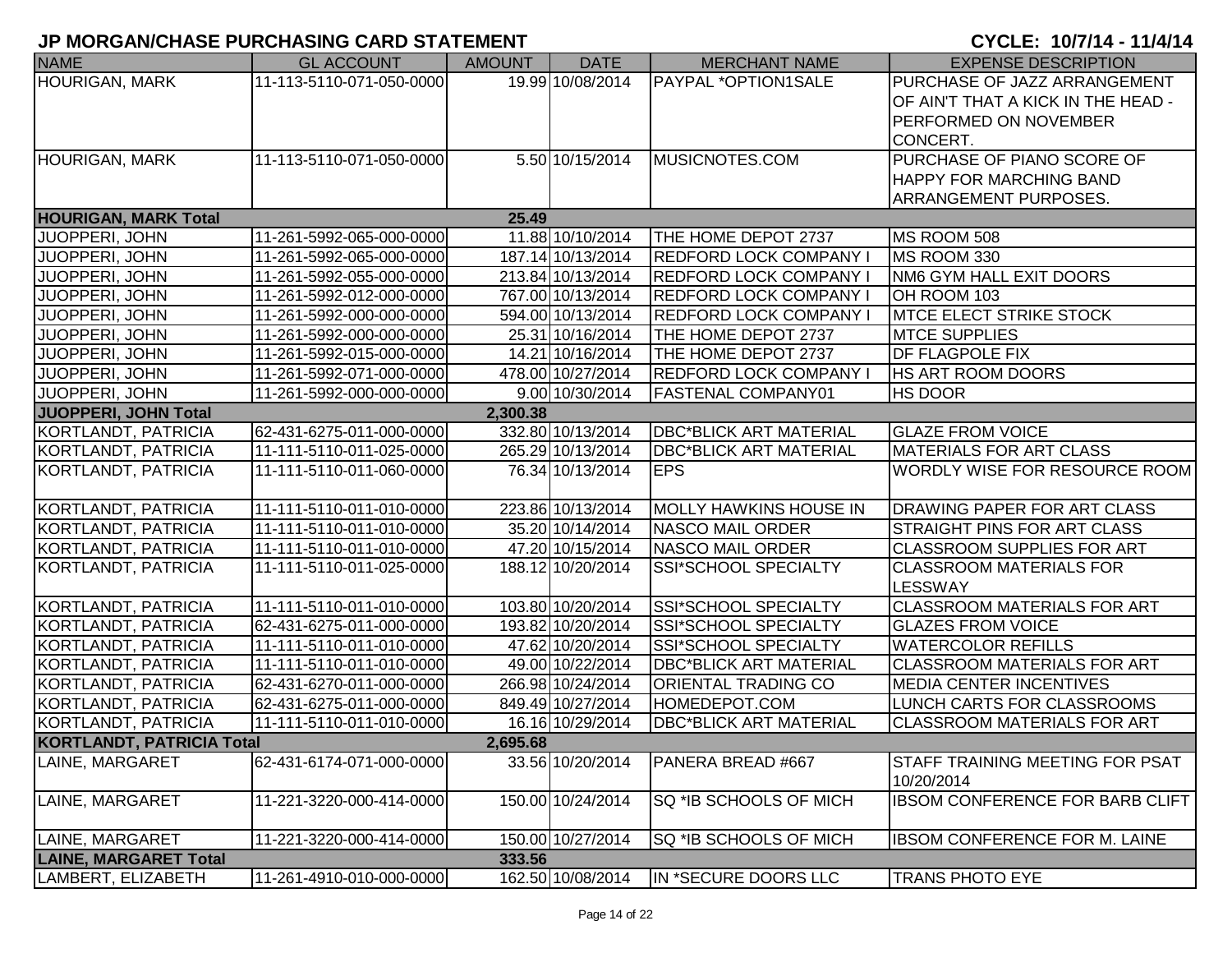| <b>NAME</b>        | <b>GL ACCOUNT</b>        | AMOUNT | <b>DATE</b>         | <b>MERCHANT NAME</b>          | <b>EXPENSE DESCRIPTION</b>            |
|--------------------|--------------------------|--------|---------------------|-------------------------------|---------------------------------------|
| LAMBERT, ELIZABETH | 11-261-4910-000-000-0000 |        | 429.00 10/13/2014   | <b>ARCH ENVIRONMENTAL GRO</b> | <b>MTCE HAZARDOUS MATERIALS</b>       |
|                    |                          |        |                     |                               | <b>CONSULTING</b>                     |
| LAMBERT, ELIZABETH | 11-261-5992-005-000-0000 |        | 784.52 10/13/2014   | CORRIGAN OIL #2 - BRI         | <b>MTCE FUEL</b>                      |
| LAMBERT, ELIZABETH | 11-261-5992-071-000-0000 |        | 297.50 10/13/2014   | IN *AQUATIC SOURCE, LL        | HS POOL CHLORINE                      |
| LAMBERT, ELIZABETH | 11-261-5992-000-000-0000 |        | 230.41 10/13/2014   | <b>LAWSON PRODUCTS</b>        | <b>MTCE SUPPLIES</b>                  |
| LAMBERT, ELIZABETH | 11-261-5992-071-000-0000 |        | 244.66 10/13/2014   | NUCO <sub>2</sub>             | HS POOL CO2                           |
| LAMBERT, ELIZABETH | 11-261-4910-071-000-0000 |        | 521.02 10/13/2014   | <b>THYSSENKRUPP ELEV ORAC</b> | <b>HS ELEVATOR</b>                    |
| LAMBERT, ELIZABETH | 11-261-5992-000-000-0000 |        | 1,833.64 10/14/2014 | <b>COCHRANE SUPPLY AND EN</b> | <b>IMTCE PNEUMATIC TRANSDUCERS</b>    |
| LAMBERT, ELIZABETH | 11-261-4910-001-000-0000 |        | 55.00 10/14/2014    | <b>HAYES GRINDING SERVICE</b> | <b>ESB 12" HAND TRIMMER BOARD</b>     |
| LAMBERT, ELIZABETH | 11-261-5992-000-000-0000 |        | 445.83 10/14/2014   | <b>SUBURBAN PROPANE LP</b>    | <b>BOSCO PROPANE</b>                  |
| LAMBERT, ELIZABETH | 11-261-5992-000-000-0000 |        | 83.00 10/15/2014    | <b>AIRGASS NORTH</b>          | <b>MTCE DISTRICT WELDING</b>          |
| LAMBERT, ELIZABETH | 41-261-4110-071-000-4449 |        | 2,061.84 10/15/2014 | <b>DE-CAL INC</b>             | HS HVAC REPAIRS ON COOLING UNIT       |
| LAMBERT, ELIZABETH | 41-261-4110-014-000-4449 |        | 427.00 10/15/2014   | <b>DE-CAL INC</b>             | PV HVAC REPAIRS ROOM 119              |
| LAMBERT, ELIZABETH | 11-261-4910-065-000-0000 |        | 448.87 10/15/2014   | <b>DE-CAL INC</b>             | MS REBUILD RPZ                        |
| LAMBERT, ELIZABETH | 11-261-4910-055-000-0000 |        | 448.87 10/15/2014   | <b>DE-CAL INC</b>             | NM REBUILD RPZ                        |
| LAMBERT, ELIZABETH | 11-261-4910-000-000-0000 |        | 4,000.00 10/15/2014 | <b>DE-CAL INC</b>             | <b>MTCE DISTRICT BACKFLOW TESTING</b> |
| LAMBERT, ELIZABETH | 41-261-4110-055-000-4449 |        | 363.80 10/15/2014   | <b>DE-CAL INC</b>             | NM ROOM 534 LEAK REPAIR               |
| LAMBERT, ELIZABETH | 41-261-4110-011-000-4449 |        | 6,718.74 10/15/2014 | <b>DE-CAL INC</b>             | VO BOILER CSD REPAIRS                 |
| LAMBERT, ELIZABETH | 41-261-4110-055-000-4449 |        | 427.00 10/15/2014   | <b>DE-CAL INC</b>             | NM HVAC REPAIRS ROOM 622              |
| LAMBERT, ELIZABETH | 41-261-4110-013-000-4449 |        | 502.00 10/15/2014   | <b>DE-CAL INC</b>             | NW HVAC REPAIRS AHU-2                 |
| LAMBERT, ELIZABETH | 41-261-4110-060-000-4449 |        | 893.00 10/15/2014   | <b>DE-CAL INC</b>             | <b>ITC CHILLER REPAIRS</b>            |
| LAMBERT, ELIZABETH | 41-261-4110-010-000-4449 |        | 3,157.20 10/15/2014 | <b>DE-CAL INC</b>             | <b>TRANS HVAC REPAIR</b>              |
| LAMBERT, ELIZABETH | 41-261-4110-055-000-4449 |        | 6,665.51 10/15/2014 | <b>DE-CAL INC</b>             | NM HVAC REPAIRSROOMS 503, 507,        |
|                    |                          |        |                     |                               | 548, 549, 623 & 636                   |
| LAMBERT, ELIZABETH | 11-261-4910-060-000-0000 |        | 160.00 10/16/2014   | <b>REDFORD LOCK COMPANY I</b> | <b>ITC REPAIR EXIT DOOR</b>           |
| LAMBERT, ELIZABETH | 11-261-4910-011-000-0000 |        | 482.00 10/22/2014   | <b>COMMERICAL GLASS,</b>      | VO CARE OFFICE GLASS REPAIR           |
| LAMBERT, ELIZABETH | 11-261-5991-071-000-0000 |        | 219.50 10/22/2014   | <b>NICHOLS</b>                | <b>HS SUPPLIES</b>                    |
| LAMBERT, ELIZABETH | 11-261-4910-000-000-0000 |        | 612.50 10/22/2014   | POWER PLUS/SAFEWAY            | <b>DISTRICT LOCATE UNDERGROUND</b>    |
|                    |                          |        |                     |                               | LINES AROUND SIGN POSTS               |
| LAMBERT, ELIZABETH | 11-261-5992-071-000-0000 |        | 648.00 10/23/2014   | <b>ANGELO'S WHOLESALE</b>     | <b>HS MULCH</b>                       |
| LAMBERT, ELIZABETH | 11-261-4910-000-000-0000 |        | 439.35 10/23/2014   | ARCH ENVIRONMENTAL GRO        | MS, DF & OH RECYCLE LAMPS             |
| LAMBERT, ELIZABETH | 11-266-4934-000-000-0000 |        | 949.25 10/23/2014   | PROTECTION ONE ALARM          | <b>DISTRICT BUILDING SECURITY</b>     |
|                    |                          |        |                     |                               | <b>SYSTEM</b>                         |
| LAMBERT, ELIZABETH | 11-266-4934-000-000-0000 |        | 10.00 10/23/2014    | PROTECTION ONE ALARM          | <b>ESB BUILDING SECURITY SYSTEM</b>   |
| LAMBERT, ELIZABETH | 11-261-5993-000-000-0000 |        | 163.90 10/24/2014   | PIONEER REVERE 8008771        | <b>GRNDS SPRAYER</b>                  |
| LAMBERT, ELIZABETH | 11-261-4910-003-000-0000 |        | 395.00 10/29/2014   | NATIONAL TIME                 | <b>PRESCHOOL ALARM PROBLEM</b>        |
| LAMBERT, ELIZABETH | 11-261-4910-000-000-0000 |        | 429.00 10/30/2014   | ARCH ENVIRONMENTAL GRO        | <b>DISTRICT HAZARDOUS MATERIALS</b>   |
|                    |                          |        |                     |                               | <b>CONSULTING</b>                     |
| LAMBERT, ELIZABETH | 11-261-4910-000-000-0611 |        | 978.00 10/30/2014   | ARCH ENVIRONMENTAL GRO        | <b>DISTRICT STORM WATER</b>           |
|                    |                          |        |                     |                               | MANAGEMENT                            |
| LAMBERT, ELIZABETH | 11-261-5710-000-000-0000 |        | 419.01 10/30/2014   | CORRIGAN OIL #2 - BRI         | <b>MTCE FUEL</b>                      |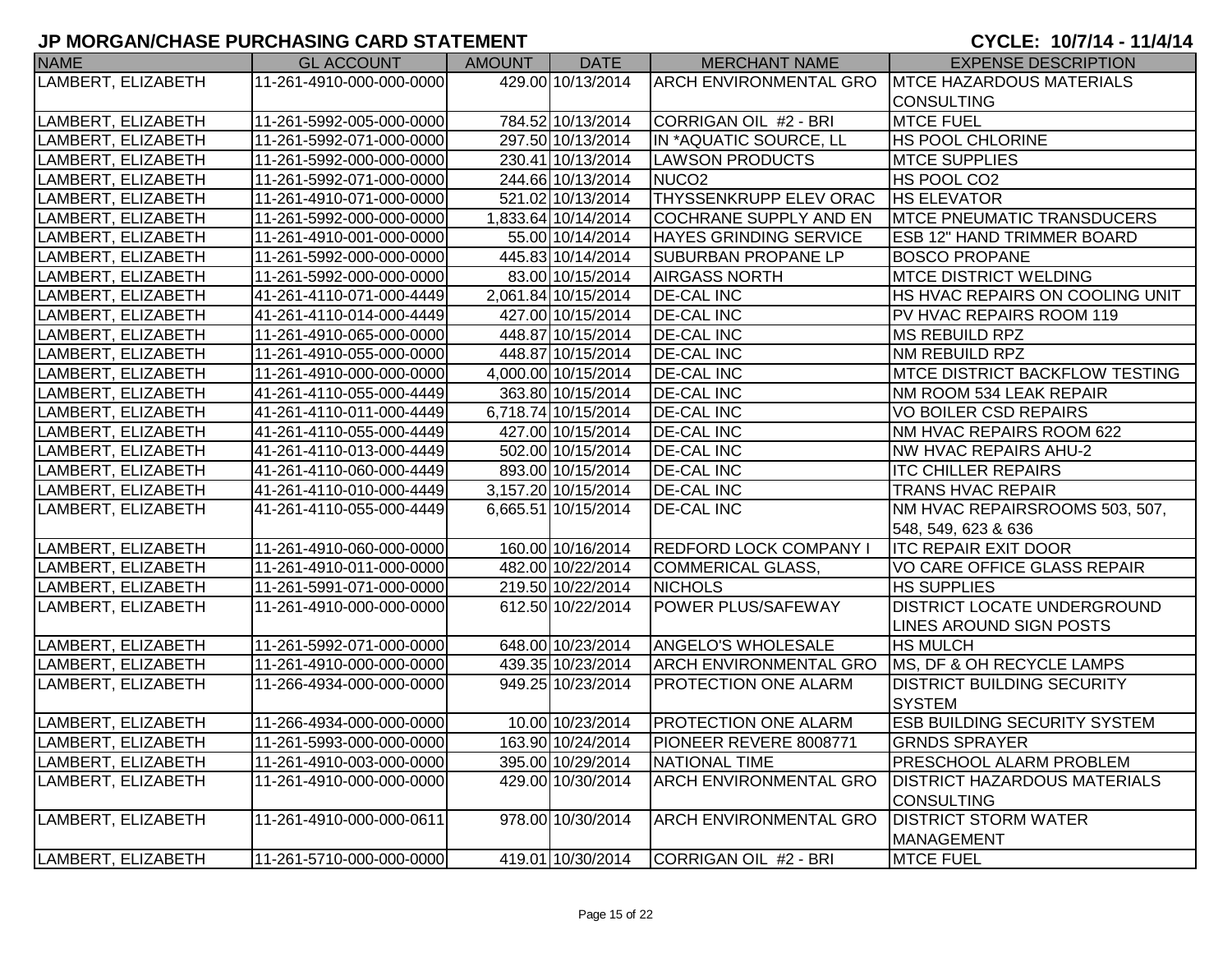| <b>NAME</b>                     | <b>GL ACCOUNT</b>        | <b>AMOUNT</b> | <b>DATE</b>         | <b>MERCHANT NAME</b>       | <b>EXPENSE DESCRIPTION</b>              |
|---------------------------------|--------------------------|---------------|---------------------|----------------------------|-----------------------------------------|
| LAMBERT, ELIZABETH              | 11-261-4910-011-000-0000 |               | 586.00 10/31/2014   | <b>COMMERICAL GLASS,</b>   | VO WINDOWS IN CARE OFFICE & ART         |
|                                 |                          |               |                     |                            | <b>ROOM</b>                             |
| LAMBERT, ELIZABETH              | 11-261-5990-000-000-0000 |               | 800.09 11/03/2014   | CINTAS 721                 | <b>MTCE UNIFORMS</b>                    |
| LAMBERT, ELIZABETH              | 11-261-5990-000-000-0000 |               | 210.87 11/03/2014   | CINTAS 721                 | <b>MTCE UNIFORMS</b>                    |
| LAMBERT, ELIZABETH              | 41-261-4110-071-000-4449 |               | 2,987.64 11/03/2014 | PURVIS & FOSTER INC        | <b>HS BOILER</b>                        |
| LAMBERT, ELIZABETH              | 11-261-5910-000-000-0000 |               | 206.15 11/03/2014   | STAPLS7126515600000001     | <b>MTCE OFFICE SUPPLIES</b>             |
| LAMBERT, ELIZABETH              | 11-261-3840-000-000-0000 |               | 3,030.05 11/03/2014 | WM EZPAY                   | DISTRICT WASTE REMOVAL                  |
| LAMBERT, ELIZABETH              | 21-261-3840-000-000-0023 |               | 1,010.02 11/03/2014 | <b>WM EZPAY</b>            | <b>DISTRICT WASTE REMOVAL REC</b>       |
|                                 |                          |               |                     |                            | <b>MILLAGE</b>                          |
| <b>LAMBERT, ELIZABETH Total</b> |                          | 45,937.24     |                     |                            |                                         |
| LANEY, CHRISTOPHER              | 62-431-6247-065-000-0000 |               | 33.38 10/13/2014    | THE HOME DEPOT 2737        | SUPPLIES FOR 8TH GRADE STEM             |
|                                 |                          |               |                     |                            | <b>PROJECT</b>                          |
| <b>LANEY, CHRISTOPHER Total</b> |                          | 33.38         |                     |                            |                                         |
| LUDWIG, CORINA                  | 62-431-6249-065-000-0000 |               | 226.45 10/10/2014   | <b>HAAN CRAFTS</b>         | <b>SUPPLIES</b>                         |
| LUDWIG, CORINA                  | 62-431-6249-065-000-0000 |               | 16.07 10/13/2014    | MEIJER INC #122<br>Q01     | <b>SUPPLIES</b>                         |
| LUDWIG, CORINA                  | 62-431-6249-065-000-0000 |               | 6.95 10/16/2014     | <b>HAAN CRAFTS</b>         | <b>SUPPLIES</b>                         |
| LUDWIG, CORINA                  | 62-431-6249-065-000-0000 |               | 39.90 10/17/2014    | <b>HAAN CRAFTS</b>         | <b>SUPPLIES</b>                         |
| LUDWIG, CORINA                  | 62-431-6249-065-000-0000 |               | 6.05 10/17/2014     | <b>HAAN CRAFTS</b>         | <b>SUPPLIES</b>                         |
| LUDWIG, CORINA                  | 62-431-6249-065-000-0000 |               | 6.05 10/23/2014     | <b>HAAN CRAFTS</b>         | <b>SUPPLIES</b>                         |
| <b>LUDWIG, CORINA Total</b>     |                          | 301.47        |                     |                            |                                         |
| LUSSENDEN, ASHLEY               | 11-118-5110-000-951-0000 |               | 8.98 10/15/2014     | MEIJER INC #122 Q01        | <b>CLASSROOM SUPPLIES</b>               |
| <b>LUSSENDEN, ASHLEY Total</b>  |                          | 8.98          |                     |                            |                                         |
| <b>MCKAIG, HEATHER</b>          | 62-431-6146-071-000-0000 |               | 10.99 10/07/2014    | <b>GANDER MOUNTAIN</b>     | <b>SET SUPPLIES</b>                     |
| <b>MCKAIG, HEATHER</b>          | 62-431-6146-071-000-0000 |               | 48.71 10/07/2014    | JOANN ETC #1933            | <b>SET SUPPLIES</b>                     |
| <b>MCKAIG, HEATHER</b>          | 62-431-6146-071-000-0000 |               | 52.76 10/07/2014    | MICHAELS STORES 3744       | <b>SET SUPPLIES</b>                     |
| <b>MCKAIG, HEATHER</b>          | 62-431-6146-071-000-0000 |               | 12.18 10/08/2014    | THE HOME DEPOT 2737        | <b>SET SUPPLIES</b>                     |
| MCKAIG, HEATHER                 | 62-431-6146-071-000-0000 |               | 44.95 10/13/2014    | MICHAELS STORES 3744       | <b>SET SUPPLIES</b>                     |
| <b>MCKAIG, HEATHER</b>          | 62-431-6146-071-000-0000 |               | 28.27 10/13/2014    | THE HOME DEPOT 2737        | <b>SET SUPPLIES</b>                     |
| MCKAIG, HEATHER                 | 62-431-6146-071-000-0000 |               | -286.40 10/17/2014  | <b>SAMUEL FRENCH INC.</b>  | <b>SCRIPT REFUND</b>                    |
| <b>MCKAIG, HEATHER Total</b>    |                          | $-88.54$      |                     |                            |                                         |
| MICHOS, JENNIFER                | 11-111-5110-014-025-0000 |               | 85.44 10/14/2014    | <b>STAPLES</b><br>00115659 | POSTER BOARD                            |
| MICHOS, JENNIFER                | 62-431-6275-014-000-0000 |               | 42.95 10/22/2014    | <b>BLACK ROCK BAR AND</b>  | <b>7 HABITS TRAINOR MEETING</b>         |
| MICHOS, JENNIFER                | 62-431-6275-014-000-0000 |               | 70.49 10/24/2014    | COTTAGE INN PIZZA NOVI     | <b>MEETING FOOD</b>                     |
| <b>MICHOS, JENNIFER Total</b>   |                          | 198.88        |                     |                            |                                         |
| MILLER, HELEN                   | 11-283-5910-000-000-0000 |               | 71.12 10/31/2014    | STAPLS7126390395000001     | <b>BINDERS FOR I-CHATS/OFF SUPPLIES</b> |
| MILLER, HELEN                   | 11-283-5610-000-000-0000 |               | 87.43 11/03/2014    | JETS PIZZA #46             | <b>WORKING LUNCH FOR TRANS</b>          |
|                                 |                          |               |                     |                            | <b>NEGOTIATIONS</b>                     |
| <b>MILLER, HELEN Total</b>      |                          | 158.55        |                     |                            |                                         |
| NESMITH, RUSSELL                | 11-252-7912-000-000-0000 |               | -150.00 10/08/2014  | <b>HESS</b>                | <b>FRAUD CREDIT</b>                     |
| NESMITH, RUSSELL                | 11-252-7912-000-000-0000 |               | -99.00 10/08/2014   | <b>SHELL OIL</b>           | <b>FRAUD CREDIT</b>                     |
| NESMITH, RUSSELL                | 11-261-5992-012-000-0000 |               | 84.39 10/13/2014    | IN *DESIGNATED PARKING     | OH BIKE RACK ANCHOR                     |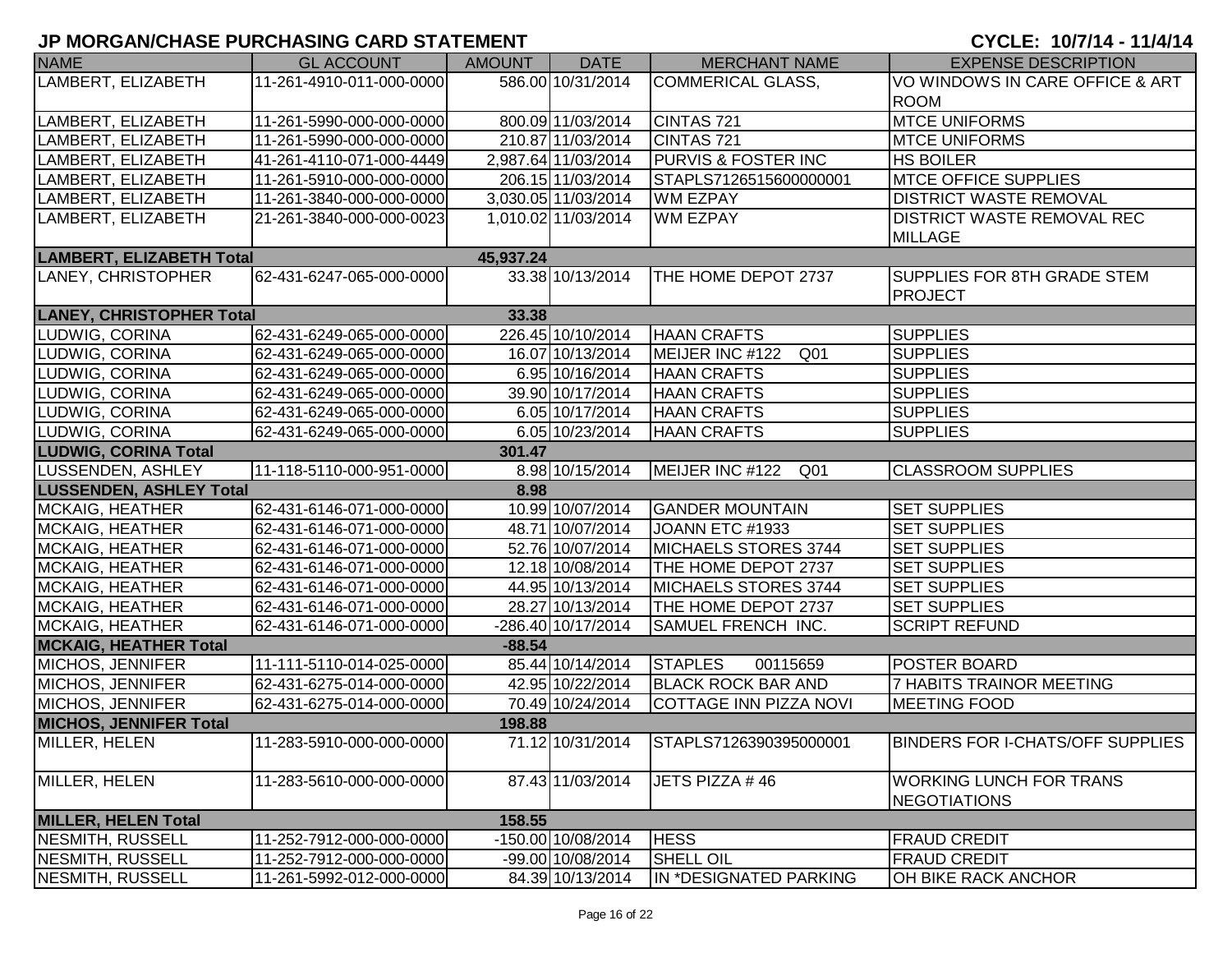| <b>NAME</b>                   | <b>GL ACCOUNT</b>        | AMOUNT   | <b>DATE</b>         | <b>MERCHANT NAME</b>          | <b>EXPENSE DESCRIPTION</b>             |
|-------------------------------|--------------------------|----------|---------------------|-------------------------------|----------------------------------------|
| NESMITH, RUSSELL              | 11-261-5992-000-000-0000 |          | 34.99 10/17/2014    | <b>GANDER MOUNTAIN</b>        | <b>IMTCE ART ROOM FAUCET BATTERIES</b> |
|                               |                          |          |                     |                               |                                        |
| NESMITH, RUSSELL              | 11-261-5992-015-000-0000 |          | 481.26 10/20/2014   | <b>SUPERIOR PLAY LLC</b>      | <b>DF PLAYGROUND</b>                   |
| NESMITH, RUSSELL              | 11-261-5992-055-000-0000 |          | 370.82 10/20/2014   | <b>SUPERIOR PLAY LLC</b>      | <b>NM PLAYGROUND</b>                   |
| NESMITH, RUSSELL              | 11-261-5992-012-000-0000 |          | 907.01 10/20/2014   | <b>SUPERIOR PLAY LLC</b>      | <b>OH PLAYGROUND</b>                   |
| NESMITH, RUSSELL              | 11-261-5992-011-000-0000 |          | 365.97 10/20/2014   | <b>SUPERIOR PLAY LLC</b>      | <b>VO PLAYGROUND EQUIPMENT</b>         |
| NESMITH, RUSSELL              | 11-261-5992-055-000-0000 |          | 207.98 10/20/2014   | <b>SUPERIOR PLAY LLC</b>      | <b>INM PLAYGROUND EQUIPMENT</b>        |
| NESMITH, RUSSELL              | 11-261-5992-012-000-0000 |          | 1,759.09 10/20/2014 | <b>SUPERIOR PLAY LLC</b>      | OH PLAYGROUND EQUIPMENT                |
| <b>NESMITH, RUSSELL</b>       | 11-261-5992-000-000-0000 |          | 749.99 10/22/2014   | <b>MARSH POWER TOOLS (LIV</b> | <b>MTCE HAMMER DRILL</b>               |
| <b>NESMITH, RUSSELL</b>       | 11-261-5992-071-000-0000 |          | 318.78 10/23/2014   | <b>BEST PLUMBING SPECIALT</b> | <b>HS FAUCETS</b>                      |
| <b>NESMITH, RUSSELL</b>       | 11-261-5992-000-000-0000 |          | 71.93 10/23/2014    | <b>MARSH POWER TOOLS (LIV</b> | <b>MTCE BIT &amp; WHEELS</b>           |
| <b>NESMITH, RUSSELL</b>       | 11-261-5992-012-000-0000 |          | 2,014.50 10/27/2014 | <b>SUPERIOR PLAY LLC</b>      | <b>OH PLAYGROUND</b>                   |
| <b>NESMITH, RUSSELL</b>       | 11-261-5992-012-000-0000 |          | 2,014.49 10/27/2014 | <b>SUPERIOR PLAY LLC</b>      | <b>OH PLAYGROUND</b>                   |
| NESMITH, RUSSELL              | 11-261-5992-013-000-0000 |          | 379.92 10/29/2014   | <b>KOMPAN INC</b>             | <b>NW PLAYGROUND PARTS</b>             |
| NESMITH, RUSSELL              | 11-261-5992-071-000-0000 |          | 43.00 10/30/2014    | <b>BILL AND RODS APPLIANC</b> | <b>HS HOME EC OVEN</b>                 |
| NESMITH, RUSSELL              | 11-261-5992-003-000-0000 |          | 153.00 10/31/2014   | <b>SUPERIOR PLAY LLC</b>      | <b>PS PLAYGROUND</b>                   |
| <b>NESMITH, RUSSELL Total</b> |                          | 9,708.12 |                     |                               |                                        |
| <b>OCONNOR, GAIL</b>          | 11-118-5110-000-951-0000 |          | 43.17 10/10/2014    | STAPLS7124480327000002        | <b>TEACHING SUPPLIES</b>               |
| OCONNOR, GAIL                 | 11-118-5110-000-951-0000 |          | 28.78 10/10/2014    | STAPLS7124480327000003        | <b>TEACHING SUPPLIES</b>               |
| OCONNOR, GAIL                 | 11-118-5110-000-951-0000 |          | 8.78 10/10/2014     | STAPLS7124480327000004        | <b>TEACHING SUPPLIES</b>               |
| OCONNOR, GAIL                 | 11-118-5110-000-951-0000 |          | 2.93 10/10/2014     | STAPLS7124480327000005        | <b>TEACHING SUPPLIES</b>               |
| OCONNOR, GAIL                 | 11-118-5110-000-951-0000 |          | 130.67 10/13/2014   | STAPLS7125447064000001        | <b>TEACHING SUPPLIES</b>               |
| OCONNOR, GAIL                 | 11-118-5110-000-951-0000 |          | 11.34 10/13/2014    | STAPLS7125447064000002        | <b>TEACHING SUPPLIES</b>               |
| OCONNOR, GAIL                 | 11-118-5110-000-951-0000 |          | 43.70 10/13/2014    | STAPLS7125450576000001        | <b>TEACHING SUPPLIES</b>               |
| OCONNOR, GAIL                 | 11-118-5110-000-951-0000 |          | 132.90 10/15/2014   | <b>LAKESHORE LEARNING MAT</b> | <b>TEACHING SUPPLIES</b>               |
| OCONNOR, GAIL                 | 11-118-5110-000-951-0000 |          | 32.20 10/15/2014    | STAPLS7125447064000004        | <b>TEACHING SUPPLIES</b>               |
| OCONNOR, GAIL                 | 11-118-5110-000-951-0000 |          | 61.91 10/16/2014    | MEIJER INC #122 Q01           | <b>TEACHING SUPPLIES</b>               |
| OCONNOR, GAIL                 | 11-118-5110-000-951-0000 |          | 47.68 10/20/2014    | <b>SSI*SCHOOL SPECIALTY</b>   | <b>TEACHING SUPPLIES</b>               |
| OCONNOR, GAIL                 | 11-118-5110-000-951-0000 |          | 2.05 10/20/2014     | STAPLS7125447064000003        | <b>TEACHING SUPPLIES</b>               |
| OCONNOR, GAIL                 | 11-118-5110-000-951-0000 |          | 31.98 10/23/2014    | STAPLS7125447064000005        | <b>TEACHING SUPPLIES</b>               |
| OCONNOR, GAIL                 | 11-118-5110-000-951-0000 |          | 44.98 10/23/2014    | STAPLS7125447064000006        | <b>TEACHING SUPPLIES</b>               |
| OCONNOR, GAIL                 | 11-118-5110-000-951-0000 |          | 14.99 10/24/2014    | STAPLS7123024040000007        | <b>TEACHING SUPPLIES</b>               |
| OCONNOR, GAIL                 | 11-118-5110-000-951-0000 |          | 91.67 10/27/2014    | STAPLS7125796914000001        | <b>TEACHING SUPPLIES</b>               |
| <b>OCONNOR, GAIL</b>          | 11-118-5110-000-951-0000 |          | 158.72 10/27/2014   | STAPLS7126104786000001        | <b>TEACHING SUPPLIES</b>               |
| OCONNOR, GAIL                 | 11-118-5110-000-951-0000 |          | 9.72 10/27/2014     | STAPLS7126104786000002        | <b>TEACHING SUPPLIES</b>               |
| OCONNOR, GAIL                 | 11-118-5110-000-951-0000 |          | 51.36 10/27/2014    | STAPLS7126104786000003        | <b>TEACHING SUPPLIES</b>               |
| OCONNOR, GAIL                 | 11-118-5110-000-951-0000 |          | 36.26 10/27/2014    | STAPLS7126104786000004        | <b>TEACHING SUPPLIES</b>               |
| OCONNOR, GAIL                 | 11-118-5110-000-951-0000 |          | 231.00 10/30/2014   | <b>ORIENTAL TRADING CO</b>    | <b>TEACHING SUPPLIES</b>               |
| OCONNOR, GAIL                 | 11-118-5110-000-951-0000 |          | 78.93 10/31/2014    | MEIJER INC #122 Q01           | <b>TEACHING SUPPLIES</b>               |
| OCONNOR, GAIL                 | 11-118-5110-000-951-0000 |          | 133.14 10/31/2014   | SSI*SCHOOL SPECIALTY          | <b>TEACHING SUPPLIES</b>               |
| <b>OCONNOR, GAIL Total</b>    |                          | 1,428.86 |                     |                               |                                        |
| PATEL, SHAILEE                | 11-226-3220-000-000-0000 |          | 85.00 10/29/2014    | PAYPAL *MAASE                 | MAASE WORKSHOP B DEC 9TH 2014          |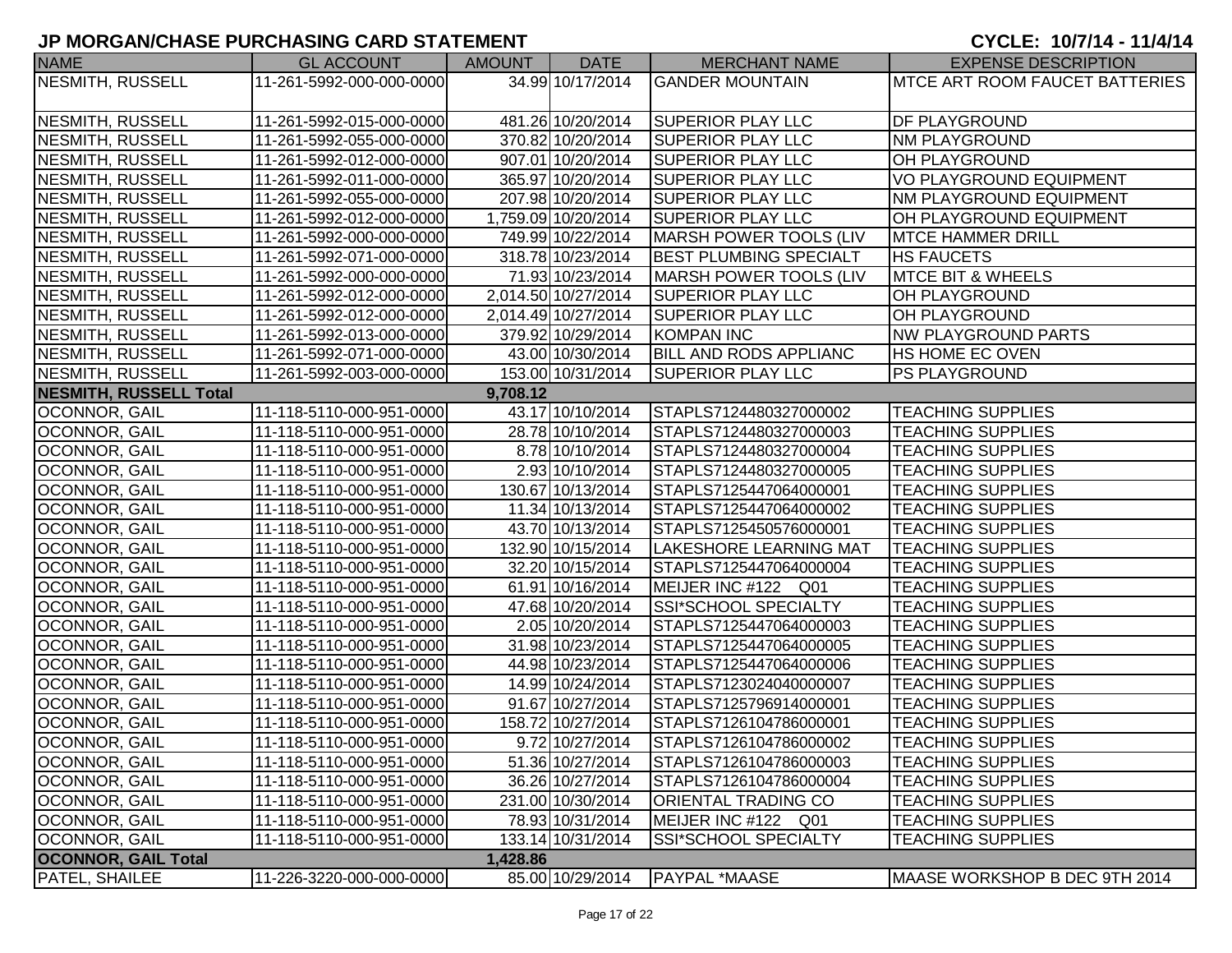| <b>NAME</b>                         | <b>GL ACCOUNT</b>        | <b>AMOUNT</b> | <b>DATE</b>        | <b>MERCHANT NAME</b>        | <b>EXPENSE DESCRIPTION</b>                                                                                                                           |  |
|-------------------------------------|--------------------------|---------------|--------------------|-----------------------------|------------------------------------------------------------------------------------------------------------------------------------------------------|--|
| <b>PATEL, SHAILEE Total</b>         |                          | 85.00         |                    |                             |                                                                                                                                                      |  |
| <b>RAIS, MICHELLE</b>               | 62-431-6238-065-000-0000 |               | 17.94 10/09/2014   | SHEETMUSICPLUS.COM          | MUSIC FOR SOLO AND ENSEMBLE                                                                                                                          |  |
| <b>RAIS, MICHELLE</b>               | 62-431-6238-065-000-0000 |               | 90.99 10/20/2014   | HUNGRY HOWIE'S #1014        | <b>PIZZA FOR STUDENTS AT</b>                                                                                                                         |  |
|                                     |                          |               |                    |                             | <b>REHEARSATHON</b>                                                                                                                                  |  |
| RAIS, MICHELLE                      | 62-431-6238-065-000-0000 |               | 61.64 10/20/2014   | MEIJER INC #122<br>Q01      | SUPPLIES FOR REHEARSATHON                                                                                                                            |  |
| <b>RAIS, MICHELLE Total</b>         |                          | 170.57        |                    |                             |                                                                                                                                                      |  |
| <b>REICHLEY, CARRIE</b>             | 11-111-5110-015-055-0000 |               | 190.00 10/10/2014  | <b>MICHIGAN ASSOCIATIO</b>  | MAHPERD-D. TAYLOR                                                                                                                                    |  |
| <b>REICHLEY, CARRIE</b>             | 11-111-5110-015-099-0000 |               | 13.98 10/16/2014   | MEIJER INC #122 Q01         | <b>CLOROX WIPES-OFFICE</b>                                                                                                                           |  |
| <b>REICHLEY, CARRIE</b>             | 62-431-6275-015-000-0000 |               | 63.43 10/24/2014   | BATHANDBODYWORKS.COM        | <b>HOLIDAY GIFTS FOR LUNCH AIDES</b>                                                                                                                 |  |
| <b>REICHLEY, CARRIE</b>             | 11-111-5110-015-099-0000 |               | 69.33 10/27/2014   | <b>STAPLES DIRECT</b>       | WHITE POSTER BOARD/WET ERASE<br>MARKERS (WHITE)                                                                                                      |  |
| <b>REICHLEY, CARRIE</b>             | 11-111-5110-015-099-0000 |               | 203.98 10/30/2014  | <b>STAPLES DIRECT</b>       | <b>CORK BOARD-M. PASSEGGIATO</b>                                                                                                                     |  |
| <b>REICHLEY, CARRIE</b>             | 11-111-5110-015-060-0000 |               | 131.00 11/03/2014  | AMAZON.COM                  | 7 HABITS OF HAPPY KIDS BOOKS                                                                                                                         |  |
| <b>REICHLEY, CARRIE</b>             | 62-431-6275-015-000-0000 |               | $-3.59$ 11/03/2014 | BATHANDBODYWORKS.COM        | <b>TAX CREDIT FROM PREVIOUS</b><br><b>PURCHASE</b>                                                                                                   |  |
| <b>REICHLEY, CARRIE Total</b>       |                          | 668.13        |                    |                             |                                                                                                                                                      |  |
| RODRIGUEZ, SANDRA                   | 11-111-5110-013-025-0000 |               | 76.26 10/15/2014   | <b>BOOKS ARE FUN IVR</b>    | <b>BOOKS FOR OUR SCHOOL GUIDED</b><br><b>READING LIBRARY FOR STUDENTS</b>                                                                            |  |
| RODRIGUEZ, SANDRA                   | 62-431-6275-013-000-0000 |               | 101.26 10/15/2014  | SSI*SCHOOL SPECIALTY        | <b>CONSTRUCTION PAPER ORDERED</b><br>FOR NOVI WOODS DENS - 7 HABITS                                                                                  |  |
| RODRIGUEZ, SANDRA                   | 11-111-5110-013-025-0000 |               | 181.12 10/17/2014  | SSI*SCHOOL SPECIALTY        | OFFICE SUPPLIES FOR OFFICE USE,<br><b>TONER FOR GYM</b>                                                                                              |  |
| RODRIGUEZ, SANDRA                   | 11-111-5110-013-025-0000 |               | 106.45 10/20/2014  | SP * SITSPOTS               | SIT SPOT CIRCLES FOR 1ST GRADE<br>LATHAM, KINDERGARTEN HIMLE.<br>USED FOR STUDENTS PERSONAL<br><b>SPACE ON THE CARPET FOR GROUP</b><br><b>ITIME.</b> |  |
| RODRIGUEZ, SANDRA                   | 11-111-5110-013-025-0000 |               | 213.08 10/20/2014  | SSI*SCHOOL SPECIALTY        | CONSTRUCTION PAPER ORDERED<br>FOR DEN PROJECTS - 7 HABITS TO<br><b>COMPLETE THE ORDER</b>                                                            |  |
| RODRIGUEZ, SANDRA                   | 62-431-6275-013-000-0000 |               | 38.00 10/22/2014   | <b>HUNGRY HOWIE'S #1014</b> | STAFF LUNCH PROVIDED 1ST ORDER -<br>LUNCH HOUR SPLIT IN 2                                                                                            |  |
| RODRIGUEZ, SANDRA                   | 62-431-6275-013-000-0000 |               | 48.50 10/22/2014   | HUNGRY HOWIE'S #1014        | LUNCH PROVIDED FOR STAFF - 2ND<br><b>SHIFT</b>                                                                                                       |  |
| RODRIGUEZ, SANDRA                   | 11-111-5110-013-025-0000 |               | 64.37 10/27/2014   | STAPLS7126117189000001      | <b>OFFICE SUPPLIES FOR SPECIAL</b><br><b>EDUCATION DEPARTMENT.</b>                                                                                   |  |
| RODRIGUEZ, SANDRA                   | 11-111-5110-013-025-0000 |               | 2.79 10/27/2014    | STAPLS7126117189000002      | <b>STAPLES ORDER STAPLES FOR THE</b><br>OFFICE - 2 PK BOX OF 10,000                                                                                  |  |
| <b>RODRIGUEZ, SANDRA Total</b>      |                          | 831.83        |                    |                             |                                                                                                                                                      |  |
| <b>ROY, MICHAEL</b>                 | 62-431-6191-071-000-0000 |               | 97.98 10/28/2014   | <b>STAPLES</b><br>00115659  | <b>SUPPLIES</b>                                                                                                                                      |  |
| <b>ROY, MICHAEL</b>                 | 62-431-6191-071-000-0000 |               | 23.98 10/31/2014   | RADIOSHACK COR00163634      | <b>SUPPLIES</b>                                                                                                                                      |  |
| <b>ROY, MICHAEL Total</b><br>121.96 |                          |               |                    |                             |                                                                                                                                                      |  |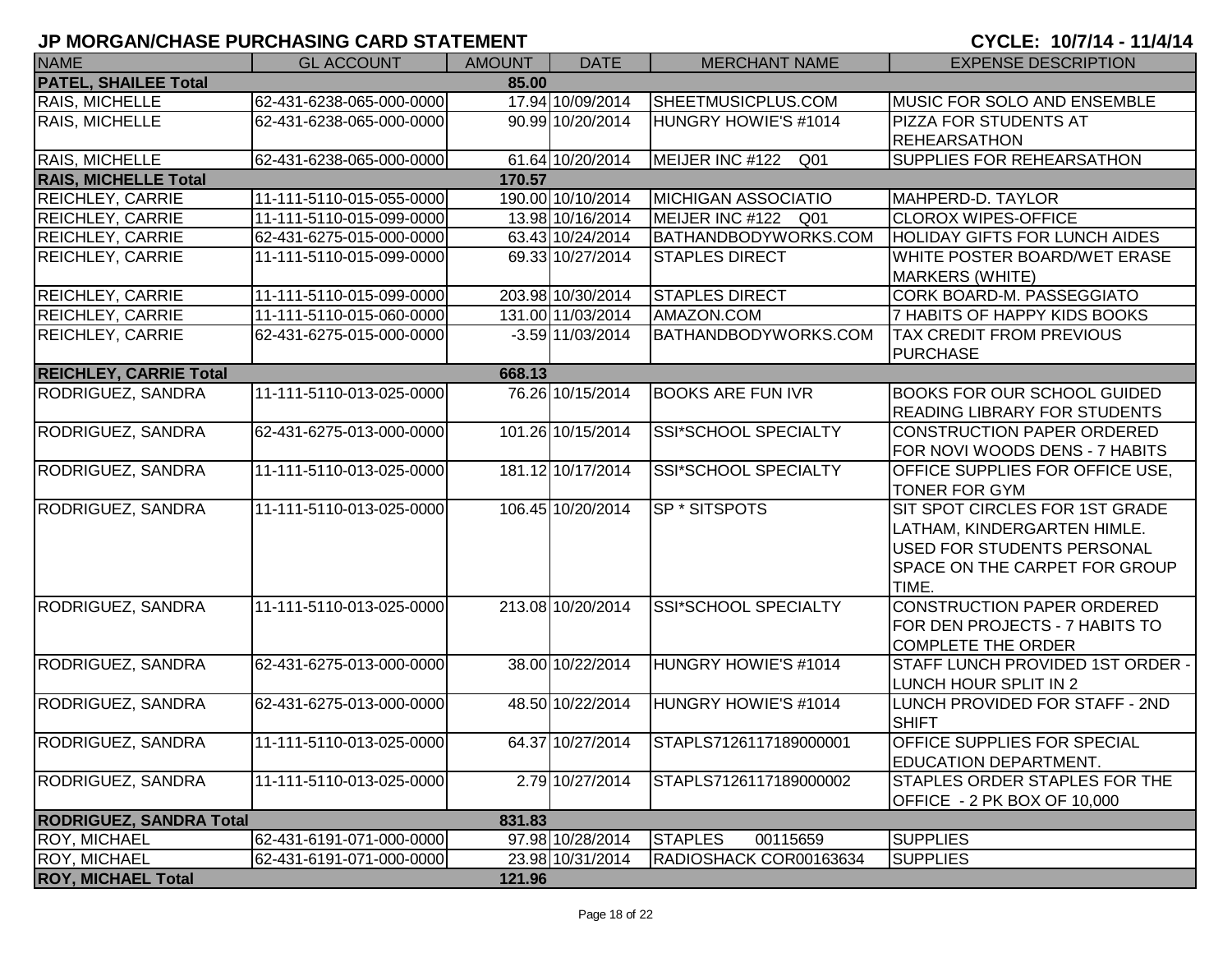| <b>NAME</b>                   | <b>GL ACCOUNT</b>                          | <b>AMOUNT</b> | <b>DATE</b>         | <b>MERCHANT NAME</b>               | <b>EXPENSE DESCRIPTION</b>            |  |  |  |
|-------------------------------|--------------------------------------------|---------------|---------------------|------------------------------------|---------------------------------------|--|--|--|
| SALTZMAN, DANA                | 11-118-5110-000-951-0000                   |               | 12.12 10/15/2014    | MEIJER INC #122<br>Q01             | <b>TEACHING SUPPLIES</b>              |  |  |  |
| SALTZMAN, DANA                | 11-118-5110-000-951-0000                   |               | 15.95 10/20/2014    | MEIJER INC #034<br>Q <sub>01</sub> | <b>TEACHING SUPPLIES</b>              |  |  |  |
| SALTZMAN, DANA                | 11-118-5110-000-951-0000                   |               | 14.72 10/27/2014    | MEIJER INC #034<br>Q <sub>01</sub> | <b>TEACHING SUPPLIES</b>              |  |  |  |
| <b>SALTZMAN, DANA</b>         | 11-118-5110-000-951-0000                   |               | 42.26 10/29/2014    | MICHAELS STORES 3744               | <b>TEACHING SUPPLIES</b>              |  |  |  |
| SALTZMAN, DANA                | 11-118-5110-000-951-0000                   |               | 11.87 11/03/2014    | MEIJER INC #034<br>Q01             | <b>TEACHING SUPPLIES</b>              |  |  |  |
| <b>SALTZMAN, DANA Total</b>   |                                            | 96.92         |                     |                                    |                                       |  |  |  |
| <b>SCHRINER, STEPHANIE</b>    | 62-431-6237-065-000-0000                   |               | 288.00 10/09/2014   | <b>TJM PROMOTIONS</b>              | <b>BANDS FOR RED RIBBON WEEK</b>      |  |  |  |
| <b>SCHRINER, STEPHANIE</b>    | 62-431-6770-065-000-0000                   |               | 26.85 10/10/2014    | NINO SALVAGGIO - CLINT             | <b>CAL MEETING</b>                    |  |  |  |
| <b>SCHRINER, STEPHANIE</b>    | 11-241-5910-065-000-0000                   |               | 122.92 10/16/2014   | <b>STAPLES</b><br>00115659         | <b>OFFICE SUPPLIES</b>                |  |  |  |
|                               | <b>SCHRINER, STEPHANIE Total</b><br>437.77 |               |                     |                                    |                                       |  |  |  |
| <b>SCHURIG, CLAIRE</b>        | 11-113-5110-071-051-0000                   |               | 4.45 10/10/2014     | <b>JW PEPPER</b>                   | <b>CONCERT MUSIC</b>                  |  |  |  |
| <b>SCHURIG, CLAIRE</b>        | 62-431-6122-071-000-0000                   |               | 1,204.12 10/13/2014 | <b>CUSTOMINK TSHIRTS</b>           | <b>CHOIR SPIRIT WEAR</b>              |  |  |  |
| <b>SCHURIG, CLAIRE</b>        | 62-431-6122-071-000-0000                   |               | -13.04 10/13/2014   | <b>CUSTOMINK TSHIRTS</b>           | <b>REFUND FROM CUSTOMINK</b>          |  |  |  |
| <b>SCHURIG, CLAIRE</b>        | 11-113-5110-071-051-0000                   |               | 67.00 10/15/2014    | <b>TIEMART</b>                     | <b>SUSPENDERS &amp; BOWTIES FOR A</b> |  |  |  |
|                               |                                            |               |                     |                                    | <b>CAPPELLA</b>                       |  |  |  |
| <b>SCHURIG, CLAIRE</b>        | 11-113-5110-071-051-0000                   |               | 2.00 10/16/2014     | <b>JW PEPPER</b>                   | <b>CONCERT MUSIC</b>                  |  |  |  |
| <b>SCHURIG, CLAIRE</b>        | 11-113-5110-071-051-0000                   |               | 7.94 10/16/2014     | <b>JW PEPPER</b>                   | <b>CONCERT MUSIC</b>                  |  |  |  |
| <b>SCHURIG, CLAIRE</b>        | 62-431-6122-071-000-0000                   |               | 775.50 10/23/2014   | <b>CUSTOMINK TSHIRTS</b>           | <b>CHOIR SPIRITWEAR</b>               |  |  |  |
| <b>SCHURIG, CLAIRE</b>        | 11-113-5110-071-051-0000                   |               | 51.14 10/23/2014    | <b>JW PEPPER</b>                   | HARD COPIES FOR OUR HONORS            |  |  |  |
|                               |                                            |               |                     |                                    | <b>CHOIR PARTICIPANTS</b>             |  |  |  |
| <b>SCHURIG, CLAIRE</b>        | 11-113-5110-071-051-0000                   |               | 250.00 10/30/2014   | VARSITYVOCALS.COM                  | <b>APPLICATION FEE FOR</b>            |  |  |  |
|                               |                                            |               |                     |                                    | INTERNATIONAL COMPETITION OF          |  |  |  |
|                               |                                            |               |                     |                                    | HIGH SCHOOL A CAPPELLA                |  |  |  |
| <b>SCHURIG, CLAIRE Total</b>  |                                            | 2,349.11      |                     |                                    |                                       |  |  |  |
| SHAFER, RACHELLE              | 11-111-5110-012-025-0000                   |               | 112.30 10/09/2014   | STAPLS7125199262000001             | <b>LABELS FOR LABEL MAKER IN THE</b>  |  |  |  |
|                               |                                            |               |                     |                                    | OFFICE. AA AND AAA BATTERIES          |  |  |  |
| SHAFER, RACHELLE              | 11-111-5110-012-025-0000                   |               | 55.59 10/09/2014    | <b>TARGET</b><br>00008722          | THERMAL SCAN THERMOMETER FOR          |  |  |  |
|                               |                                            |               |                     |                                    | THE OFFICE. PLASTIC BAGS FOR ICE      |  |  |  |
|                               |                                            |               |                     |                                    | IN THE OFFICE                         |  |  |  |
| <b>SHAFER, RACHELLE</b>       | 11-111-5110-012-025-0000                   |               | 520.75 10/10/2014   | <b>DBC*BLICK ART MATERIAL</b>      | <b>ART SUPPLIES FOR E. SAMUELS</b>    |  |  |  |
| <b>SHAFER, RACHELLE</b>       | 11-111-5110-012-025-0000                   |               | 63.55 10/15/2014    | <b>BOOKS ARE FUN IVR</b>           | <b>BOOKS FOR THE LITERACY LIBRARY</b> |  |  |  |
| <b>SHAFER, RACHELLE</b>       | 11-111-5110-012-025-0000                   |               | 68.54 10/20/2014    | <b>SSI*SCHOOL SPECIALTY</b>        | <b>PAPER CHART FOR KINDERGARTEN</b>   |  |  |  |
|                               |                                            |               |                     |                                    | <b>CLASSROOMS. HAPPY BIRTHDAY</b>     |  |  |  |
|                               |                                            |               |                     |                                    | PENCILS FOR THE OFFICE                |  |  |  |
| <b>SHAFER, RACHELLE</b>       | 11-111-5110-012-025-0000                   |               | 12.54 10/22/2014    | <b>DBC*BLICK ART MATERIAL</b>      | ART SUPPLIES FOR E. SAMUELS           |  |  |  |
| <b>SHAFER, RACHELLE</b>       | 11-111-5110-012-025-0000                   |               | 23.98 10/23/2014    | В&Н РНОТО, 800-606-696             | RECHARGEABLE 9.6V BATTERIES FOR       |  |  |  |
|                               |                                            |               |                     |                                    | THE MICROPHONE/SOUND SYSTEM IN        |  |  |  |
|                               |                                            |               |                     |                                    | <b>THE GYM</b>                        |  |  |  |
| <b>SHAFER, RACHELLE Total</b> |                                            | 857.25        |                     |                                    |                                       |  |  |  |
| SMITH, JENNIFER               | 11-118-5110-000-951-0000                   |               | 7.69 10/07/2014     | MEIJER INC #64<br>Q <sub>01</sub>  | <b>SUPPLIES</b>                       |  |  |  |
| SMITH, JENNIFER               | 11-118-5110-000-951-0000                   |               | 6.00 10/15/2014     | MEIJER INC #64<br>Q <sub>01</sub>  | <b>SUPPLIES</b>                       |  |  |  |
| SMITH, JENNIFER               | 11-118-5110-000-951-0000                   |               | 12.70 10/20/2014    | MEIJER INC #64<br>Q <sub>01</sub>  | <b>SUPPLIES</b>                       |  |  |  |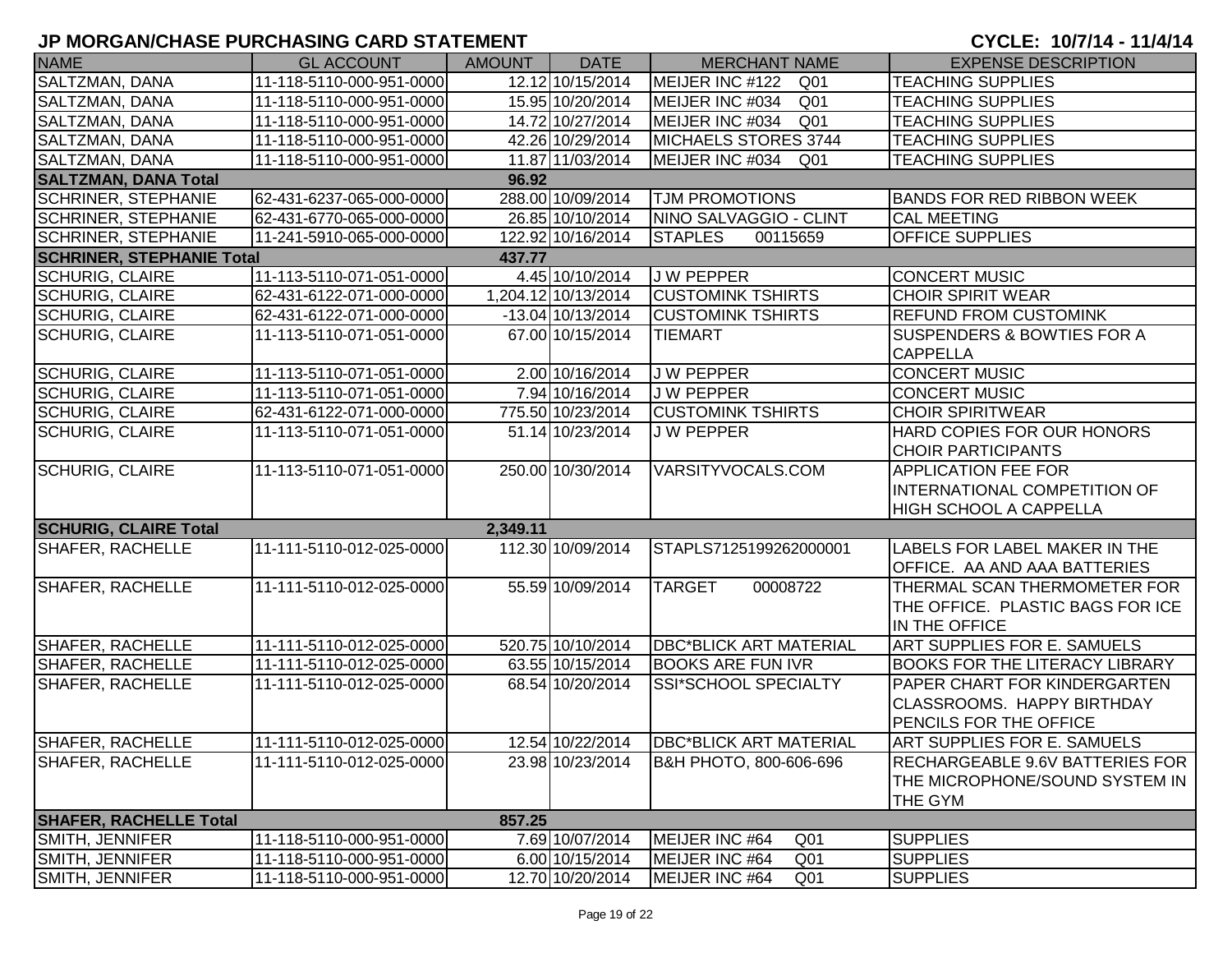| <b>NAME</b>                         | <b>GL ACCOUNT</b>        | <b>AMOUNT</b> | <b>DATE</b>           | <b>MERCHANT NAME</b>               | <b>EXPENSE DESCRIPTION</b>                                                                                                  |  |  |  |
|-------------------------------------|--------------------------|---------------|-----------------------|------------------------------------|-----------------------------------------------------------------------------------------------------------------------------|--|--|--|
| SMITH, JENNIFER                     | 62-431-6355-031-000-0000 |               | 33.00 10/20/2014      | <b>SCHOLASTIC BOOK CLUB</b>        | <b>SUPPLIES</b>                                                                                                             |  |  |  |
| SMITH, JENNIFER                     | 11-118-5110-000-951-0000 |               | 8.08 10/21/2014       | <b>OFFICE MAX</b>                  | <b>SUPPLIES</b>                                                                                                             |  |  |  |
| SMITH, JENNIFER                     | 11-118-5110-000-951-0000 |               | 14.25 11/03/2014      | <b>TEACHER'S STORE LIVONI</b>      | <b>SUPPLIES</b>                                                                                                             |  |  |  |
| <b>SMITH, JENNIFER Total</b>        |                          | 81.72         |                       |                                    |                                                                                                                             |  |  |  |
| <b>SOVEL, SHEILA</b>                | 62-431-6355-031-000-0000 |               | 18.23 10/20/2014      | MICHAELS STORES 9454               | <b>CLASSROOM SUPPLIES</b>                                                                                                   |  |  |  |
| SOVEL, SHEILA                       | 62-431-6355-031-000-0000 |               | 13.94 10/22/2014      | MICHAELS STORES 2071               | <b>CLASSROOM SUPPLIES</b>                                                                                                   |  |  |  |
| SOVEL, SHEILA                       | 62-431-6355-031-000-0000 |               | 11.41 10/22/2014      | <b>TARGET</b><br>00008961          | <b>CLASSROOM SUPPLIES</b>                                                                                                   |  |  |  |
| <b>SOVEL, SHEILA Total</b><br>43.58 |                          |               |                       |                                    |                                                                                                                             |  |  |  |
| <b>STEC, MEGAN</b>                  | 11-118-5110-000-951-0000 |               | 5.27 10/27/2014       | MEIJER INC #122<br>Q <sub>01</sub> | <b>TEACHING MATERIALS</b>                                                                                                   |  |  |  |
| <b>STEC, MEGAN Total</b><br>5.27    |                          |               |                       |                                    |                                                                                                                             |  |  |  |
| TURNER, NANCY                       | 11-216-5110-000-316-0000 |               | 124.00 10/08/2014     | <b>ESTR PUBLICATIONS</b>           | <b>ESTRJ ONLINE ASSESSMENTS</b>                                                                                             |  |  |  |
| TURNER, NANCY                       | 11-216-5110-000-316-0000 |               | 265.70 10/08/2014     | <b>MODEL ME KIDS</b>               | <b>SOC WORKER MANUALS TO PREVENT</b><br><b>BULLYING</b>                                                                     |  |  |  |
| TURNER, NANCY                       | 11-122-3220-055-000-0000 |               | 60.00 10/08/2014      | OAKLAND SCHOOLS-RC INT             | <b>PRACTIC LANGUAGE STRATEGIES TO</b><br>SUPPORT AAC REGISTRATIONS FOR<br><b>SPEECH TEACHERS NOV 5TH</b><br><b>WORKSHOP</b> |  |  |  |
| <b>TURNER, NANCY</b>                | 11-218-5110-000-063-0000 |               | 265.10 10/08/2014     | <b>RVRSIDE EDU *TESTING</b>        | <b>BATTELLE COMPLETE RECORD FORM</b><br>AND SCREENER PROTOCOLS                                                              |  |  |  |
| <b>TURNER, NANCY</b>                | 11-122-3220-055-000-0000 |               | 15.00 10/16/2014      | <b>OAKLAND SCHOOLS-RC INT</b>      | <b>UDL TRAINING FOR M TAYLOR</b>                                                                                            |  |  |  |
| <b>TURNER, NANCY</b>                | 11-226-3220-000-000-0000 |               | 15.00 10/16/2014      | OAKLAND SCHOOLS-RC INT             | UDL LEARNING WORKSHOP - PATEL                                                                                               |  |  |  |
| TURNER, NANCY                       | 11-226-5910-000-000-0000 |               | -4.20 10/21/2014      | <b>DMI* DELL SM BUS</b>            | <b>CREDIT FOR DELL PURCHASE</b>                                                                                             |  |  |  |
| TURNER, NANCY                       | 11-226-3220-000-000-0000 |               | 150.00 10/21/2014     | MI INST FOR ED MGT                 | <b>WORKSHOP MIEM FOR PATEL</b>                                                                                              |  |  |  |
| TURNER, NANCY                       | 11-122-3220-055-000-0000 |               | 58.29 10/21/2014      | THE UPS STORE 0582                 | UPS SHIPPING TO RETURN CPI<br><b>MATERIALS</b>                                                                              |  |  |  |
| <b>TURNER, NANCY</b>                | 11-226-5910-000-000-0000 |               | $-10.00$ $10/22/2014$ | <b>DMI* DELL SM BUS</b>            | <b>CREDIT FOR DELL PUCHASE</b>                                                                                              |  |  |  |
| TURNER, NANCY                       | 11-122-5110-071-194-0000 |               | 35.45 10/22/2014      | PAYPAL *CPRSAVERSFI                | LUNG BAGS FOR CPR - NICK BUSH<br><b>TRAINING</b>                                                                            |  |  |  |
| <b>TURNER, NANCY</b>                | 11-122-5110-055-191-0000 |               | 198.09 11/03/2014     | <b>MEDICALESHOP INC</b>            | WALKER FOR SPECIAL ED STUDENT                                                                                               |  |  |  |
| <b>TURNER, NANCY Total</b>          |                          | 1,172.43      |                       |                                    |                                                                                                                             |  |  |  |
| <b>VALENTINE, CYNTHIA</b>           | 11-271-3220-000-000-0000 |               | 90.00 10/10/2014      | OAKLAND SCHOOLS-RC INT             | BEGINNING BUS DRIVER CLASS-<br><b>LEMANSKI</b>                                                                              |  |  |  |
| <b>VALENTINE, CYNTHIA</b>           | 11-271-3220-000-000-0000 |               | 90.00 10/17/2014      | OAKLAND SCHOOLS-RC INT             | BEGINNING BUS DRIVER CLASS (SEE<br><b>CREDIT MEMO FOR CANCELLATION)</b>                                                     |  |  |  |
| <b>VALENTINE, CYNTHIA</b>           | 11-271-3220-000-000-0000 |               | 85.00 10/22/2014      | <b>MICHIGAN ASSOCIATION F</b>      | <b>CERTIFICATION CLASS</b>                                                                                                  |  |  |  |
| <b>VALENTINE, CYNTHIA</b>           | 11-271-3220-000-000-0000 |               | -90.00 10/24/2014     | OAKLAND SCHOOLS-RC INT             | CANCELLED BEGINNING BUS DRIVER<br><b>CLASS</b>                                                                              |  |  |  |
| <b>VALENTINE, CYNTHIA Total</b>     |                          | 175.00        |                       |                                    |                                                                                                                             |  |  |  |
| VAUGHAN, ANGELA                     | 11-232-7410-000-000-0000 |               | 60.00 10/27/2014      | <b>MPAAA</b>                       | MPAAA MEMBERSHIP (VAUGHAN)                                                                                                  |  |  |  |
| VAUGHAN, ANGELA                     | 11-232-3220-000-000-0000 |               | 70.00 10/27/2014      | <b>MPAAA</b>                       | DATA QUALITY - 11-17-14 (VAUGHAN)                                                                                           |  |  |  |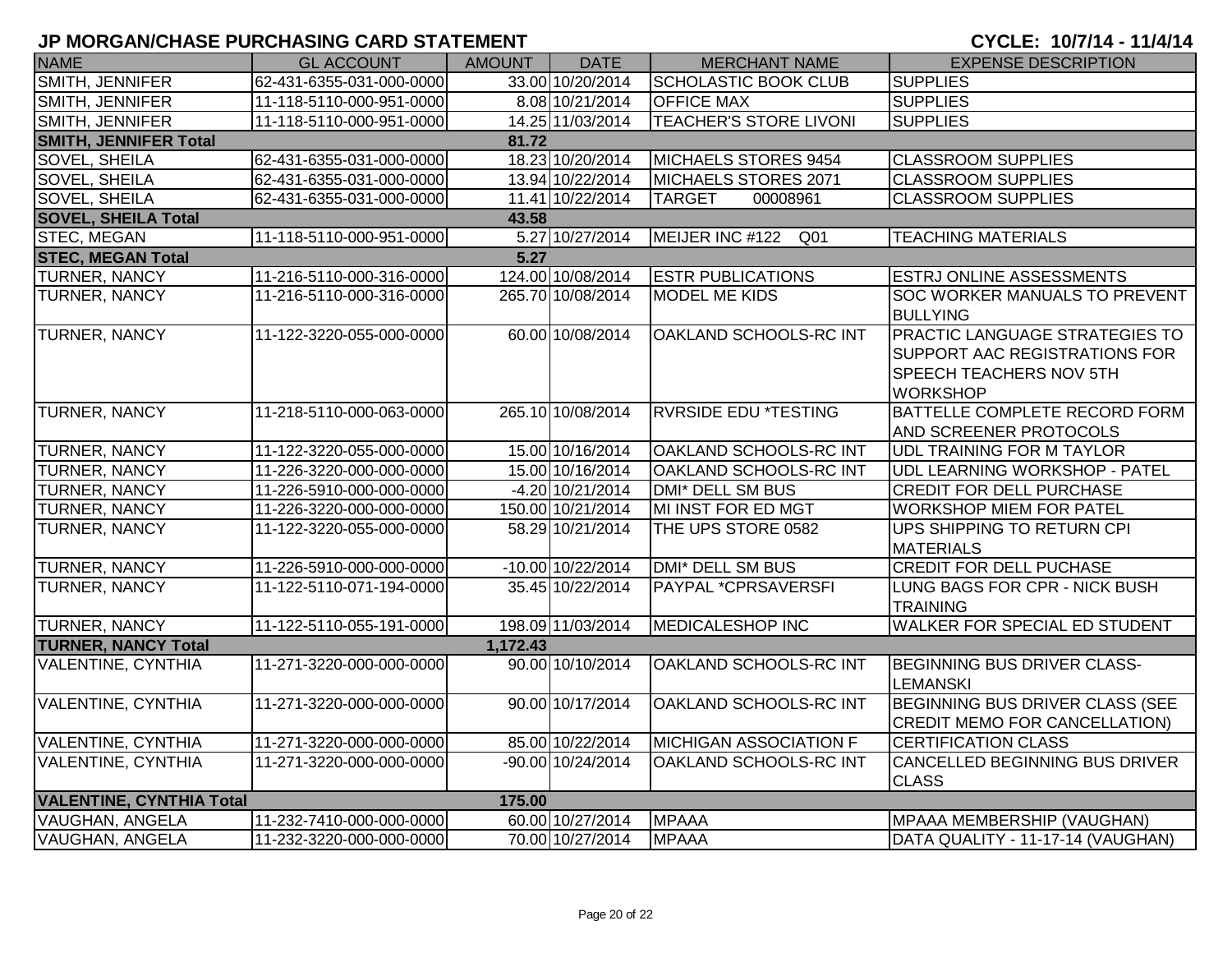| <b>NAME</b>                            | <b>GL ACCOUNT</b>                              | <b>AMOUNT</b> | <b>DATE</b>         | <b>MERCHANT NAME</b>          | <b>EXPENSE DESCRIPTION</b>                             |
|----------------------------------------|------------------------------------------------|---------------|---------------------|-------------------------------|--------------------------------------------------------|
| <b>VAUGHAN, ANGELA</b>                 | 11-231-3220-000-000-0000                       |               | 350.00 11/03/2014   | <b>MASB</b>                   | MASB CONFERENCE - MURPHY - NOV.                        |
|                                        |                                                |               |                     |                               | 6-9, 2014 / CBA 229, CBA 335,                          |
|                                        |                                                |               |                     |                               | LEADERSHIP CONF - FRIDAY ONLY                          |
| <b>VAUGHAN, ANGELA Total</b>           |                                                | 480.00        |                     |                               |                                                        |
|                                        | VAUGHAN-SOUTHARD, HEA162-431-6129-071-000-0000 |               | 1,389.23 11/03/2014 | EB *9TH ANNUAL OAKLAND        | <b>REGISTRATION FOR 19 DANCERS TO</b>                  |
|                                        |                                                |               |                     |                               | THE OAKLAND DANCE FESTIVAL TO BE                       |
|                                        |                                                |               |                     |                               | HELD AT HARRISON HIGH SCHOOL,                          |
|                                        |                                                |               |                     |                               | NOV 21 AND NOV 22                                      |
| <b>VAUGHAN-SOUTHARD, HEATHER Total</b> |                                                | 1,389.23      |                     |                               |                                                        |
| <b>VUICHARD, TATIANA</b>               | 11-118-4910-000-951-0000                       |               | 1,559.30 10/24/2014 | <b>SECURITY DESIGNS</b>       | <b>SECURITY ACCESS KEYFOBS FOR</b><br><b>PRESCHOOL</b> |
| <b>VUICHARD, TATIANA</b>               | 11-311-5990-000-000-0000                       |               | 27.98 10/31/2014    | 00008961<br><b>TARGET</b>     | CANDY FOR PRESCHOOL TRICK-OR-                          |
|                                        |                                                |               |                     |                               | <b>TREAT</b>                                           |
| <b>VUICHARD, TATIANA</b>               | 11-311-5990-000-000-0000                       |               | 35.00 11/03/2014    | FOTOLIA - HHPF7QBAPMSH        | PHOTO CREDIT PURCHASE FOR 2015                         |
|                                        |                                                |               |                     |                               | <b>WINTER CE BROCHURE</b>                              |
| <b>VUICHARD, TATIANA Total</b>         |                                                | 1,622.28      |                     |                               |                                                        |
| <b>WARECK, MICHELE</b>                 | 62-431-6770-071-000-0000                       |               | 76.19 10/08/2014    | SAMSCLUB #6657                | <b>SUPPLIES FOR MEETINGS</b>                           |
| <b>WARECK, MICHELE</b>                 | 62-431-6275-071-000-0000                       |               | 50.00 10/09/2014    | <b>INJURED MARINE SEMPER</b>  | <b>MEMORIAL DONATION FOR STAFF</b>                     |
|                                        |                                                |               |                     |                               | <b>MEMBERS FATHER</b>                                  |
| <b>WARECK, MICHELE</b>                 | 11-113-5110-071-015-0000                       |               | 40.35 10/09/2014    | STAPLS7124819175000001        | <b>CLASSROOM CALCULATORS FOR</b>                       |
|                                        |                                                |               |                     |                               | <b>BARB CLIFT</b>                                      |
| <b>WARECK, MICHELE</b>                 | 62-431-6105-071-000-0000                       |               | 29.90 10/09/2014    | STAPLS7124819541000001        | <b>SUPPLIES FOR ADVANCED</b>                           |
|                                        |                                                |               |                     |                               | <b>PLACEMENT TESTING</b>                               |
| <b>WARECK, MICHELE</b>                 | 11-113-5110-071-073-0000                       |               | 59.92 10/09/2014    | STAPLS7124821114000001        | <b>STAFF MEMBER CLASSROOM</b>                          |
| <b>WARECK, MICHELE</b>                 | 62-431-6770-071-000-0000                       |               | 19.98 10/10/2014    | SAMSCLUB #6657                | <b>SUPPLIES</b><br>PRINCIPAL-PARENT MEETING            |
| <b>WARECK, MICHELE</b>                 | 62-431-6135-071-000-0000                       |               | 132.40 10/13/2014   | JETS PIZZA #46                | <b>GSA STUDENT MEETING</b>                             |
| <b>WARECK, MICHELE</b>                 | 62-431-6186-071-000-0000                       |               | 178.00 10/14/2014   | IN THE NEWS                   | HIGH SCHOOL CELEBRATION BANNER                         |
|                                        |                                                |               |                     |                               |                                                        |
| <b>WARECK, MICHELE</b>                 | 62-431-6770-071-000-0000                       |               | 19.98 10/16/2014    | SAMSCLUB #6657                | <b>BREAKFAST MEETING FOR STAFF</b>                     |
| <b>WARECK, MICHELE</b>                 | 62-431-6186-071-000-0000                       |               | 176.75 10/22/2014   | <b>BEAR PACKAGING</b>         | <b>DECORATING SUPPLIES FOR</b>                         |
|                                        |                                                |               |                     |                               | <b>HOMECOMING</b>                                      |
| <b>WARECK, MICHELE</b>                 | 62-431-6125-071-000-0000                       |               | 66.50 10/22/2014    | <b>DECA INC - IMAGES</b>      | <b>DECA SUPPLIES</b>                                   |
| <b>WARECK, MICHELE</b>                 | 62-431-6770-071-000-0000                       |               | 50.00 10/22/2014    |                               | WOUNDED WARRIOR PROJEC MEMORIAL DONATION FOR STAFF     |
|                                        |                                                |               |                     |                               | <b>MEMBERS FATHER</b>                                  |
| <b>WARECK, MICHELE</b>                 | 11-113-5110-071-065-0000                       |               | 80.00 10/23/2014    | <b>GIVEDIRECT.ORG DONATIO</b> | <b>BIOLOGY OLYMPIED REGISTRATION</b>                   |
| <b>WARECK, MICHELE</b>                 | 11-113-7410-071-000-0000                       |               | 65.00 10/23/2014    | <b>MICHIGAN ASSOCIATION F</b> | <b>GOOGLE CONFERENCE FEES</b>                          |
| <b>WARECK, MICHELE</b>                 | 11-113-7410-071-000-0000                       |               | 65.00 10/23/2014    | <b>MICHIGAN ASSOCIATION F</b> | <b>GOOGLE CONFERENCE FEES</b>                          |
| <b>WARECK, MICHELE</b>                 | 11-241-5910-071-000-0000                       |               | 31.83 10/23/2014    | SAMSCLUB #6657                | <b>OFFICE SUPPLIES</b>                                 |
| <b>WARECK, MICHELE</b>                 | 11-241-5990-071-000-0000                       |               | 31.79 10/24/2014    | WM SUPERCENTER #2700          | <b>TEACHING SUPPLIES</b>                               |
| <b>WARECK, MICHELE</b>                 | 11-127-3220-071-015-4290                       |               | 121.80 10/27/2014   | <b>RADISSON</b>               | HOTEL EXPENSE FOR CONFERENCE                           |
| <b>WARECK, MICHELE</b>                 | 11-127-3220-071-015-4290                       |               | 121.80 10/27/2014   | <b>RADISSON</b>               | HOTEL EXPENSE FOR CONFERENCE                           |